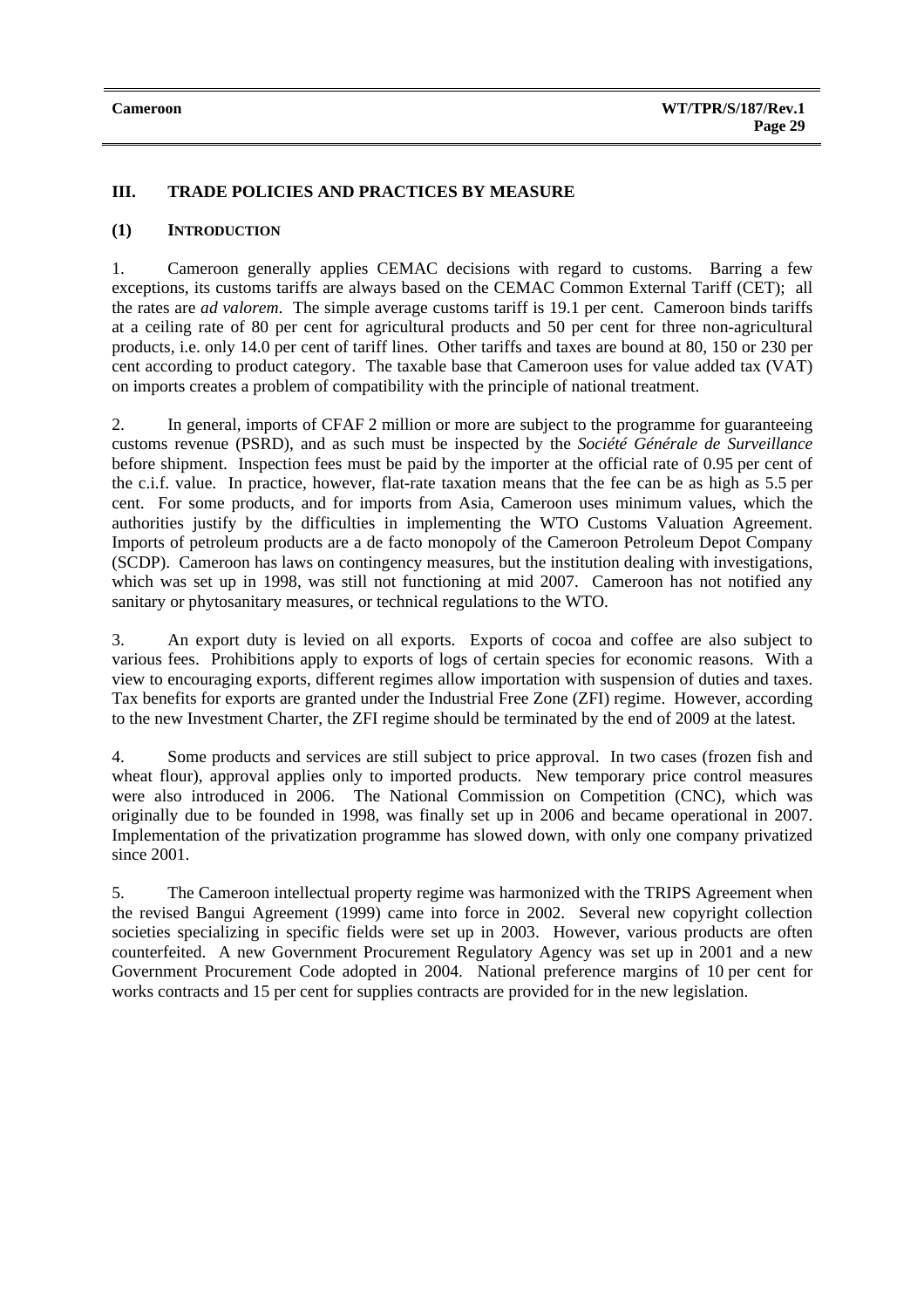## **(2) MEASURES DIRECTLY AFFECTING IMPORTS**

#### **(i) Registration and preshipment inspection**

6. Importers and (exporters) must be registered with the Commerce and Personal Property Credit Register<sup>1</sup> and with the list of importers (and exporters) held at the Ministry of Trade. To register, importers must pay the Cameroon National Shippers' Council (CNCC) an annual fee of CFAF 10,000, pay the revenue officer of the Directorate of Trade CFAF 15,000, and hold a valid importer's licence.<sup>2</sup>

7. All imports (goods or services) must be declared in advance for statistical purposes, and those with a value of over CFAF 2 million must be domiciled with an approved intermediary. Specific exchange regimes apply to petroleum and mining imports. Imports with an f.o.b. value CFAF 2 million or more (except those expressly exempted) are subject to the programme for guaranteeing customs revenue (PSRD) and therefore to preshipment inspection. Cameroon thus continues to use preshipment inspection, notified to the WTO in  $2001<sup>3</sup>$ , as provided under the PSRD.

8. Since Cameroon's last Trade Policy Review, the minimum (f.o.b.) value of imports subject to inspection has been raised from CFAF 1 million to 2 million. Imports whose value is less and imports of certain products, such as live animals, crude oil and oil exploration and exploitation equipment or used motor vehicles, are exempted.<sup>4</sup> Goods whose f.o.b. value is between CFAF 1 and 2 million must be notified in a prior declaration to the *Société générale de surveillance* (SGS). Preshipment inspection is also applied to imports from other CEMAC countries.

9. Preshipment inspection is carried out by the SGS, which checks quality, quantity, customs valuation, customs classification and import eligibility.<sup>5</sup> An inspection and control tax of 0.95 per cent of the f.o.b. value of the imports is charged, with a minimum amount of CFAF  $110,000^6$  per delivery or shipment.<sup>7</sup> Since January 2003, under the Identification Control of Imported Second-hand Vehicles Programme (CIVIO), the SGS inspects such vehicles on arrival. An inspection tax of CFAF 25,000 is charged per vehicle. Preshipment inspection, including fees (especially fixed fees) charged to importers, increases the level of protection for similar goods or their locally made substitutes.

10. For goods whose value is greater than CFAF 1 million (including those subject to preshipment inspection), the importer must apply to SGS for an import declaration. The following documents must be submitted: a copy of the pro forma invoice, the order form, and the confirmation

 $\frac{1}{1}$  $1$  Registration must be accomplished during the first month of business or in the month during which corporate bodies are formed.

 $2$  WTO document G/LIC/N/3/CMR/1 of 17 December 2004.

<sup>&</sup>lt;sup>3</sup> WTO document G/C/W/245/Add.2 of 29 March 2001.

<sup>4</sup> Other products are exempted such as: works of art, precious stones and metals, used personal objects, explosives and fireworks, vaccines and serums, periodicals, non-commercial postal parcels, trade samples, imports brought in by diplomatic bodies and United Nations agencies, gifts in kind made to the State or foundations by foreign governments or international bodies, or imports made under the free zone regime, except for forestry equipment.

 $5$  SGS (2006).

 $6$  With a rate of 0.95 per cent, the minimum (fixed) fee of CFAF 110,000 should in principle be paid on imports worth CFAF 11.6 million (a relatively large amount for individual imports to Cameroon). In other words, in practice, imports subject to inspection are mostly worth less than this amount and so pay fee rates of more than 0.95 per cent, 5.5 per cent (i.e. the fixed fee of CFAF 110,000 on imports of CFAF 2 million) being the maximum. 7

Decree No. 94/505/PM of 5 October 1995.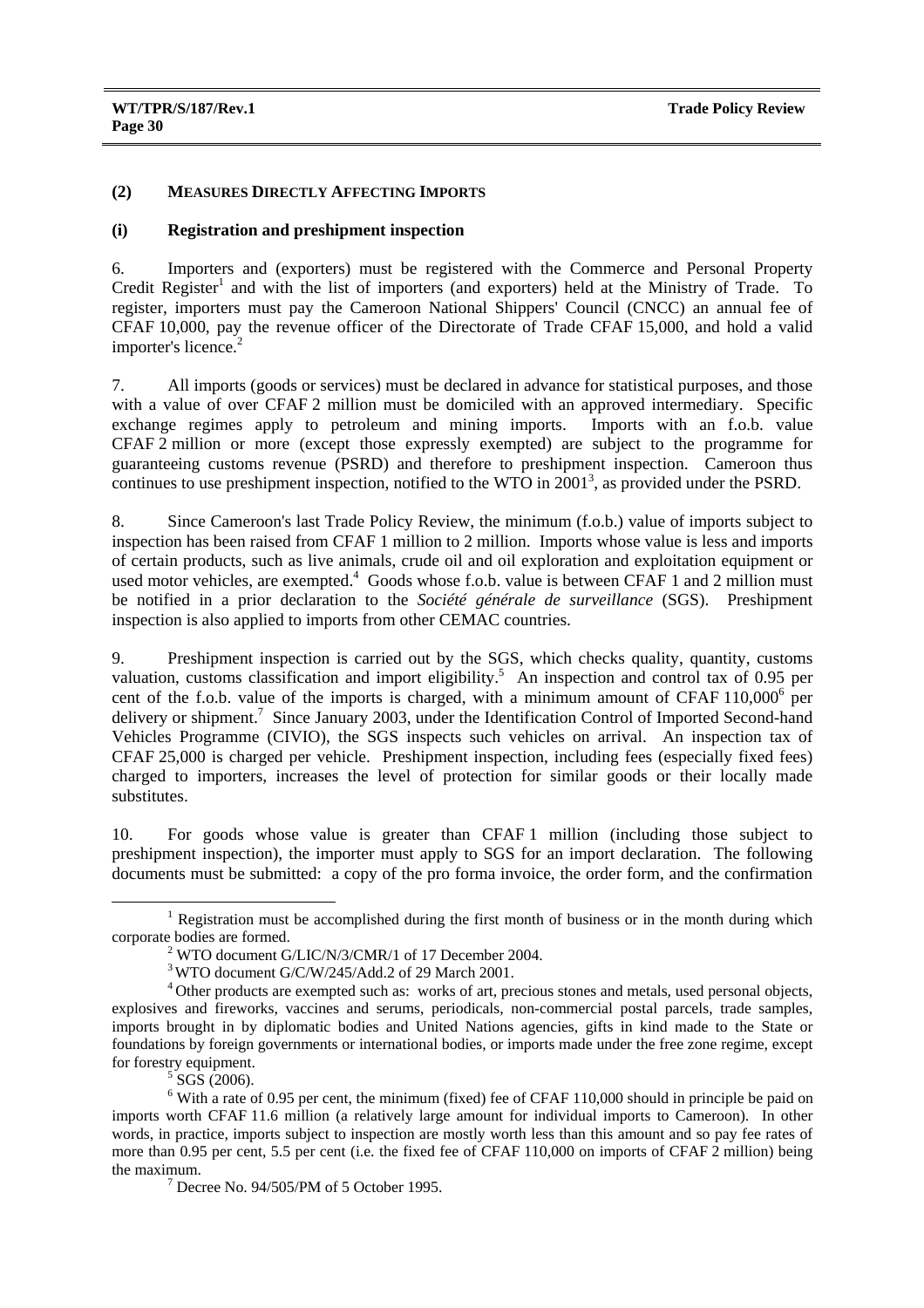| <b>Cameroon</b> | <b>WT/TPR/S/187/Rev.1</b> |
|-----------------|---------------------------|
|                 | Page 31                   |

telex or any other equivalent document stating the f.o.b. value. The original together with four copies of the import declaration issued by the SGS are given to the importer or freight agent, and the SGS issues inspection orders for goods submitted. After inspection, an internal report is sent to the SGS liaison office, which issues the corresponding Import Inspection Declaration (AVI). Imports worth less than 1 million or exempted from preshipment inspection are directly submitted to customs procedures.

# **(ii) Customs procedures**

11. Cameroon's authorities began a customs administration reform and modernisation programme in 1999, with the help of the IMF and the World Bank. The main steps taken include starting up a Single Window for Foreign Trade Operations and securing the PAGODE system (a semicomputerized customs operations management system set up in 1984). In 2002, Cameroon decided gradually to replace the PAGODE system by the Automated Customs System  $(ASYCUDA ++).$ <sup>8</sup> The new system came on stream on 1 January 2007 in the Autonomous Port of Douala (PAD) and in other customs offices in the country. ASYCUDA is supposed to reduce customs clearance times substantially, increase customs revenues, provide foreign trade statistics, help to combat customs fraud, smuggling and counterfeiting.<sup>9</sup> A National Committee coordinating operations to combat fraud, smuggling and counterfeiting has been operational since 200510 and coordinates the activities of regional committees.

12. The Single Window for Foreign Trade Operations (GUCE), set up for customs procedures in the PAD, has been operational since December 2000. The GUCE brings together services of banks, the PAD, the SGS, Customs, the Treasury, exchange offices, the National Office of Cocoa and Coffee (ONCC), and the phytosanitary services.<sup>11</sup> Its main aim is to reduce the length of import procedures to seven days and export procedures to two days.<sup>12</sup> In May 2007, the average times were 19 days on average for imports (seven days pour "citizens' companies" (*entreprises citoyennes*) 13, and five days on average for exports. However, there are operational difficulties, due in particular to interface problems between the GUCE and some institutions. Cameroon is a member of the World Customs Organization (WCO). It is a contracting party to the Convention on Facilitation of International Maritime Traffic of the International Maritime Organization (IMO), and the International Convention on the Simplification and Harmonization of Customs Procedures (Kyoto Convention).

13. Customs procedures are governed by the CEMAC Customs Code, and administered at the national level by the Customs Directorate, under the Ministry of the Economy and Finance. Generally speaking, for customs clearance, the following documents are required: the final invoice, freight invoice, insurance certificate, bill of lading or airway bill, and if necessary, the import declaration, SGS inspection report or certificate of exemption from duties and taxes. An insurance contract with a local company is mandatory for imports worth CFAF 500,000 or more. Other documents may be

 $\frac{1}{8}$ Letter No. 02/00443/MINFI/CAB of 19 November 2002.

<sup>&</sup>lt;sup>9</sup> The main products affected by smuggling and/or fraud are African print fabrics, cigarettes, sugar, flour, fuel, electric batteries, vehicle spare parts, pharmaceutical products and cultural works. 10 Decree No. 98/270/PM of 15 February 2005.

<sup>&</sup>lt;sup>11</sup> GUCE participants have undertaken to provide their services within the following time-limits: Customs – 1h 20 mins (including possible inspections);  $PAD - 15$  mins;  $ONCC - 30$  mins; banks – 15 mins; SGS – 8h 30 mins; Treasury – 15 mins; exchange offices – 30 mins; and phytosanitary service – 8h. 12 GUCE (undated).

<sup>&</sup>lt;sup>13</sup> The period needed for import formalities has gone from 16 to 22 days with the introduction of ASYCUDA and the use of scanners; with adaptation to the new environment, the periods are starting to be reduced once more. To be deemed "citizen", companies must "accept to pay the right price in Customs; ban practices of fraud, smuggling and counterfeiting; abandon all influence peddling; and denounce any deviant behaviour to customs officials" (Cameroon customs (undated a)).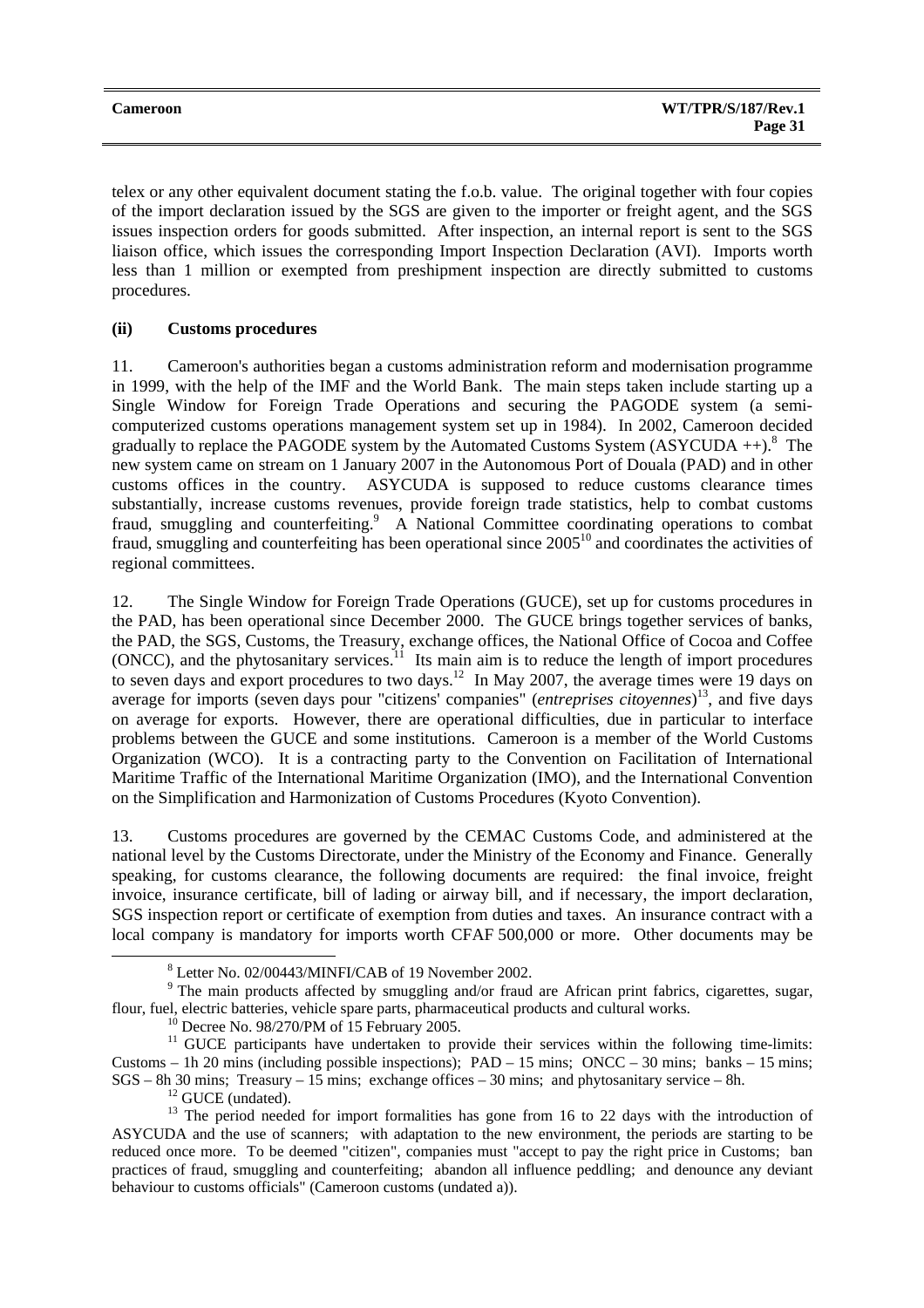required if necessary, for example to comply with particular regulations (certificate of origin or EUR 1 certificate of movement, sanitary or phytosanitary certificate, fumigation certificate, certificate of conformity or certificate of health, temporary admission authorization, importer's trading licence). Special authorizations are required for importing goods such as pharmaceutical products (a marketing authorization delivered by the Minister of Public Health<sup>14</sup>, together with a "health transit visa" from the provincial delegation of public health); and weapons and ammunition (import authorization from the Ministry of Territorial Administration).

14. For imports whose value is less than CFAF 1 million, and those exempted from preshipment inspection, the customs declaration must be submitted to the competent customs service together with the following documents: a copy of the commercial invoice, the contract, the letter of contract or the registration document (if it is a vehicle); a copy of the exemption from inspection tax (if necessary); and a receipt for CFAF 1,000 or 3,000 delivered by the revenue officer of the Directorate of Trade (depending on whether or not the operator is registered on the list of importers).

15. Customs clearance must be handled by approved customs agents. However, government authorities, diplomatic missions, international bodies and importers of second-hand vehicles may themselves declare their goods at customs if they are for their own use.15 In 1999, a "green channel" for rapid customs clearance was set up in the port of Douala.<sup>16</sup> It is reserved for containers bearing security seals that have been inspected by and marked in the presence of SGS officials before shipment. The goods must be sent by one supplier to one importer. On arrival at Douala, Customs must within 12 hours check the documents, the signature on the release order and, if in doubt, the conformity of the seal.

16. A simplified clearance procedure known as "on-site customs clearance" (*dédouanement à domicile*) was set up in 2000 in the port of Douala for industrial enterprises. To join the system, companies must show that they have a large and regular number of transactions abroad involving raw materials, equipment and accessories; that their solvability is both established and recognized; that they are of good character, and are accordingly not in Customs' fraud file.<sup>17</sup> On-site customs clearance is handled by approved customs agents. For every simplified declaration that companies admitted to the scheme submit, they must provide an application for "legal extra work" (*travail extra légal*) (i.e. overtime) which they themselves must finance in addition to costs for transport and, as necessary, for accommodation and meals for officers inspecting their goods.<sup>18</sup>

17. After Cameroon availed itself of the five-year delay period granted to developing countries to implement the WTO Customs Valuation Agreement<sup>19</sup>, in January 2001 the authorities requested a new delay period on the basis of Paragraph 1 of Annex III of the Agreement, until 1 July 2001.<sup>20</sup> The CEMAC Customs Code has also been revised, with the insertion of decisions and regulations incorporating therein the WTO Customs Valuation Agreement. At the national level, these

<sup>&</sup>lt;sup>14</sup> Decree No. 98/405/PM of 22 October 1998 laying down the approval and market authorization procedures for pharmaceutical products.<br><sup>15</sup> Cameroon customs (undated c).<br><sup>16</sup> Ministerial Instruction No. 060/CF/MINEFI/DO of 1 November 1999 setting up the green channel in

the port of Douala.<br><sup>17</sup> Various categories of goods are excluded from this procedure: goods in transit and commercial companies' and individuals' imports, and goods that have not been inspected prior to shipment, except when the Director General of Customs issues a special dispensation. 18 Ministry of Trade (2006).

<sup>&</sup>lt;sup>19</sup> WTO document G/VAL/W/25 of 24 April 1998.

<sup>20</sup> WTO document G/VAL/W/80 of 11 January 2001.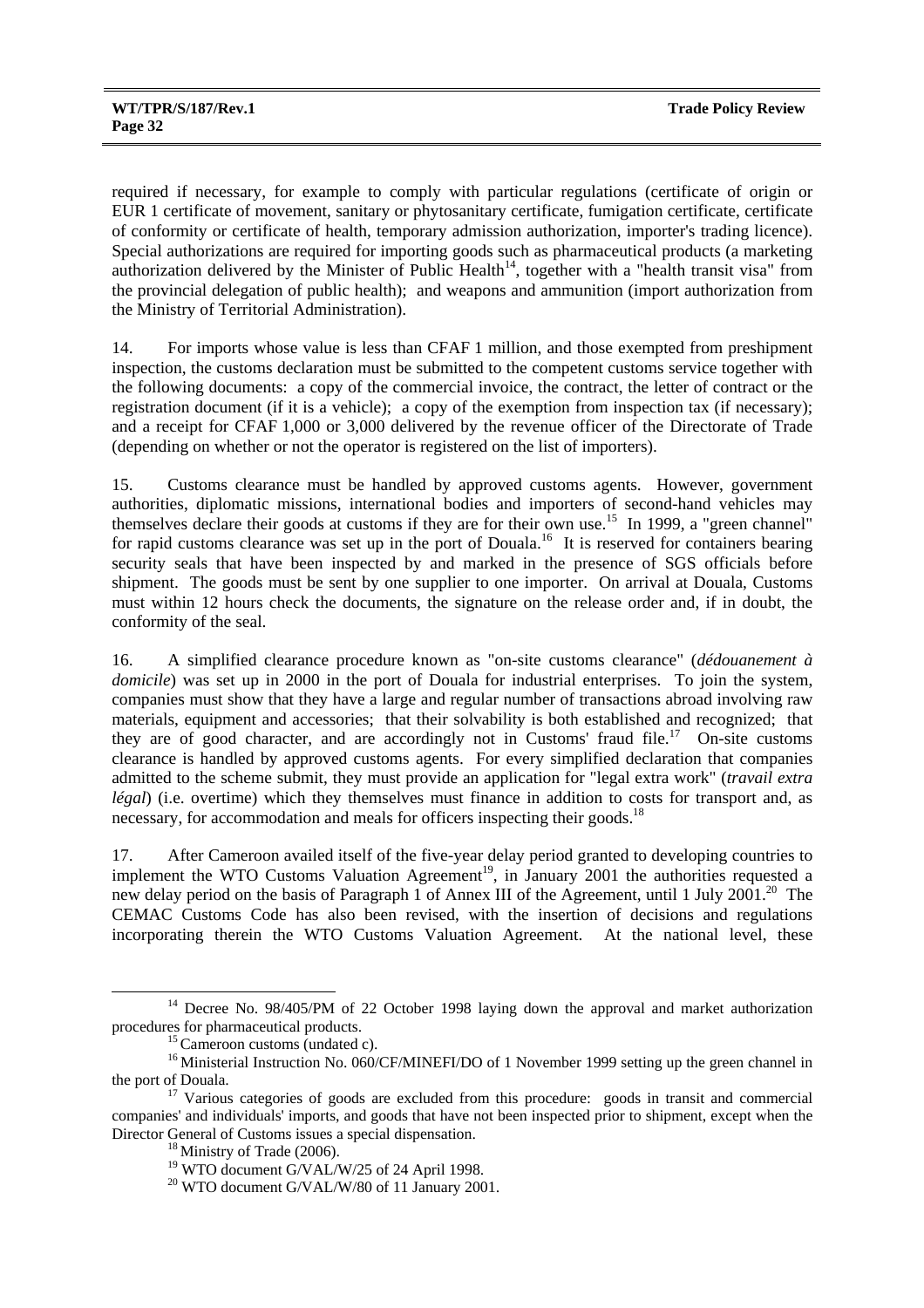| <b>Cameroon</b> | <b>WT/TPR/S/187/Rev.1</b> |
|-----------------|---------------------------|
|                 | Page 33                   |

arrangements were implemented by Law No. 2001/008 of 30 June  $2001<sup>21</sup>$  Cameroon had delayed application of the computed value method for a period of three years from the implementation date of all other provisions of the Agreement.<sup>22</sup> In principle, since July 2001 Cameroon has applied the WTO Customs Valuation Agreement, with exceptions.

18. In fact, the provisions of the Agreement are not applied to goods subject to reference prices or minimum values, and used goods.<sup>23</sup> In 2001, Cameroon notified that it would apply minimum values (the official price list – "*valeurs mercuriales*") for a transition period of three years.<sup>24</sup> However, up to May 2007 minimum values still apply to goods such as second-hand tyres, second-hand clothing, second-hand goods, fabrics, and all imports from Asia.<sup>25</sup> Minimum values apply to imports from Asia and vary between CFAF 12,000,000 and 12,600,000 for a 20-foot container, and between CFAF 23,000,000 and 23,400,000 for a 40-foot container. Minimum values are also established for products such as textiles, meat and offal, biscuits, salt, imported sugar, alcoholic beverages and cigarettes.<sup>26</sup> Reference values for frozen fish were eliminated in September 2006.<sup>27</sup> A list of products and services whose prices and tariffs are subject to the prior approval procedure has been established (section  $(4)(iii)(b)$  below).<sup>28</sup>

19. Importers can appeal against decisions of the Customs Administration. Two types of appeal are provided for: ordinary appeals, addressed to the Director General of Customs; and appeals dealing with disputes on the type, origin, value, quantity or weight of goods, addressed to the President of the Appeal Committee.<sup>29</sup> To submit a case to the Appeal Committee<sup>30</sup>, all the statutory means of redress to entities processing declarations must have been exhausted, and the heads of the units involved have three days in which to give an opinion. Cases are submitted to the Appeal Committee by the customs broker (*Commissionnaire en douanes*) or his principal, who is required to be present when the case is examined. The Committee meets at least once a month.<sup>31</sup>

## **(iii) Customs levies**

20. Goods imported under the delivery for consumption regime are subject to the following import duties and taxes: import duty (DDI), community integration tax (*taxe communautaire d'intégration* (TCI)), computer user fee (*redevance informatique* (RI)), the OHADA (Organization for

 $^{21}$  The law was completed by Ministerial Instruction No. 0246/MINEFI/DD of 30 June 2001.

<sup>&</sup>lt;sup>22</sup> WTO document WT/LET/41 of 20 November 1995.<br><sup>23</sup> Cameroon Customs (undated c).

<sup>&</sup>lt;sup>24</sup> WTO document G/C/W/245/Add.2 of 29 March 2001.

 $^{25}$  Values for these goods are established by Service Note No. 008/MINEFI/DGD of 17 January 2007, modifying Service Note No. 110/MINEFI/DGD of 14 April 2005 establishing minimum taxable values of certain imported goods.<br><sup>26</sup> Order No. 03685/MINEFI/CAB of 6 November 2000, on certain textile products; Decision

No. 654/MINEFI/CAB of 28 December 2004 on meats and offal, and biscuits; Decision No. 655/MINEFI/CAB of 28 December 2004, on meats, offal, biscuits and salt; Decision No. 658/MINEFI/CAB of 29 December 2004, on imported sugar; Decision No. 659/MINEFI/CAB of 29 December 2004, on alcoholic beverages; and Decision No. 660/MINEFI/CAB of 29 December 2004, on cigarettes.

 $27$  Ordinance No. 2006/001 of 28 September 2006, revising taxation applicable to certain basic necessities.<br><sup>28</sup> Order No. 16/A/MINDIC/SDEC/SLR of 24 January 2004.<br><sup>29</sup> The Committee was set up by Ministerial Decision No. 071/CF/MINEFI/DD of 30 December 1999.

<sup>&</sup>lt;sup>30</sup> Service Note No. 023 MINEFI/DD 2/CR of 17 January 2005, modifying and completing the dispositions of Note No. 111/MINEFI/DD/SDR of 17 October 2000, setting out the functioning of the Appeal Committee. 31 Information obtained on: http://www.douanescustoms.gov.cm.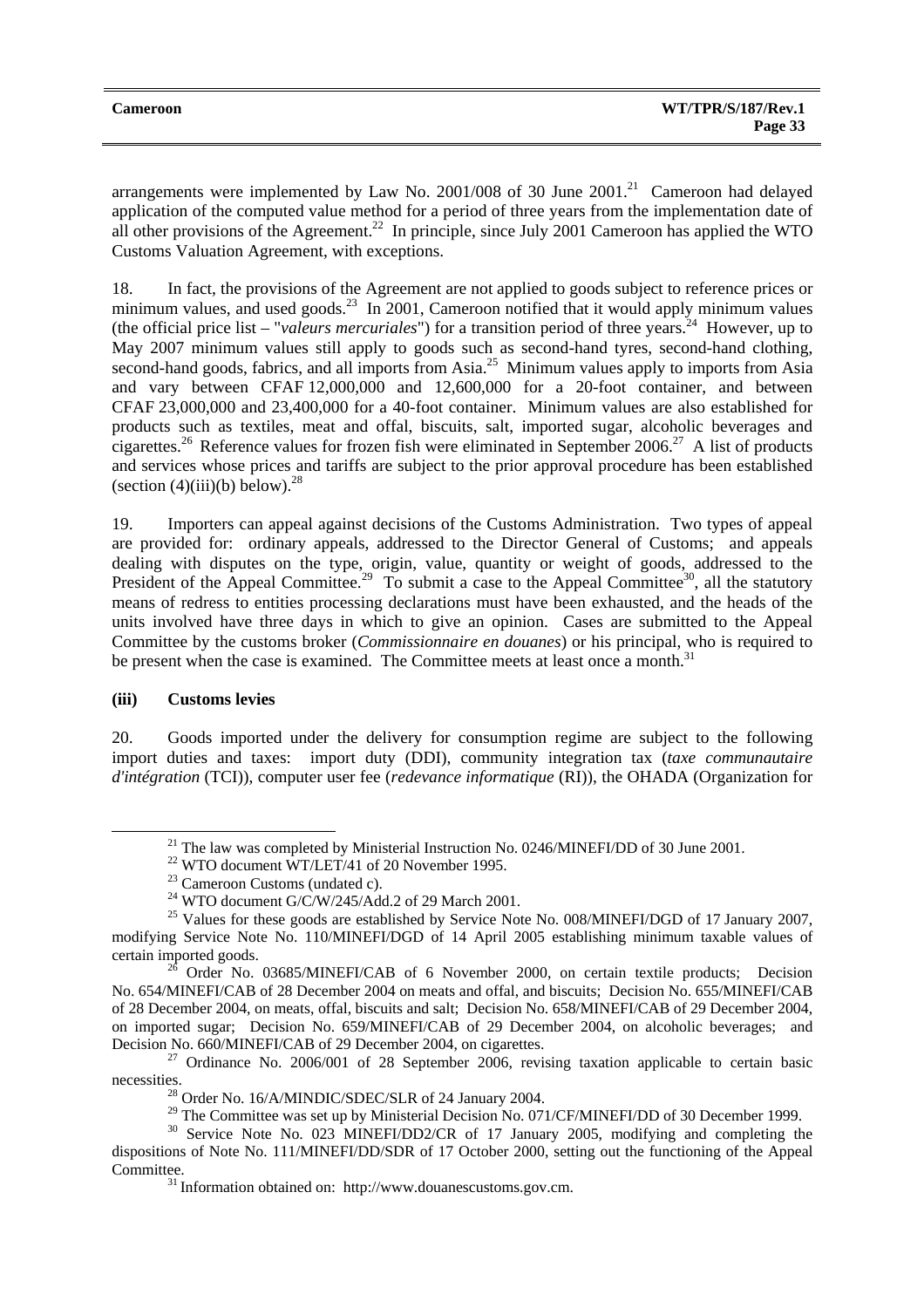Business Harmonization in Africa) tax on imports from outside CEMAC, and preshipment inspection fees (section (b) below).

21. If it can be shown with documentary support that goods of non-CEMAC origin imported from a CEMAC State have gone through customs clearance in the first importing country, such goods are subject to payment of valued added tax (section (f) below), the differential of duties and taxes levied in the first State where clearance was made, and all the national tariff duties and taxes not paid in the first State where clearance was made.<sup>32</sup> Otherwise, Cameroon is considered as the first State importing a good into CEMAC.

22. In 2006, duties and taxes levied on imports amounted to approximately CFAF 273 billion (about US\$522 million), representing approximately 2.8 per cent of GDP, 33.2 per cent of non-oil fiscal revenue (Table III.1), and 16.6 per cent of the value of imports. The average collection rate for all duties and taxes (including domestic taxes) on imports amounted to approximately 23 per cent over the whole of the period under consideration. The number and cumulated effect of these duties and taxes are such as to encourage tax evasion.

#### **Table III.1**

**Key components of government revenues, 2002-06**   $(CFAE$  billion)

|                                  | 2002      | 2003      | 2004      | 2005      | 2006    |
|----------------------------------|-----------|-----------|-----------|-----------|---------|
| <b>Total revenues and gifts</b>  | 1,303.1   | 1,360.8   | 1,328.5   | 1,600.9   | 1,396.4 |
| <b>I</b> - Total revenues        | 1,283.7   | 1,321.1   | 1,319.6   | 1,590.0   | 1,369.7 |
| <b>I.1 Petroleum revenues</b>    | 368.9     | 324.1     | 337.8     | 439.2     | 474.8   |
| <b>SNH</b> fees                  | 295.1     | 272.2     | 275.4     | 368.0     | 407.8   |
| Oil company tax                  | 73.8      | 52.0      | 49.8      | 71.2      | 67.0    |
| <b>I.2 Non-oil revenues</b>      | 913.3     | 997.0     | 973.5     | 1,150.8   | 895.0   |
| I.2.1 Tax receipts               | 937.3     | 958.2     | 963.1     | 1,101.1   | 833.7   |
| I.2.1.1 Tax receipts             | 643.1     | 646.4     | 653.1     | 752.4     | 557.3   |
| Salaries                         | 41.5      | 49.6      | 34.3      | 55.1      | 42.7    |
| Progressive surtax               | 42.9      | 36.9      | 28.1      | 1.3       | 0.0     |
| Tax on movable capital income    | 12.8      | 11.8      | 15.5      | 21.6      | 17.0    |
| Tax on remunerations paid abroad | 20.7      | 17.7      | 16.3      | 19.2      | 19.1    |
| Tax on non-oil companies         | 102.2     | 87.7      | 98.3      | 146.3     | 124.7   |
| <b>VAT</b>                       | 183.8     | 207.2     | 210.9     | 234.8     | 191.9   |
| <b>Excise</b> duties             | 31.6      | 33.7      | 36.4      | 42.8      | 36.8    |
| Taxes on sales of oil products   | 68.2      | 67.4      | 71.6      | 69.3      | 56.8    |
| Forest revenues                  | 15.2      | 22.4      | 22.8      | 20.7      | 16.9    |
| Other tax revenues               | 24.6      | 28.6      | 35.6      | 17.9      | 10.2    |
| <b>Registration revenues</b>     | 25.9      | 31.6      | 21.0      | 46.1      | 36.8    |
| <b>Registration fees</b>         | 11.7      | 12.6      | 4.2       | 19.4      | 15.6    |
| Registration tax                 | 2.1       | 1.7       | 2.0       | 3.7       | 3.5     |
| Axle tax                         | $\ddotsc$ | 0.9       | $\ddotsc$ | $\ddotsc$ |         |
| Property tax                     |           | 0.4       | $\ddotsc$ |           |         |
| Tax and vehicle stamp duty.      | 10.6      | 14.0      | 13.4      | 23.1      | 17.7    |
| Airport stamp                    | 1.8       | 1.7       | 2.1       | 2.3       | 1.9     |
| Vehicle stamp                    | 1.2       | 2.5       | 2.8       | 4.8       | 4.1     |
| Other registration revenues      | $\ddotsc$ | $\cdot$ . | $\cdot$ . | $\cdot$ . |         |

**Table III.1 (cont'd)**

<sup>&</sup>lt;sup>32</sup> Service Note No. 096/MINEFI/DD of 11 April 2005, on the regime of taxation of imports of thirdparty goods coming from a CEMAC State.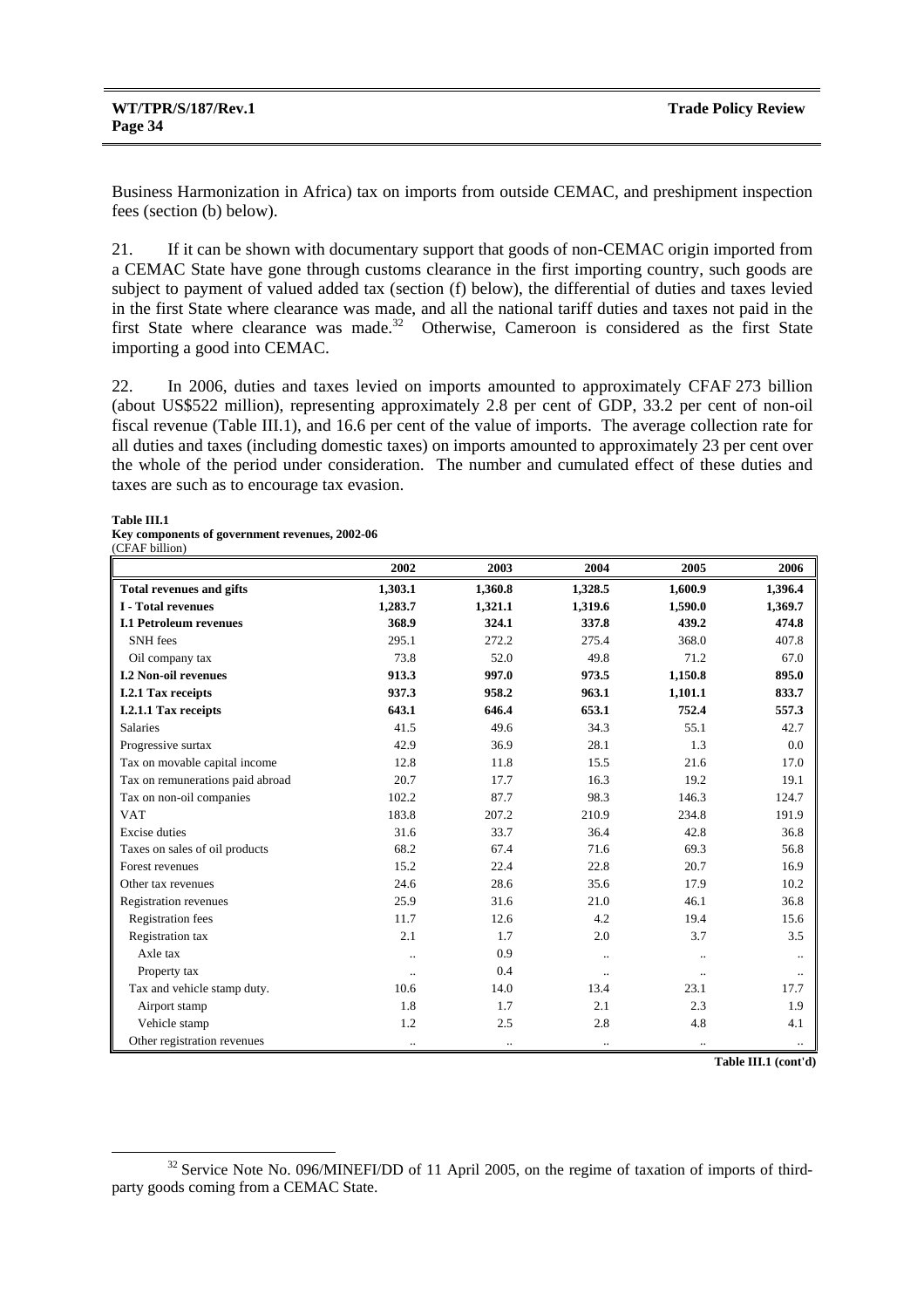|                                 | 2002      | 2003      | 2004          | 2005      | 2006  |
|---------------------------------|-----------|-----------|---------------|-----------|-------|
| <b>I.2.1.2 Customs revenues</b> | 294.2     | 311.8     | 310.0         | 348.7     | 276.4 |
| Customs duties on imports       | 142.4     | 165.6     | 171.3         | 181.6     | 146.1 |
| VAT on imports                  | 126.6     | 134.2     | 131.5         | 150.1     | 119.5 |
| Excise duties on imports        | 2.9       | 1.9       | 0.0           | 2.1       | 3.6   |
| <b>Export duties</b>            | 3.6       | 0.3       | 0.5           | 1.7       | 0.6   |
| Export duties on logs           |           | $\ddotsc$ | $\cdot \cdot$ | $\cdot$ . |       |
| Levies/exports                  |           | $\ddotsc$ | $\cdot\cdot$  | $\ddotsc$ |       |
| Computer tax                    | 14.4      | 4.5       | 4.1           | 2.8       | 2.2   |
| Other customs revenues          | 4.1       | 5.4       | 2.7           | 3.2       | 1.2   |
| <b>I.2.2 Non-tax receipts</b>   | 367.0     | 339.9     | 350.9         | 493.2     | 61.5  |
| Revenues from the state domains | 2.6       | 4.9       | 1.0           | 1.9       | 2.1   |
| Service revenues                | 32.9      | 24.0      | 25.5          | 26.6      | 8.6   |
| Computer tax                    |           | $\ddotsc$ |               | $\ddotsc$ |       |
| Other non-tax receipts          | 36.4      | 38.8      | 49.0          | 58.5      | 25.2  |
| Privatization                   | $\ddotsc$ | $\ddotsc$ | $\cdot \cdot$ | $\ddotsc$ |       |
| 1.2.3 Revenues to be classified | 3.5       | 2.4       | 0.0           | 0.0       | 0.0   |
| II - Gifts                      | 19.4      | 39.7      | 8.9           | 10.9      | 26.7  |

Unavailable.

*Source*: Information provided by the Cameroonian authorities.

#### (a) Most-favoured-nation tariff (MFN)

23. In principle Cameroon applies the CEMAC CET, which is entirely *ad valorem* and is made up of five rates: zero rate, applied mainly to certain pharmaceutical preparations and articles, books and brochures, and aviation products  $(0.7 \text{ per cent of tariff lines})^{33}$ ; 5 per cent, applied to staple goods (3.7 per cent of tariff lines); 10 per cent, applied to raw materials and capital goods (42.7 per cent of tariff lines); 20 per cent, applied to intermediate goods (12.2 per cent of tariff lines); and 30 per cent on wage goods (40.7 per cent of tariff lines). The version of the CET applied by Cameroon (import duty (DDI)) is made up of 6,251 ten-digit lines of HS 2002. As in the CET, all the rates are *ad valorem* (zero, 5, 10, 20 and 30 per cent). However, the DDI rates differ from the CET rates for about 300 tariff headings.

24. The simple average DDI is 19.1 per cent (Table III.2), showing a rise of 0.8 percentage points compared to 2001. The average tariff protection through all the import duties and taxes (i.e. the computer fee, the OHADA tax, and the TCI (section (b) below) is nonetheless 20.6 per cent. The coefficient of variation of 0.5 depicts moderate dispersion of DDI rates. Agricultural products (WTO definition) are subject to higher taxation (simple average of 22.6 per cent) than non-agricultural products (simple average of 18.6 per cent). Following the ISIC definition (revision 2), agriculture remains the most protected sector (with an average tariff of 25.1 per cent), followed by the manufacturing sector (18.6 per cent) and the mining sector (11.3 per cent). The highest DDI rates are applied to products such as fruit and vegetables, beverages and alcohols, wood and its products, dairy products, and coffee, tea, cocoa and sugar (Table III.3).

 $33$  The products belong to the following tariff sections: HS 2403, 3001, 3005, 3006, 4011, 4801, 4901, 4902, 4903, 4904, 4905, 8407, 8409, and 8802-8805.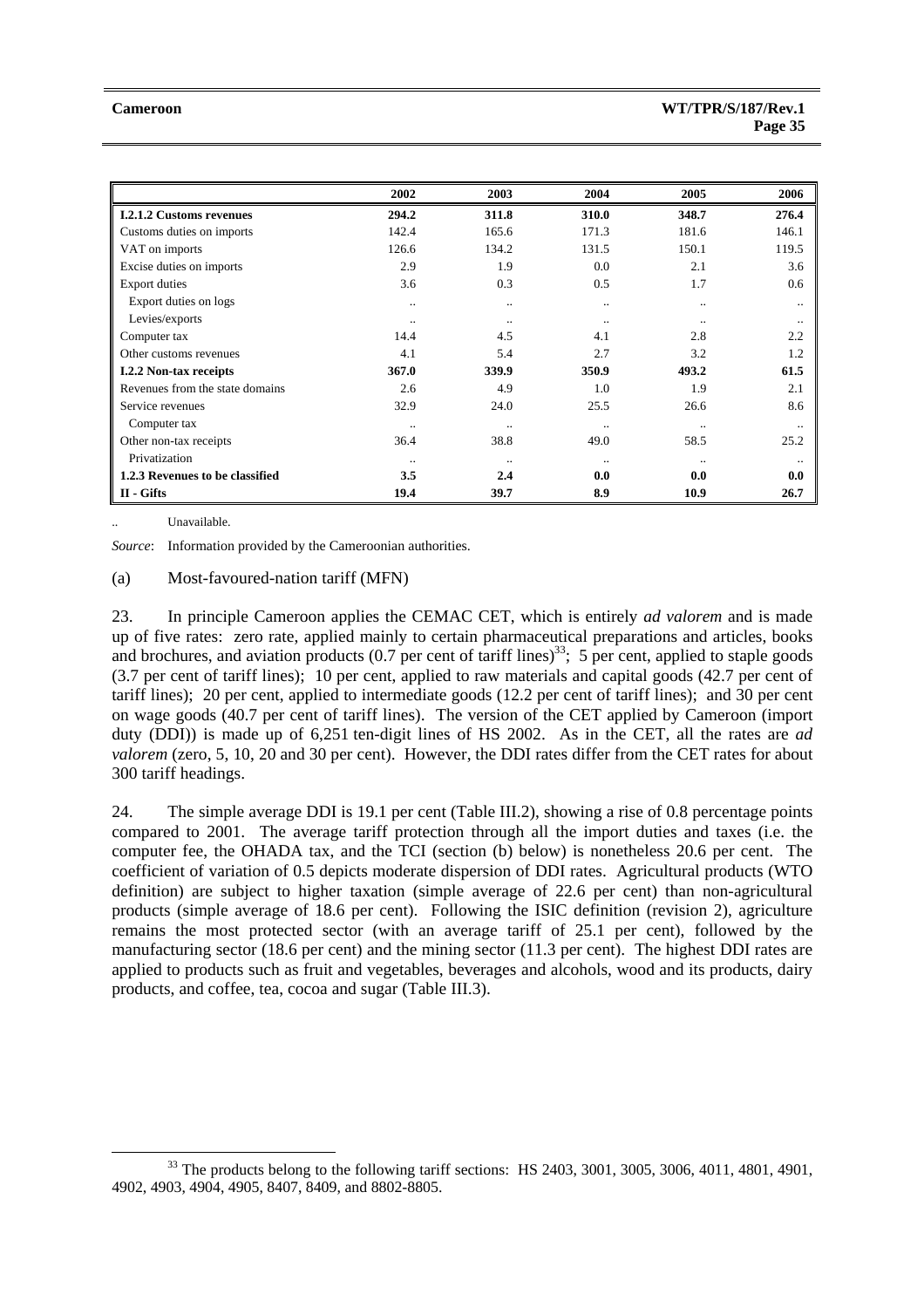#### **Table III.2**

|  | <b>Structure of customs duties, 2006</b> |  |
|--|------------------------------------------|--|
|  |                                          |  |

|    |                                                                                | 2006           |                            | <b>Uruguay</b> |
|----|--------------------------------------------------------------------------------|----------------|----------------------------|----------------|
|    |                                                                                | <b>Tariffs</b> | <b>Total import duties</b> | Round          |
|    | Bound lines (percentage of total lines)                                        | 14.0           | 14.0                       | n.a.           |
| 2  | Duty free lines (percentage of total lines)                                    | 0.7            | 0.0                        | 0.0            |
| 3  | Duties other than <i>ad valorem</i> (percentage of total lines)                | 0.0            | 0.0                        | 0.0            |
| 4  | Tariff quotas (percentage of total lines)                                      | 0.0            | $0.0^{\circ}$              | 0.0            |
| 5  | Duties other than <i>ad valorem</i> without AVE (percentage of<br>total lines) | 0.0            | 0.0                        | 0.0            |
| 6  | Simple average of rates                                                        | 19.1           | 20.6                       | 79.9           |
|    | Agricultural products (WTO definition) <sup>a</sup>                            | 22.6           | 24.2                       | 80.0           |
|    | Non-agricultural products (WTO definition) <sup>b</sup>                        | 18.6           | 20.1                       | 65.0           |
|    | Agriculture, hunting and logging (ISIC 1)                                      | 25.2           | 26.7                       | 79.9           |
|    | Mining $(ISIC 2)$                                                              | 11.3           | 12.8                       | n.a.           |
|    | Manufacturing (ISIC 3)                                                         | 18.6           | 20.1                       | 79.9           |
| 7  | National tariff peaks (percentage of total lines) $\epsilon$                   | 0.0            | 0.0                        | 0.0            |
| 8  | International tariff peaks (percentage of total lines) <sup>d</sup>            | 53.0           | 53.0                       | 100.0          |
| 9  | Overall standard deviation of applied duties                                   | 9.7            | 9.7                        | 1.8            |
| 10 | Nuisance tariffs (as a percentage of total lines) <sup>e</sup>                 | 0.0            | 0.7                        | $0.0\,$        |

n.a. Not applicable.

a WTO Agreement on Agriculture.<br>b Not including oil.

Not including oil.

c National tariff peaks are those duties whose rate is three times greater than the simple average of all applied rates (indicator 6).

d International tariff peaks are duties greater than 15 per cent.

e Nuisance tariffs: rates above but not more than 2 per cent.

Note: Indicators do not take into account lines under quota. Indicators 6 to 10 are calculated on the basis of the lines for which it was possible to take into account an *ad valorem* rate.

*Source*: WTO Secretariat calculations based on data provided by the Cameroonian authorities and CEMAC.

25. All together, DDI shows mixed escalation, negative raw materials (with a simple DDI average of 21.0 per cent) to semi-processed products (with a DDI average of 16.5 per cent), and positive for finished products with a simple DDI average of 20.3 per cent.

#### **Table III.3**

|  |  |  | Summary analysis of MFN tariff, 2007 |  |
|--|--|--|--------------------------------------|--|
|--|--|--|--------------------------------------|--|

| Rates applied in 2006 (not including taxes) |                    |            |                        |            |                              |     |                                          |
|---------------------------------------------|--------------------|------------|------------------------|------------|------------------------------|-----|------------------------------------------|
| <b>Designation</b>                          | Number of<br>lines | Number of  | Simple average<br>duty | Duty range | <b>Standard</b><br>deviation | CV  | <b>Imports</b><br>2005<br>(US\$ million) |
|                                             |                    | lines used |                        | (percent)  |                              |     |                                          |
| <b>Total</b>                                | 6,251              | 6,251      | 19.1                   | $0 - 30$   | 9.7                          | 0.5 | 2,737.4                                  |
| By WTO definition <sup>a</sup>              |                    |            |                        |            |                              |     |                                          |
| Agriculture                                 | 871                | 871        | 22.6                   | $0 - 30$   | 9.7                          | 0.4 | 438.8                                    |
| Live animals and animal<br>products         | 104                | 104        | 21.5                   | $5 - 30$   | 7.3                          | 0.3 | 17.4                                     |
| Dairy products                              | 28                 | 28         | 26.1                   | $10-30$    | 6.3                          | 0.2 | 26.7                                     |
| Coffee, tea, cocoa, sugar, etc.             | 205                | 205        | 25.8                   | $5 - 30$   | 8.3                          | 0.3 | 121.9                                    |
| Cut flowers and plants                      | 40                 | 40         | 10.0                   | $5 - 30$   | 5.1                          | 0.5 | 3.8                                      |
| Fruit and vegetables                        | 175                | 175        | 29.6                   | $5 - 30$   | 3.3                          | 0.1 | 8.1                                      |
| Cereals                                     | 27                 | 27         | 14.3                   | $5 - 30$   | 10.2                         | 0.7 | 213.9                                    |
| Oilseed and fats                            | 73                 | 73         | 20.1                   | $5 - 30$   | 10.5                         | 0.5 | 24.5                                     |
| Beverages and alcohol                       | 69                 | 69         | 28.8                   | $5 - 30$   | 4.4                          | 0.2 | 13.0                                     |
| Tobacco                                     | 14                 | 14         | 19.3                   | $0 - 30$   | 11.4                         | 0.6 | 3.7                                      |
| Other agricultural products                 | 136                | 136        | 13.1                   | $5 - 30$   | 8.3                          | 0.6 | 5.9                                      |

**Table III.3 (cont'd)**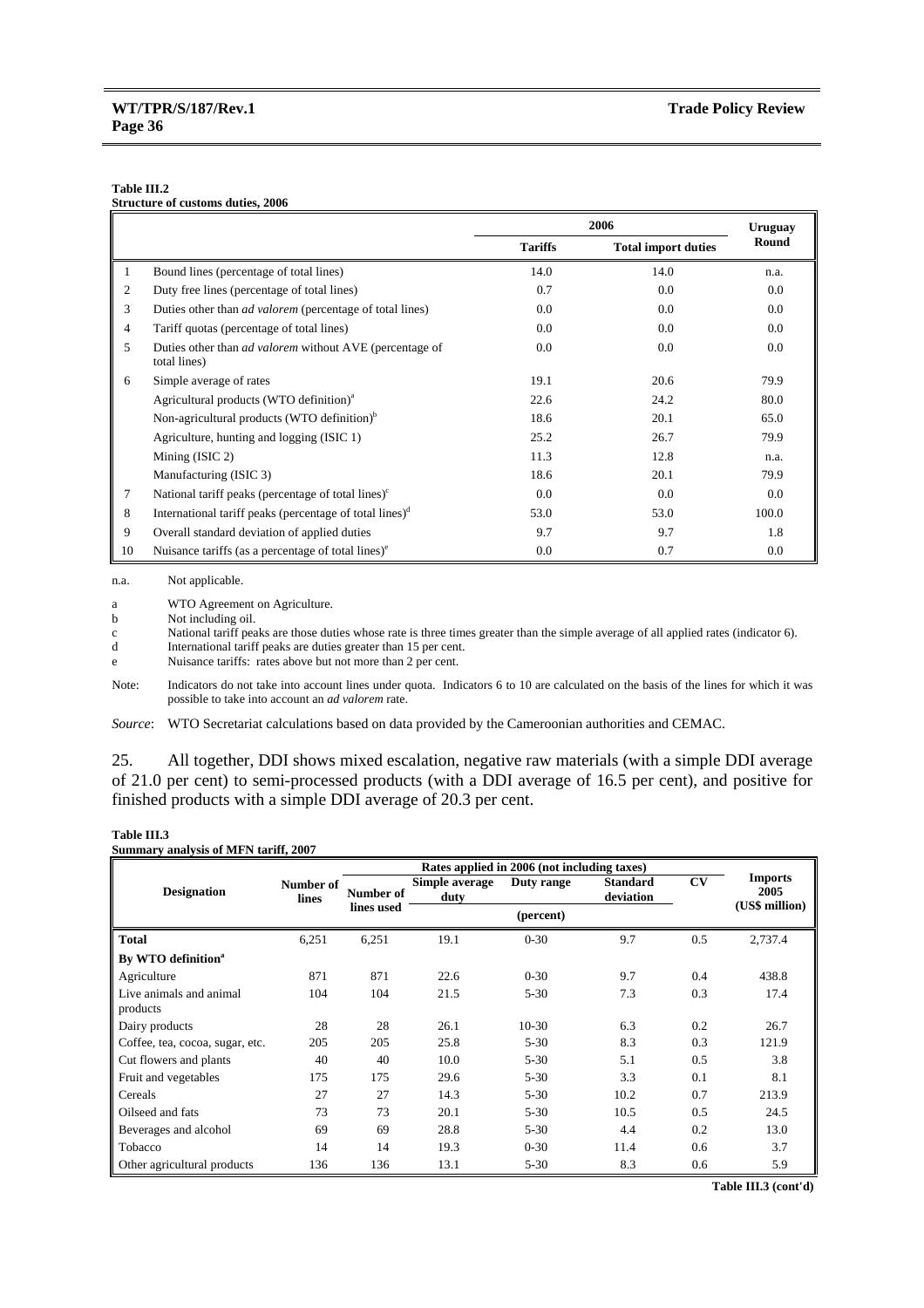|                                                    | Rates applied in 2006 (not including taxes) |            |                |            |                 |     |                        |
|----------------------------------------------------|---------------------------------------------|------------|----------------|------------|-----------------|-----|------------------------|
| <b>Designation</b>                                 | Number of                                   | Number of  | Simple average | Duty range | <b>Standard</b> | C V | <b>Imports</b><br>2005 |
|                                                    | lines                                       | lines used | duty           |            | deviation       |     | (US\$ million          |
|                                                    |                                             |            |                | (per cent) |                 |     |                        |
| Non-agricultural products<br>(excluding petroleum) | 5,358                                       | 5,358      | 18.6           | $0 - 30$   | 9.6             | 0.5 | 1,610.3                |
| Fish and fish products                             | 133                                         | 133        | 20.0           | $5 - 30$   | 9.0             | 0.5 | 63.5                   |
| Minerals, precious stones and<br>precious metals   | 345                                         | 345        | 18.7           | $5 - 30$   | 10.5            | 0.6 | 173.9                  |
| Metals                                             | 631                                         | 631        | 15.3           | $10-30$    | 7.7             | 0.5 | 163.8                  |
| Chemicals and photography<br>supplies              | 907                                         | 907        | 12.0           | $0 - 30$   | 6.7             | 0.6 | 357.4                  |
| Leather, rubber, footwear and<br>travel goods      | 170                                         | 170        | 21.4           | $0 - 30$   | 10.0            | 0.5 | 62.9                   |
| Wood, wood pulp, paper and<br>furniture            | 826                                         | 826        | 26.8           | $0 - 30$   | 7.6             | 0.3 | 99.0                   |
| Transport equipment                                | 216                                         | 216        | 17.0           | $0 - 30$   | 9.2             | 0.5 | 228.7                  |
| Non-electrical machinery                           | 553                                         | 553        | 12.2           | $0 - 30$   | 5.5             | 0.4 | 193.5                  |
| Electrical machinery                               | 255                                         | 255        | 16.9           | $10-30$    | 7.7             | 0.5 | 127.3                  |
| Non-agricultural products,                         | 453                                         | 453        | 22.0           | $0 - 30$   | 9.5             | 0.4 | 50.3                   |
| n.e.s.                                             |                                             |            |                |            |                 |     |                        |
| By ISIC sector <sup>b</sup>                        |                                             |            |                |            |                 |     |                        |
| Agriculture, hunting, forestry<br>and fishing      | 642                                         | 642        | 25.1           | $5 - 30$   | 8.8             | 0.3 | 86.4                   |
| Mining and quarrying                               | 113                                         | 113        | 11.3           | $5 - 30$   | 5.3             | 0.5 | 671.7                  |
| Manufacturing                                      | 5.495                                       | 5,495      | 18.6           | $0 - 30$   | 9.5             | 0.5 | 1,979.4                |
| By stage of processing                             |                                             |            |                |            |                 |     |                        |
| Raw materials                                      | 991                                         | 991        | 21.0           | $5 - 30$   | 10.3            | 0.5 | 1.008.2                |
| Semi-processed goods                               | 2,105                                       | 2,105      | 16.5           | $0 - 30$   | 8.8             | 0.5 | 519.2                  |
| Finished goods                                     | 3.155                                       | 3,155      | 20.3           | $0 - 30$   | 9.7             | 0.5 | 1,210.0                |

a 22 tariff lines on petroleum products have not been included.

b International Standard Industrial Classification, of all Economic Activities (Rev.2). Electricity, gas and water excluded (one tariff line).

Note:  $CV = coefficient of variation.$ 

*Source*: WTO Secretariat calculations based on data provided by the Cameroonian authorities and CEMAC; and UN Statistics Division Comtrade database for 2005 imports.

26. Based on the two-digit ISIC classification, negative escalation from raw materials to intermediate products is notable in the non-metal mineral products industry and "other manufacturing industries" (Chart III.1). Similarly, tariff escalation is negative from intermediate goods to finished goods in the wood articles industry. DDI escalation is positive from raw materials via semi-processed products to finished products in the following industries: food, textiles and clothing, paper and paper articles, and chemical products. DDI escalation is only positive from raw materials to intermediate products in the wood and metal industries; and from intermediate products to finished products in the non-metal mineral products and fabricated metal products industries, among others.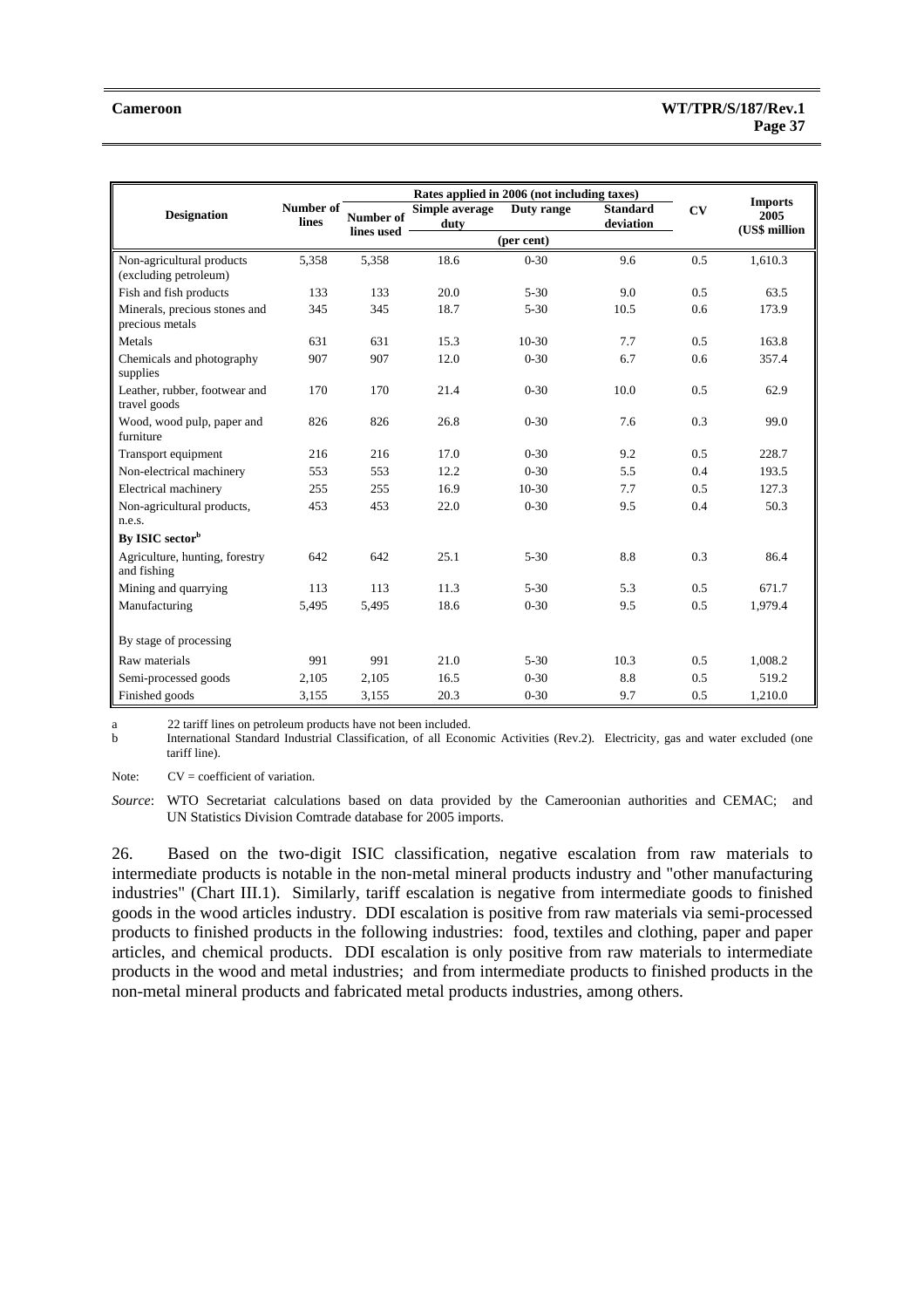# **Chart III.1 Tariff escalation, 2007**



**Note: Product groups are defined by the ISIC two-digit classification.** 

*Source***: WTO Secretariat calculations based on data provided by the Cameroonian authorities.** 

27. Overall, the tariff structure is not such as to encourage local processing. The heavy taxation on inputs (in particular in non-metal mineral product industries) increases production costs and thereby reduces the competitiveness of the finished products. Moreover, the strong (positive) escalation of duties in other industries hides a relatively high level of actual protection, which provides little incentive for local producers to try to make their products competitive on international markets.

28. DDI revenues amounted to CFAF 146.1 billion in 2006 (about US\$228.5 million) (Table III.1), i.e. 8.9 per cent of imports. The average rate of DDI collection over the period under consideration was 12.0 per cent.

(b) Other duties and charges collected exclusively on imports

29. Apart from DDI, several other duties and taxes are levied exclusively on imports.<sup>34</sup> In 2001, the community integration tax (*taxe communautaire d'intégration* (TCI)) was introduced to provide the CEMAC Secretariat with the funds required for its operation. The TCI has been applied since

<sup>&</sup>lt;sup>34</sup> The other duties and taxes have not been notified to the WTO.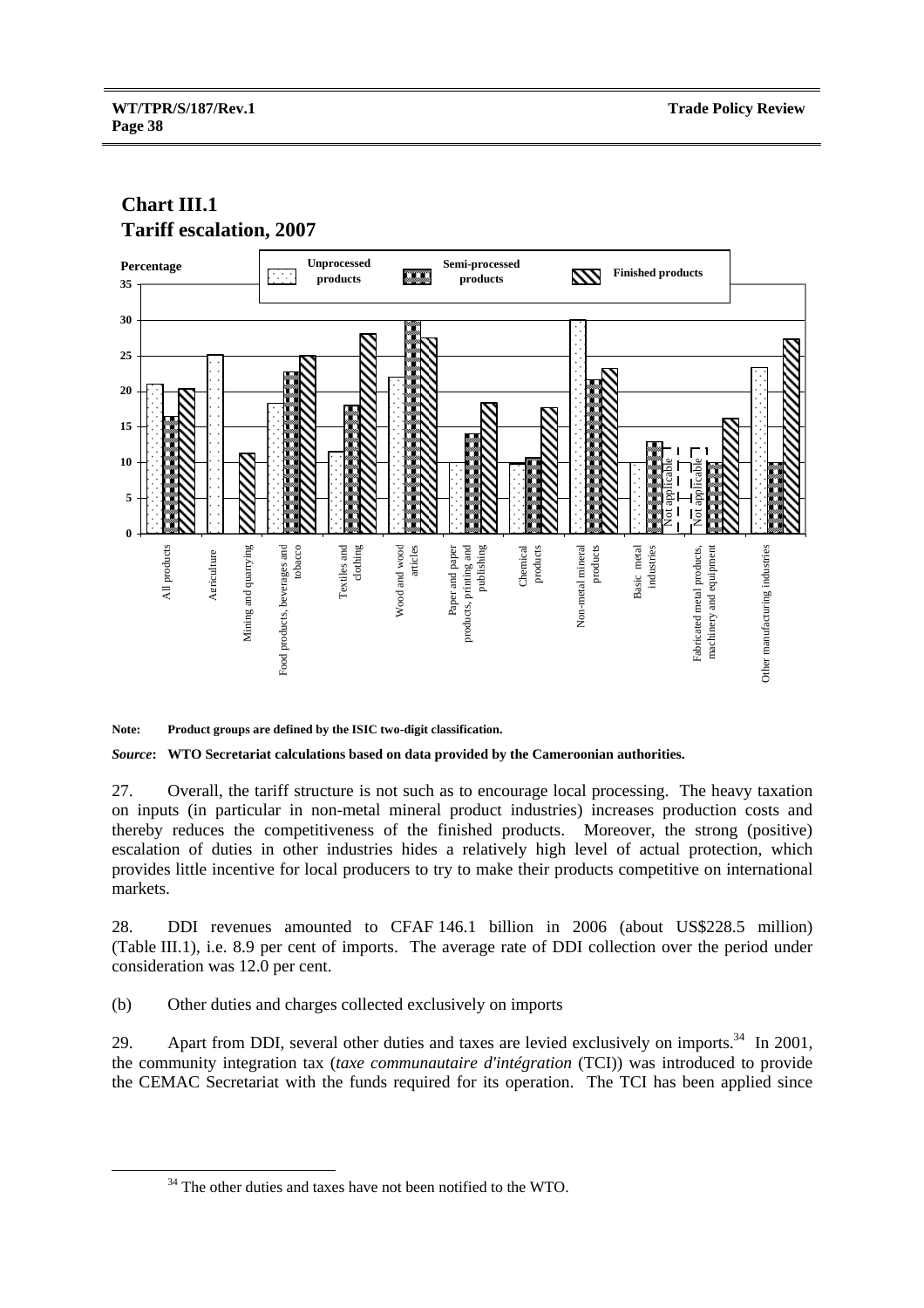2002 at the rate of 1 per cent of the c.i.f. value of imports from countries that are not CEMAC members<sup>35</sup>

30. Other duties and taxes applied to the c.i.f. value of imports include: the OHADA tax of 0.05 per cent, applied to imports from outside CEMAC; the computer fee of 0.45 per cent on imports whose declarations are processed in computerized offices, irrespective of their origin; and, where relevant, phytosanitary taxes (*taxes phytosanitaires* (TPS)) or sanitary/veterinary inspection taxes (section (vii)(c) below), and storage fees.

31. An inspection and monitoring tax is levied for services provided by the SGS (section (i) above).

(c) Bindings

32. At the end of the Uruguay round, Cameroon bound its tariffs at a ceiling rate of 80 per cent on all agricultural products (WTO definition), and at a ceiling rate of 50 per cent on only three nonagricultural products: raw jute, single yarn of jute and multiple yarn of jute. As a consequence, only 14.0 per cent of tariff lines are bound. Cameroon has also bound its other duties and taxes at a ceiling rate of 230 per cent on agricultural products (WTO definition), 80 per cent on raw jute and 150 per cent on the two other by-products of jute.

(d) Duty and tax exemptions and concessions

33. The CEMAC Customs Code provides for suspensions under several customs regimes of duties and taxes on imports, the most commonly used of which are: transit, temporary admission and in-bond warehousing. Duties may also be suspended under the following regimes: inward or outward processing, drawback or processing before importation. Goods under a suspensive customs regime must (unless there is exemption) be covered by a bond-note whose amount is set out on the basis of the relevant customs duties.

34. The UEAC Council of Ministers is responsible for designating the goods that may enter under the normal temporary admission regime. However, the National Director of Customs may authorize temporary customs operations in such cases as the entry of technical equipment imported provisionally by mining and oil companies for research and prospecting.

35. The CEMAC Customs Code also allows for duty-free entry on goods returning from abroad; gifts to Heads of State; materials and products provided free of charge to member States; goods sent to diplomatic and consular services and to foreign members of some international bodies set up in member States; and goods sent to charities with national status. However, duty-free entry in these cases may be subject to reciprocity from foreign countries.

36. The Investment Code of 1990 provides for different regimes with general and specific incentives (Chapter II(4)). The Investment Charter, adopted in 2002, provides for exemptions from customs duties for companies operating in the research and development sector, occupational training and protection of the environment sectors, the main condition being that these companies invest and produce for export. Some tax concessions are allowed for environmental purposes. For example, industrial companies which import equipment allowing them to eliminate greenhouse gases in their manufacturing processes or products or to reduce all types of pollution, benefit from a proportional reduction of the customs tariff of the equipment and period of time stipulated in the Finance Law.

 <sup>35</sup> Additional Decision No. 03/00-CEMAC 046-CM-05 establishing an autonomous financing mechanism of the Community, 14 December 2000.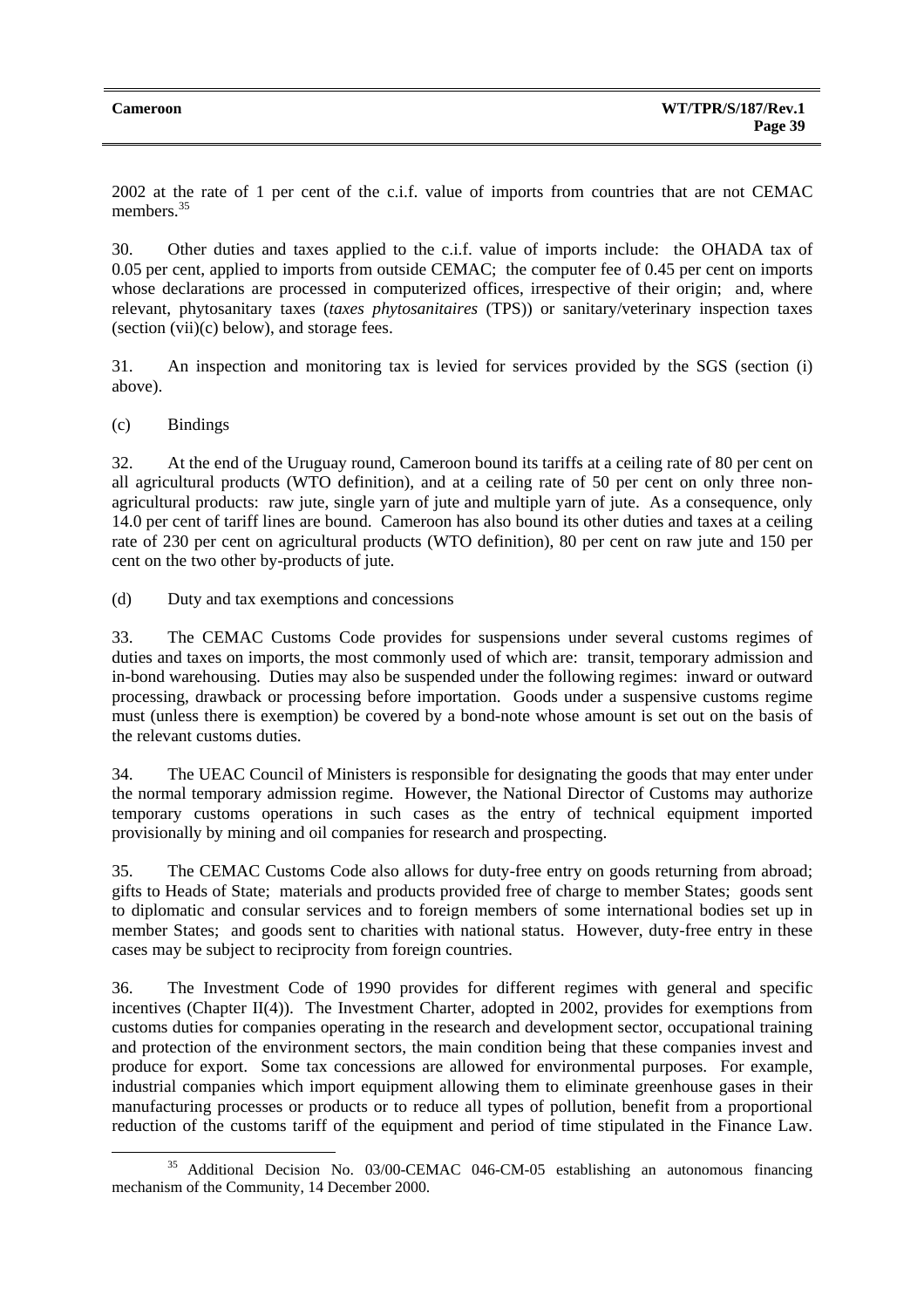Natural or legal persons undertaking to promote the environment benefit from a reduction on taxable profit.

37. Duty and tax exemptions may also be given to imports under agreements between the investors and the State. Moreover, products imported under the Industrial Free Zone (ZFI) regime are generally exempt from duties and taxes (section (3)(vi) below).

38. The authorities reckon that considerable revenue is foregone through exemptions. The main industries benefiting from exemptions are manufacturing, agriculture and services.

(e) Tariff preferences

39. Cameroon grants duty-free entry for products from the other CEMAC countries, provided that the rules of origin are respected (section (iv) below). However, the principle of single entry is not applied within the Community, with the result that a product made available for consumption in one CEMAC country and then exported to another member country generally no longer benefits from duty-free status. Such products imported from third countries may thus be taxed at least twice (at entry point into CEMAC and in other member countries where they are re-exported). Cameroon claims that it is an exception to this practice.

(f) Domestic duties and taxes

## *Value added tax (VAT)*

40. The levy of VAT by CEMAC member countries is laid down by a directive of 1999.<sup>36</sup> VAT is applied by each member State at a rate of between 15 and 18 per cent and at the reduced rate of zero. The zero rate applies to international transport and exports. The directive contains a list of products that may be exempted from VAT, and explicitly forbids exemption in the context of incentives for setting up companies or for investment, measures aimed at particular sectors, and specific agreements. However, member States may defer or suspend taxation for the mining, petroleum and forestry sectors.

41. VAT in Cameroon is applied to all imported or locally produced goods and services. VAT on imports is calculated on the c.i.f. value, to which are added customs and excise duties (this constitutes a problem *vis-à-vis* the WTO national treatment rule), and must be paid to the Treasury during customs clearance. VAT on locally produced goods is levied on the ex-factory value. In 2005, Cameroon increased the general rate of VAT from 17 to 17.5 per cent. Together with the VAT of 17.5 per cent, a communal tax, the "additional centime" equivalent to 10 per cent of VAT, is also levied, bringing the overall VAT plus tax rate to 19.25 per cent. Some products that are considered to be basic necessities<sup>37</sup>, and a certain number of transactions<sup>38</sup>, are exempt from VAT. Some

<sup>&</sup>lt;sup>36</sup> Directive No. 1/99/CEMAC-028-CM-03 harmonising the laws of member States with regard to value added tax and excise duties.<br><sup>37</sup> Milk (including powdered, not concentrated and concentrated in liquid form); eggs; wheat (hard

wheat); husked rice; other rice, whether semi-milled or milled, polished or glazed; preparations for children's food using products from HS 0401 to 0404 not containing cocoa powder; bread; wheat, corn and meslin flour; unrefined, non-iodized salt; pharmaceutical products; insulin and its salts; antibiotics; plates and films for X-ray; fertilizers; insecticides; fungicides; herbicides; disinfectants; books and brochures; cocks and hens; edible meat and offal, fish; sugar; flour and fish meal, shellfish, meat and offal that unsuitable for human consumption; bran, sharps and other residues of rice, wheat, other grains and leguminous plants; oil-cakes of soya-beans, linseed, sunflower seed, rape/colza seed, coconut or copra, and oil-cake and other solid residues of other vegetable oils and corn; animal feed preparations (no more than 2 per cent concentrate); kerosene and domestic gas (Tax Code, as amended by the Finance Law (No. 2005/008 of 29 December 2005) for fiscal year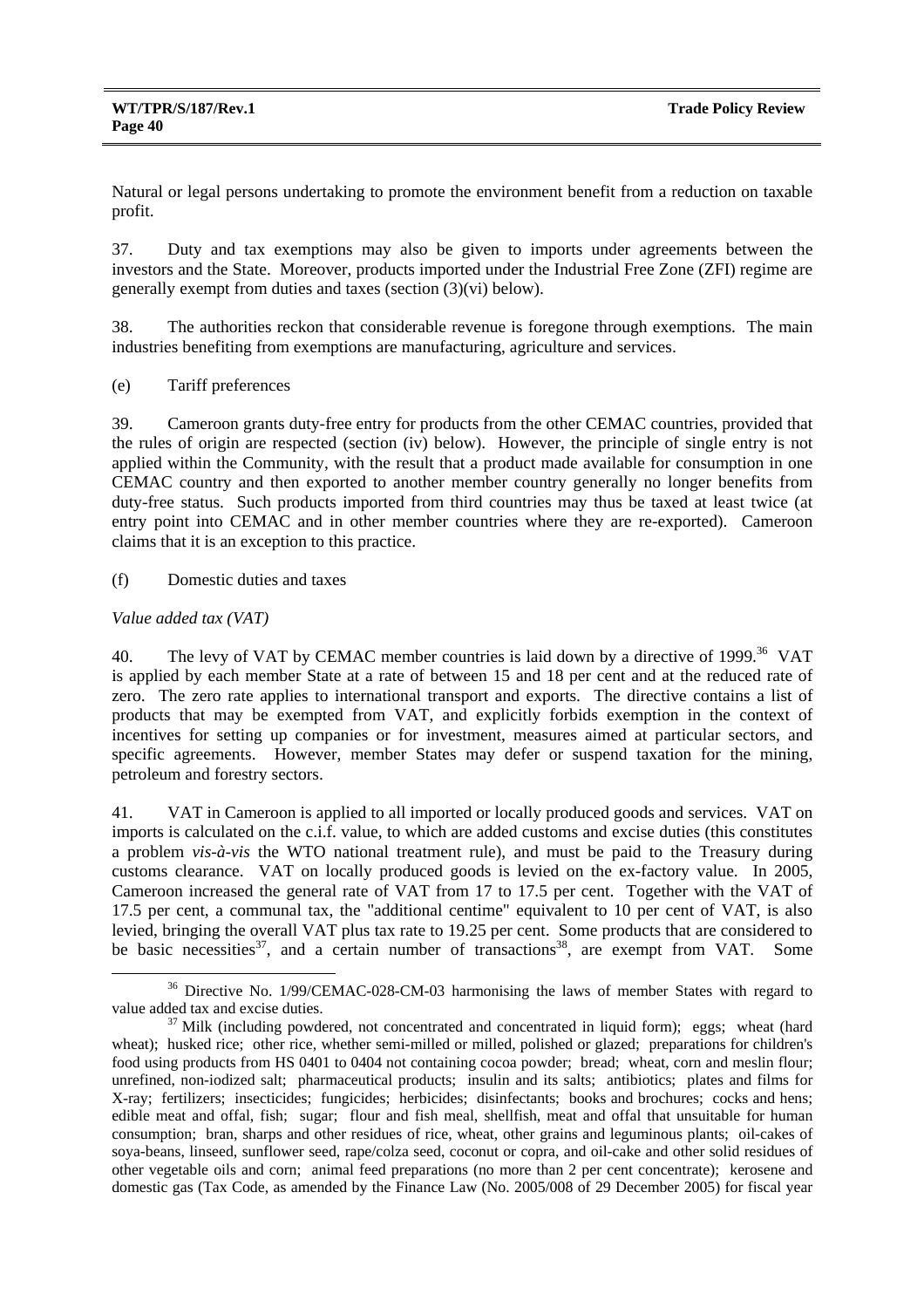government procurement contracts financed from abroad such as the ADB/CAMEROON Programme<sup>39</sup>, are exempt from VAT (section  $(4)(iv)$  below).

42. In 2006, revenue from VAT on imports amounted to CFAF 119.5 billion (approximately US\$228.5 million) (Table III.1), i.e. 7.3 per cent of imports.

#### *Excise duties*

43. In accordance with CEMAC provisions, member countries may levy excise duties on a list of goods drawn up at the Community level.<sup>40</sup> National lists must include tobacco and beverages. The excise duty rate is freely fixed by each member State within a range of 0 to 25 per cent. The tax base for imports includes the customs value and other import duties and taxes. On locally produced goods, the tax base is the ex-factory price.

44. In Cameroon, excise duties are 25 per cent for the following (imported and local) products: fruit juices, aerated beverages, mineral waters, malt beers, vermouths and other wines from fresh grapes, other fermented beverages (cider, perry, mead), eaux-de-vie, whiskies, rum, gin and spirits (excluding undenatured ethyl alcohol), cigars, cigarillos and cigarettes, chewing tobacco and snuff, other fabricated tobacco products, foie gras, caviar and its substitutes, salmon, precious stones and metals, and jewellery.<sup>41</sup> A reduced rate of 12.5 per cent was introduced in 2006 for private motor vehicles with a capacity of 2,000 cm<sup>3</sup> or more. Excise duty on imported products is levied at the border.

45. In 2006, excise duties from imports alone amounted to CFAF 36.8 billion (US\$6.9 million) (Table III.1), i.e. 2.2 per cent of imports.

#### *Other taxes*

l

46. An advance ("*précompte*") of 1 or 5 per cent (depending on whether the trader has a taxpayer's card) is levied on traders' imports and purchases from industrialists, wholesalers and semiwholesalers. For those subject to corporate tax (or personal income tax), the advance becomes an

2006 and Ordinance No. 2006/001 of 28 September 2006 on the revision of taxation applicable to certain basic

 $\frac{38}{38}$  Transactions subject to specific taxation, excluding turnover tax, such as the sale of mining products; real-estate transactions made by non-professionals; interests paid on deposits in credit or financial establishments (by non-professionals); transfers of real estate and business rights; transactions relating to international high sea traffic, lifeboats, aircrafts and vessels for maintenance and refuelling, and inter-state transit operations; importation or sale by the State of fiscal and postal stamps and stamped papers; monies paid by the Treasury to the Central Bank, together with the products of Central Bank transactions; schooling and boarding fees charged by teaching institutions; sales of aircraft by companies whose head office is in Cameroon; the so-called social part of household consumption of water (up to  $10 \text{ m}^3$  per month) and electricity (up to 110 kW. per month); operations pertaining to the composition, printing, importing and sale of newspapers and periodicals, excluding advertising revenues, inputs and capital goods for these operations; imports of goods exempted under Article 241 of the CEMAC Customs Code; examinations, consultations, treatment, hospitalization, analyses and medical biology work and provision of prostheses; life-assurance and medical insurance contracts; and equipment used in combating HIV/AIDS (Ministry of Trade (2006 a)).<br><sup>39</sup> African Development Bank.

 $30$  Directive No. 1/99-CEMAC-028-CM-03 on the harmonization of legislations of member States with regard to value added tax and excise duty, Annex 2. Accessed on: http://www.izf.net/izf/Documentation/ JournalOfficiel/AfriqueCentrale/DIR1\_99\_annex2.htm. 41 Tax Code, as modified by the Finance Law (Law No. 2005/008 of 29 December 2005) for fiscal year

2006.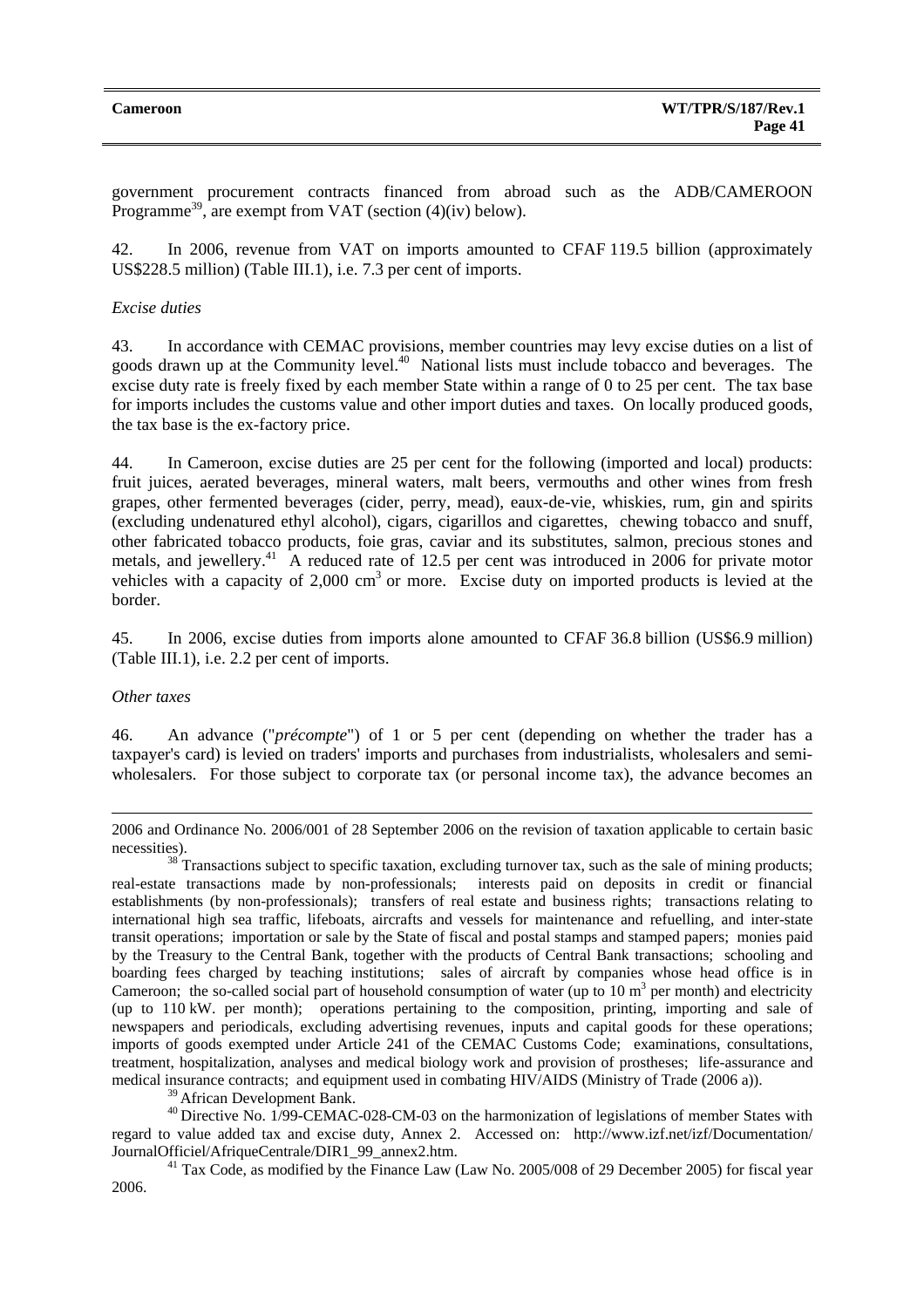instalment on the final amount of tax to be paid. The advance is not supposed to be part of the cost price; purchases of raw material made by industrialists for the needs of their enterprises are not subject to advances.<sup>42</sup>

# **(iv) Rules of origin**

47. Cameroon does not have rules of origin for non-preferential purposes. However, as a member of the CEMAC Customs Union, it does have the Community's rules of origin for preferential purposes. These rules can, in principle, also be applied for non-preferential purposes. Cameroon has not notified the WTO of any rules of origin, whether preferential or non-preferential.<sup>43</sup>

48. Community origin status is given to: products that are entirely obtained in the CEMAC member countries<sup>44</sup>; local raw materials; products made in CEMAC territory.<sup>45</sup> To be considered as such, manufactured products must be made from raw materials of community origin whose value is at least 50 per cent of the total of all raw materials used<sup>46</sup>; or must contain domestic added value that is at least 40 per cent of the ex-factory price. $47$ 

49. Once the Generalized Preferential Tariff (GPT) of the Economic Community of Central African States (ECCAS) is operational, other rules of origin will enter into force, in principle at CEMAC level, and will reduce the incorporation threshold for raw materials of community origin to  $35$  per cent.<sup>48</sup>

50. In Cameroon, the Chamber of Commerce, Industry, Mines and Handicrafts (CCIMA) is responsible for issuing certificates of origin of goods for export (with the exception of specific provisions resulting from international obligations). For the purposes of applying the CEMAC GPT, community origin is attested by the CEMAC Movement Certificate.<sup>49</sup>

## **(v) Import licensing, prohibitions, and other restrictions**

51. In 2004, Cameroon notified its replies to the questionnaire on import licensing procedures to the WTO.<sup>50</sup> According to this notification, Cameroon has no import licensing regimes.

52. For reasons of health or security, imports of the following products are subject to authorization (or to a "technical visa" or "import permit", depending on the administration involved) from the competent ministries: edible meat and offal, livestock and fishery products, food products for animals, pharmaceutical products, cooking salt, medical soaps, weapons and munitions, prepared explosives other than propellant powders, pyrotechnic products, minerals and precious stones,

 $^{42}$  Circular No. 0011/ MINEFI/DI/LC/L of 25 July 1997.<br> $^{43}$  WTO Document G/RO/63 of 3 November 2006.

<sup>&</sup>lt;sup>44</sup> For example, minerals mined from the land or seabed; products of agriculture, fishing or hunting; and products made in a company managed or run by one or several citizens of one or several member States by exclusively using the products of hunting or fishing.<br><sup>45</sup> CEMAC Customs Code and Decision No. 7/93-UDEAC-556-CD-SE1, modified by Decision

No. 1/98-UDEAC-1505-CD-61. 46 Up to 1 January 2003, the percentage was 40 per cent, and will be raised to 60 per cent on

<sup>1</sup> January 2008. 47 Up to 1 January 2003, the percentage was 30 per cent, and will be raised to 50 per cent on 1 January 2008.<br><sup>48</sup> Decision No. 03/CEEAC/CCEG/XI/04.<br><sup>49</sup> Chapter III of Decision No. 7/93-UDEAC-556-SE1.

<sup>&</sup>lt;sup>50</sup> WTO Document G/LIC/N/3/CMR/1 of 17 December 2004.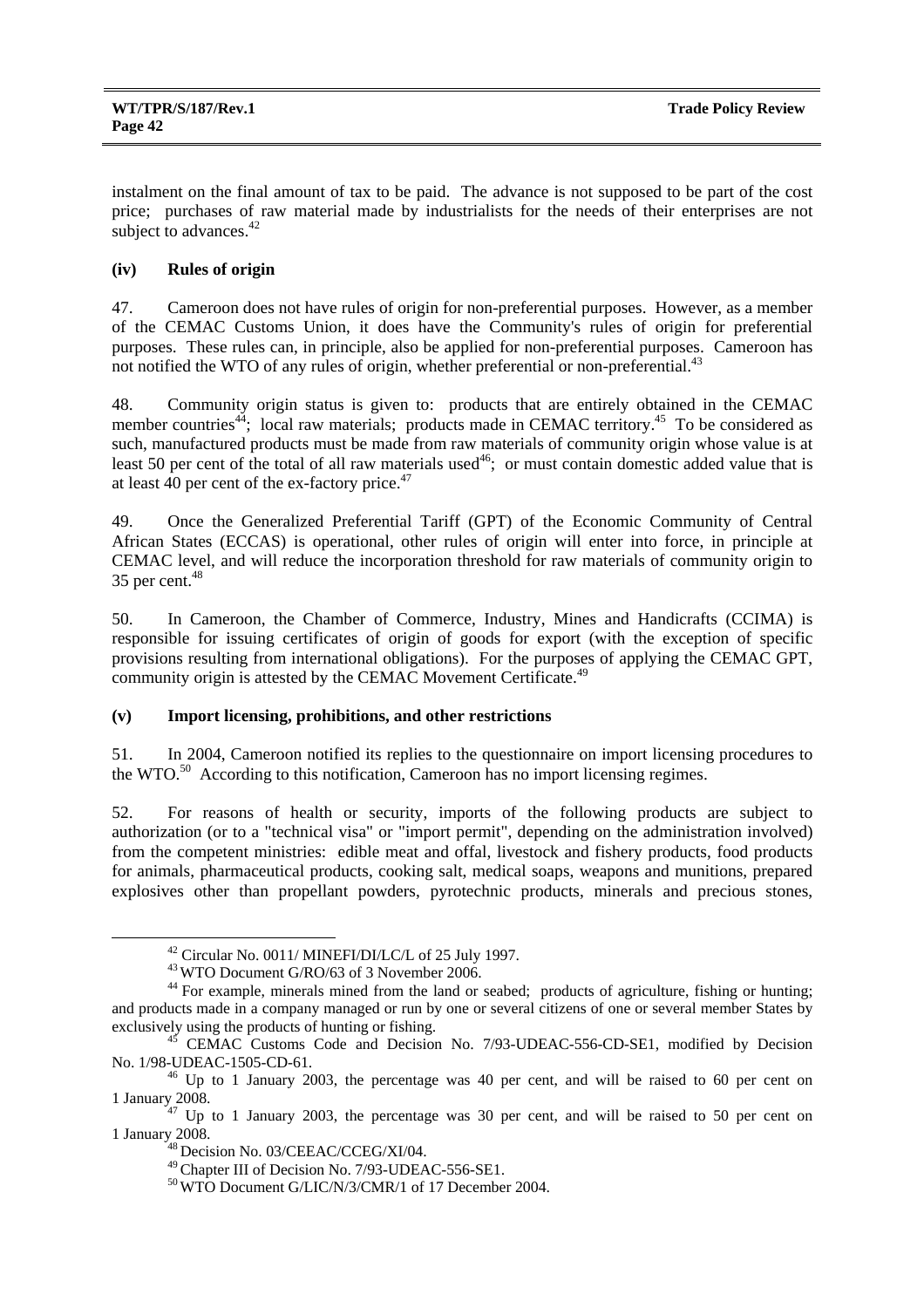radioactive substances, kerosene, fuels (petrol and gas), gas cartridges, transceivers and other receivers, approved pesticides, and certain chemical compounds.

53. Certain products are, in addition, prohibited for import for environmental, health or security reasons.<sup>51</sup> Quantitative restrictions are maintained on imports of poultry (Chapter IV(2)).

## **(vi) Contingency measures**

54. At February 2007, Cameroon had not notified any contingency trade measures to the WTO. Since Cameroon's last Trade Policy Review, its legislation has not been modified in this respect. The application of anti-dumping duties, countervailing duties and safeguard measures is governed by Law No. 98-12 of 14 July 1998 and regional regulations (sections (a) and (b) below). The institution responsible for investigations into the existence of injury or adverse effects on domestic production is the Anti-dumping and Subsidies Committee, set up by Law No. 98-12. However, at May 2007, the functioning of this Committee had not yet been regulated and the domestic laws have never been applied. Nonetheless, a draft decree setting out the composition of the Anti-dumping and Subsidies Committee and procedures for its operation and the submission of cases has been drawn up. The Ministry of Trade decides whether or not to apply contingency measures, and the Ministry responsible for Finance decides on the nature of the actual measures.

(a) Anti-dumping duties and countervailing duties

55. According to the provisions of Law No. 98-12 of 14 July 1998, dumping occurs when the sale price of the imported good is lower than that "normally" charged by the supplier of the product or a like product in the exporting country or a third country. Once injury to domestic production has been established by the Anti-dumping and Subsidies Committee, an anti-dumping duty, whose rate must not exceed the margin of dumping and which may be in place only for the time necessary to offset the dumping, may be imposed.

56. Countervailing duties may be imposed on subsidized imported products whose distribution threatens or causes adverse effects to the domestic industry because of the price difference between the imports and the domestic products, the aim being to remove the adverse effects.<sup>52</sup>

57. The provisions of the WTO Agreement on Anti-Dumping and Countervailing Duties have been incorporated into the CEMAC Customs Code. The procedures for implementation and the rates of countervailing or anti-dumping duties are established by decisions of the UEAC Council of Ministers. According to the authorities, no countervailing or anti-dumping duty has been applied by CEMAC during the period under consideration.

(b) Safeguards

58. According to Law No. 98/012, a safeguard measure may be applied if a product is imported in increased quantities such as to threaten or cause serious injury to the domestic production of the like or directly competing product. Such measures may take the form of quantitative restrictions or the

<sup>&</sup>lt;sup>51</sup> Imports of the following products are prohibited: "Ibéro" and "Turkey Brand" vegetable oils; "McRay" whisky; non-iodized salt; certain cosmetic creams and lotions; certain soaps; certain pharmaceutical products; certain agricultural pesticides; certain insecticides; toxic waste and other industrial waste; counterfeit products; and products and equipment using substances that weaken the ozone layer (SGS (undated)).

 $52$  Subsidies are such as defined in the WTO Agreement on Subsidies and Countervailing Measures (Article 10 of Law No. 98-012).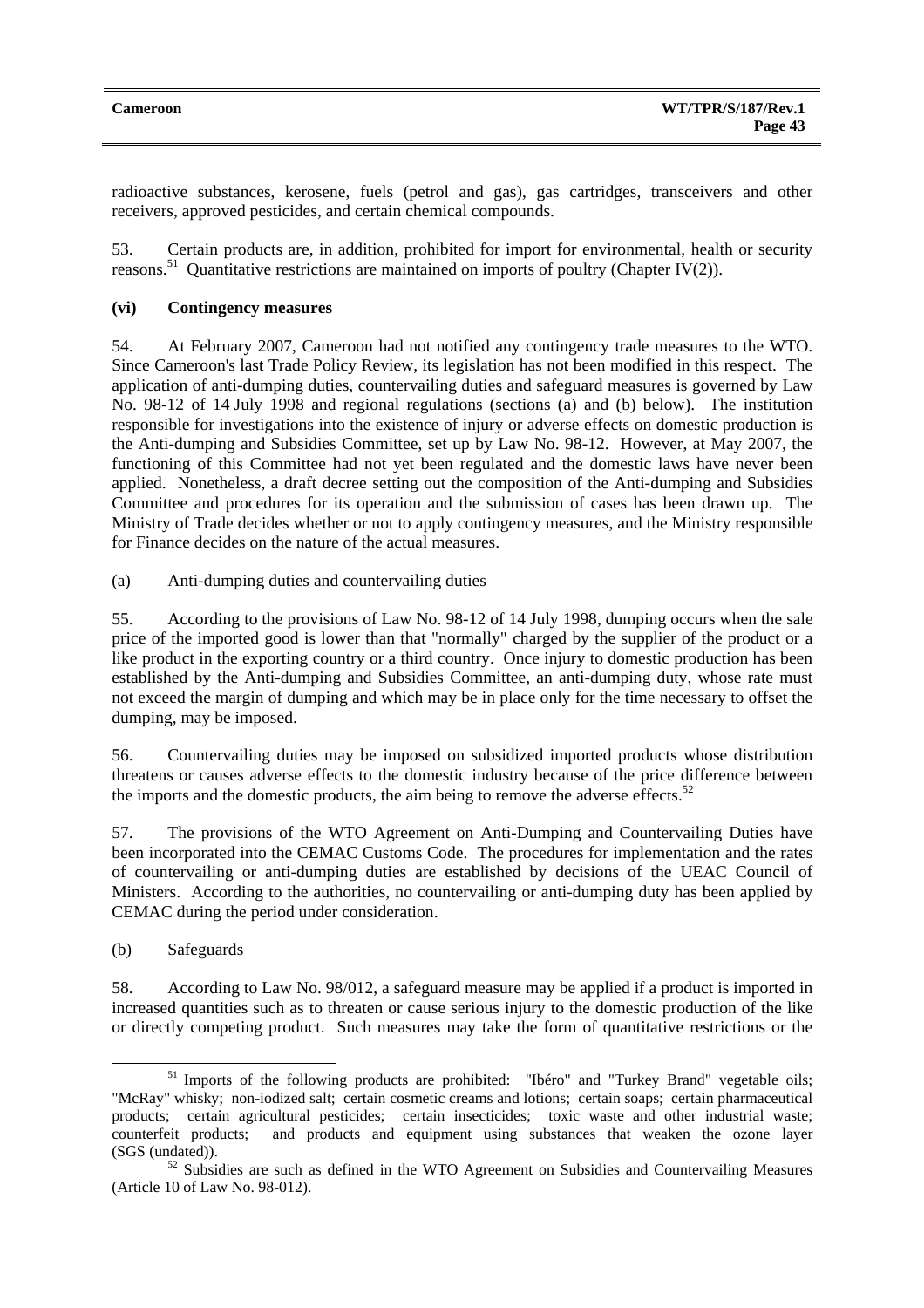suspension of concessions or other obligations. If a quantitative restriction is used, the average of the three previous years' imports serves as a benchmark, unless a more stringent measure is necessary.

59. If the time-limit set for completion of an investigation causes damage that is difficult to repair, a provisional safeguard measure may be imposed for no longer than 200 days in the form of an increase in customs duties (refunded in the event of a no injury finding). The safeguard measures are applied only for the period needed to prevent or repair the injury and facilitate adjustment of the domestic industry. The period may not exceed four years (including the temporary measures). However, it may be extended once if it is established that the injury has not been repaired or that the adjustments to the domestic industry have not been completed.

60. UEAC members may apply a safeguard measure for six months (renewable) in the event of a sudden economic crisis affecting the balance of payments, *inter alia*.<sup>53</sup> Safeguard Measures must be approved as to both duration and content by a qualified majority vote of the Council of Ministers.

# **(vii) Standards and technical requirements**

61. Cameroon has notified the WTO of the Committee for Standardization and Quality replaced in 2005 by the Division of Standardization and Quality (DNQ), under the Ministry of Industry, Mines and Technological Development (MINIMIDT), as being the national enquiry point for all questions concerning technical barriers to trade<sup>54</sup> and sanitary and phytosanitary measures, and as the body dealing with notification procedures.<sup>55</sup> The DNQ is also the national contact for the International Standardization Organization (ISO). The Ministry of Trade (MINCOM) also has a standardization committee, the Committee for Standardization and Consumer Protection (CNPC), which oversees application. Cameroon has made no notifications to the WTO regarding standards and technical requirements, or sanitary and phytosanitary measures.

(a) Standards, technical regulations, testing, and certification

62. The MINIMIDT, through the DNQ, is responsible for standardization in Cameroon (including drawing up regulations in collaboration with the relevant departments, quality control and the accreditation of offices responsible for standardization and bodies responsible for certification). It includes the Committee on Standards and Certification (CNC), the Committee for Promotion and Assistance, and the Centre for Analyses and Tests.<sup>56</sup> The CNPC, for its part, is responsible for metrology, and the dissemination of standards on products put on the consumer market, particularly labelling, quantity and quality.

63. Standardization is regulated by Law No. 96-117 of 5 August 1996, which established the National System of Standardization and the National Quality Mark. The following operations are typically part of standardization: certification of conformity; approval of test laboratories, quality control bodies and standardisation bodies or offices; and quality control. However, the implementing decree which should, *inter alia*, establish the procedures for conformity certification, has not yet been adopted. The authorities have indicated that in practice, quality control is carried out by various ministries.

 $^{53}$  Convention on the Central African Economic Union (UEAC), Article 22.<br> $^{54}$  WTO Document G/TBT/ENQ/28, 27 October 2006.

<sup>&</sup>lt;sup>55</sup> WTO Documents G/SPS/ENQ/20, 6 October 2006 and G/SPS/NNA/9, 25 January 2006.<br><sup>56</sup> Decree 2005/260 of 15 July 2005 on the organization of the Ministry of Industry, Mines and Technological Development.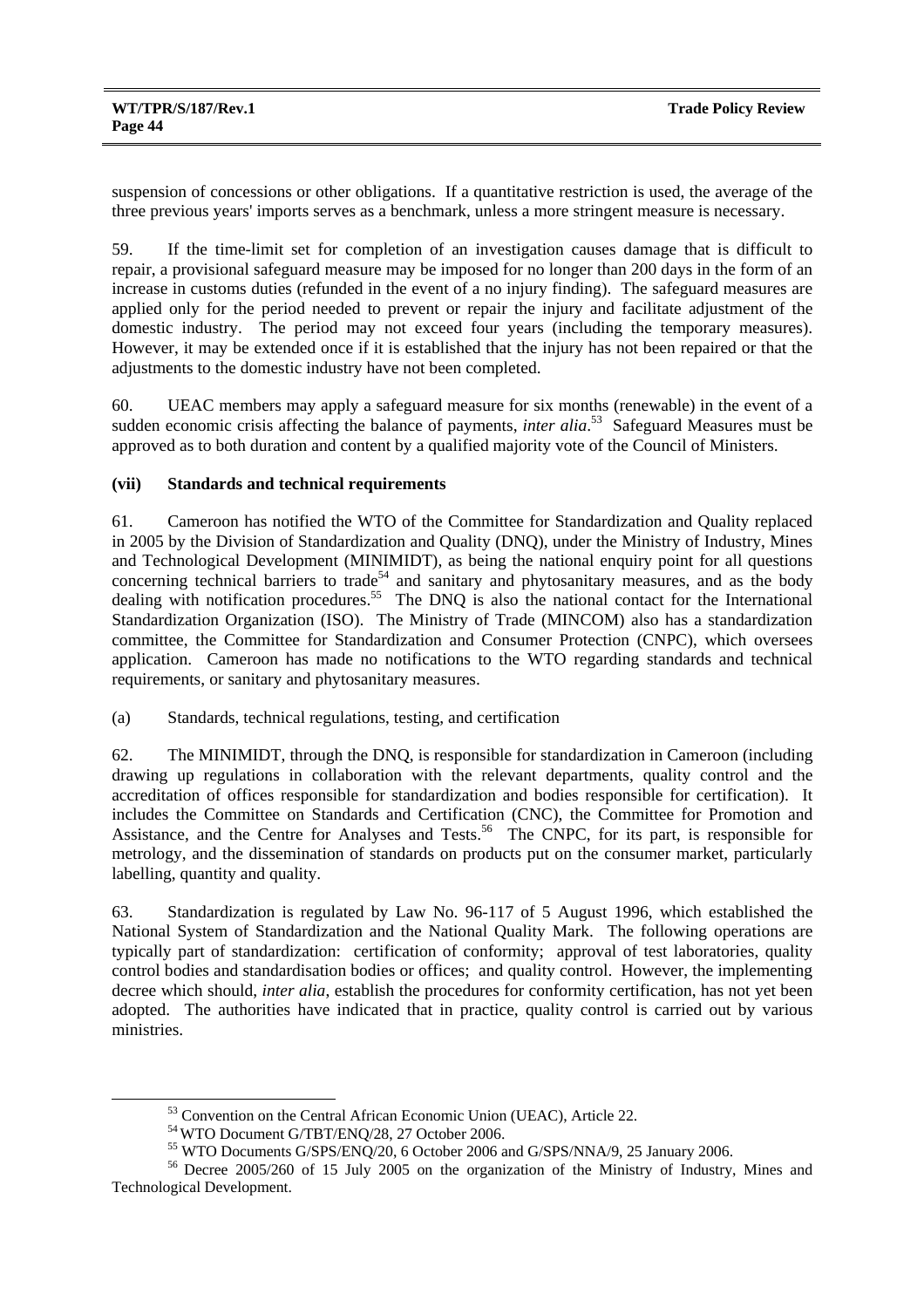64. The developing of standards is based on an annual programme that takes into account the needs identified by the economic players (the State, producers, exporters, importers, distributors, laboratories, researchers, unions, and civil society). Generally speaking, priority is given to adopting standards that are likely to generate savings at the national level; that deal with products or services that may threaten the health or safety of the population; that concern products for export; and that are required in order to protect the environment and control pollution. Standards are developed by 20 technical committees, chaired by the private sector and bringing together all the relevant technical ministries, the subsector's economic players (including laboratories), experts and members of civil society (in particular consumers' associations).<sup>57</sup> The 20 committees are subdivided into 60 subcommittees. According to the authorities, the standards are developed in accordance with the rules and stages prescribed in the ISO Code of Good Practice for the Preparation, Adoption and Application of Standards. After preparation, the preliminary draft standard (or the introductory note if it is an international standard) is submitted to the Committee's board, then circulated for public enquiry and observations. Once the study and enquiry have been carried out, the preliminary draft is submitted to the relevant technical committee for approval.

65. Standards may be transformed into technical regulations by order of the ministry responsible for standardization (i.e. the MINIMIDT) and, if necessary, by a joint order from the ministry responsible for standardization and the ministry responsible for applying the particular standard, for reasons such as: public order and security; national defence; protection of health and the environment, protection of human and animal life; preservation of plants; protection of national treasures of artistic, historical or archaeological value; or for reasons related to fiscal or customs control, commercial transactions and consumer protection.<sup>58</sup> However, should a technical regulation be difficult to apply, waivers may be granted.<sup>59</sup>

66. Between 1996 and August 2006, 253 standards were developed and published, covering various sectors and dealing with consumer protection and the guaranteeing of exports.<sup>60</sup> According to the most recent statistics available, during the period 2004-2005, 23 standards were adopted (five in 2005 and 18 in 2004), 22 companies were audited within the framework of technical regulation control and 116 certificates of conformity were issued (50 in 2005 and 66 in 2004).<sup>61</sup> According to the authorities, standards and regulations are generally based on international provisions. In principle, Cameroon also applies ISO 9000 standards.

67. About 30 standards have been transformed into technical regulations (26 since 2001) and deal with food products (wheat flour, durum wheat meal, bread, yoghurt, thermally treated products, powdered milk and cream, concentrated milk (unsweetened or sweetened), fruit juices and nectars, sugars, jams and jellies, non-alcoholic beverages, cereal-based alcoholic beverages, wine, spirits, wine-based aperitifs, natural mineral waters, and drinking water for human consumption), labelling of prepacked foodstuffs, jute bags, LPG gas bottles, cement, aluminium alloy or steel-coated sheets, reinforcing steels, wire fasteners, and welded netting. Certain supplementary standards (mainly dealing with agro-food products) might be transformed into technical regulations, as might the standard on quality and security management in bus transport.<sup>62</sup> No notification regarding technical regulations has been submitted to the WTO since 2001.

 <sup>57</sup> Ministry of Trade (2006a).

<sup>58</sup> Law No. 96-117 of 5 August 1996, Article 7.

<sup>59</sup> Law No. 96-117 of 5 August 1996, Article 9.

<sup>&</sup>lt;sup>60</sup> Ministry of Industry, Mines and Technological Development, Division of Standardization and Quality, Committee on Standards and Certification (2006).<br><sup>61</sup> Ministry of Planning, Programming, Development and Territorial Planning (2006b).

<sup>62</sup> Ministry of Commerce (2006a).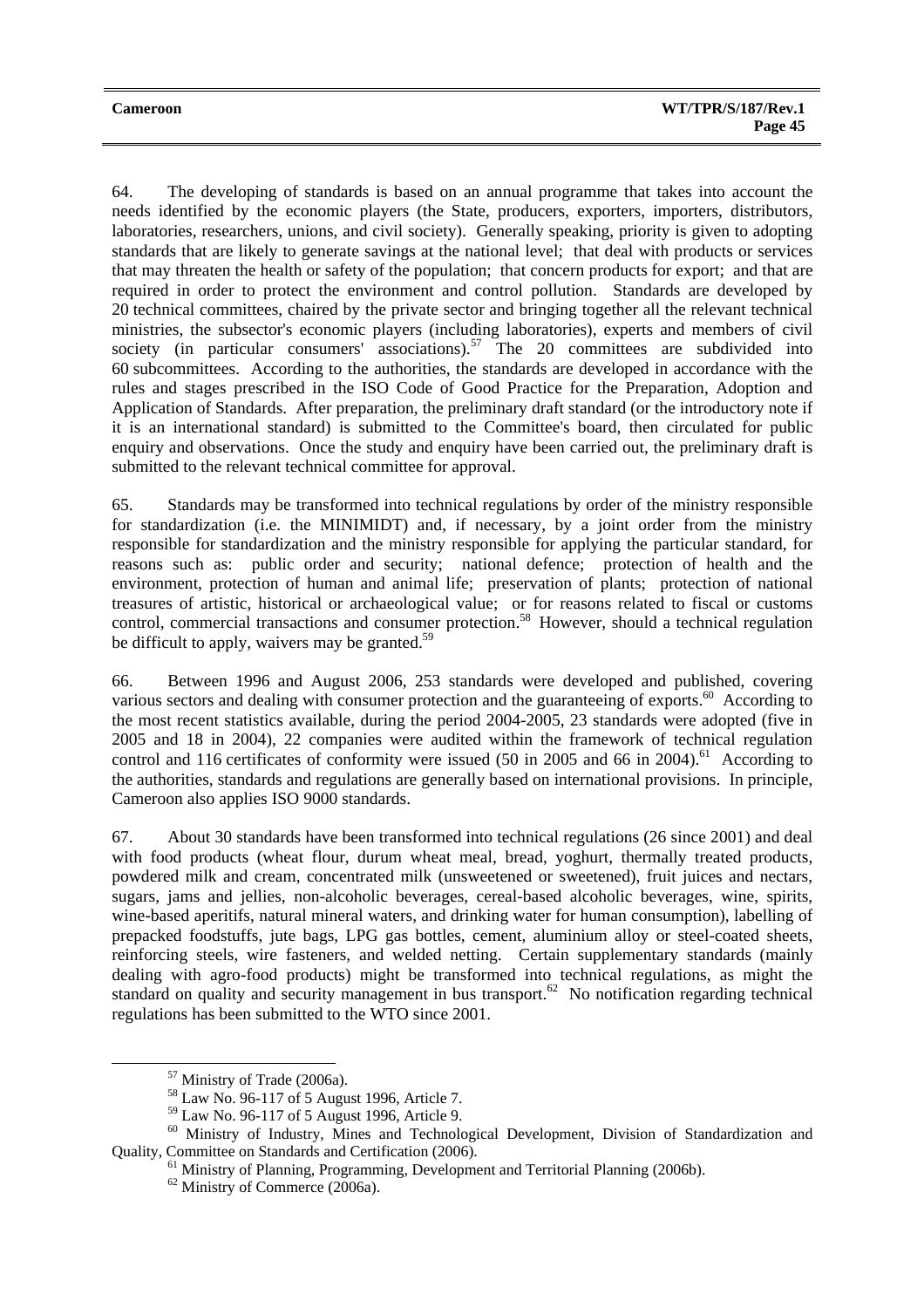68. No body has express approval for conformity certification. In practice, certificates are issued by the DNO. They give the right to display the national mark.<sup>63</sup> In principle, every product (whether local or imported) is put through quality control and conformity control before being marketed.<sup>64</sup> The control is certified by an authorization for delivery for consumption, issued by the ministry responsible for monitoring standardization and quality (i.e. the MINIMIDT). For medicines, pharmaceuticals and phytosanitary products, the certificate approving product formulation or the marketing authorization in theory serves as an authorization for delivery for consumption. However, according to the authorities, the standards for pharmaceutical products have not yet been developed.

69. The importing of products subject to technical regulations is conditional on the presentation of a certificate of conformity before collection from the customs office.<sup>65</sup> The SGS and other institutions established in Cameroon are responsible for carrying out tests. In particular, the importation (and the manufacturing and marketing) of breast milk substitutes is in principle subject to quality control by the Ministry of Public Health.<sup>66</sup> However, the authorities have indicated that this requirement has not yet been applied.

70. Standardization in Cameroon is still faced with a certain number of constraints, for example the involvement of numerous players whose roles are not clearly defined, legislation that is too general, insufficient human and financial resources, and the fact that the laboratories responsible for analyses and quality control offer only partial services and information on standardization is not widely enough disseminated.<sup>67</sup> As part of its industrial policy the Government aims to develop the National System of Standardization and Quality Control in order to protect consumers and the environment, and to promote exports. A strategic plan known as the "Framework plan for developing standardization", was being finalized in May  $2007<sup>68</sup>$  The legislation setting up the Agency of Standards and Quality has also been drawn up.<sup>69</sup> This agency's task will be to work with the relevant departments and public and private bodies on setting out, developing, implementing and monitoring government policy on standardization and quality in Cameroon. It will be responsible, *inter alia*, preparing the regulations on standardization, for the analytical quality control of products subject to technical regulations, for accrediting certification bodies and for dealing with certification of conformity. $70$ 

71. According to the authorities, Cameroon has not as yet, signed any mutual recognition agreements and does not accept foreign tests and certifications.

(b) Labelling, marking and packaging

72. Since 1 September 2001, there have been mandatory prescriptions for the labelling of imported and local food products.<sup> $71$ </sup> The packaging of all perishables must indicate the expiry date. For food, the following information (in French and English) is also required: name of producer,

 <sup>63</sup> Law No. 96-117 of 5 August 1996, Article 10.

<sup>&</sup>lt;sup>64</sup> Order No. 0014/MINCOMMERCE of 13 June 2006, laying down the procedures for the technical inspection of quality and conformity to standards of products for local consumption or export.<br>
<sup>65</sup> Cameroonian Customs (undated c).<br>
<sup>66</sup> Decree No. 2005/5168/PM of 1 December 2005, regulating the marketing of breast mil

 $^{67}$  Ministry of Industry, Mines and Technological Development, Division of Standardization and Quality, Committee on Standards and Certification (2006).

<sup>&</sup>lt;sup>68</sup> Ministry of Industry, Mines and Technological Development, Division of Standardization and Quality, Committee on Standards and Certification (2006).<br><sup>69</sup> Ministry of Planning, Programming, Development and Territorial Planning (2006b).<br><sup>70</sup> Revision of Article 4 of the draft decree on the setting up, organizatio

Agency of Standards and Quality.<br><sup>71</sup> Decree No. 0018/MINDIC/DDI/CML of 21 November 2000.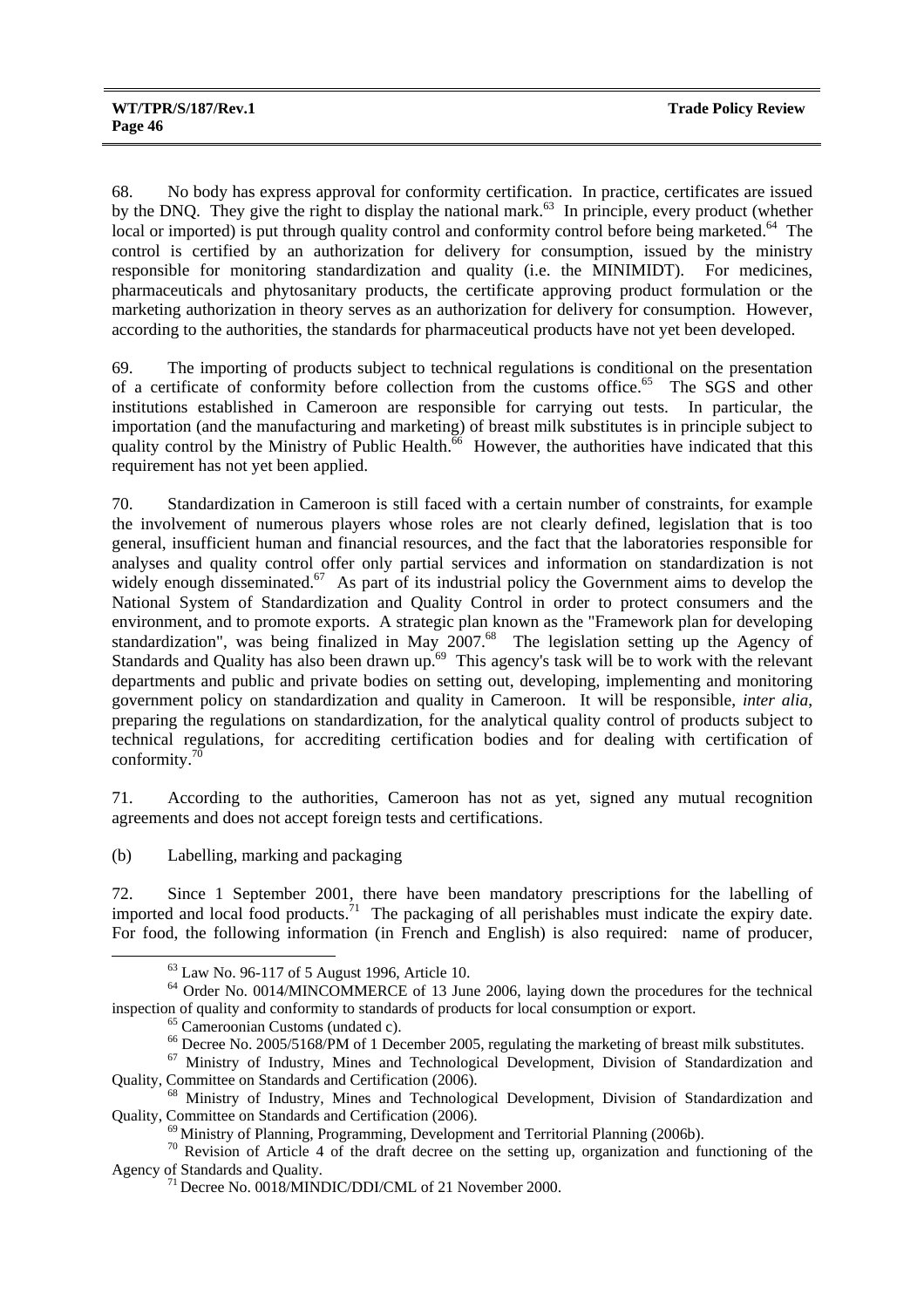production date and national conformity mark. Pharmaceutical products must give the expiry date and directions for use (in French and English). All boxes, cases, crates, and packages must bear marking identifying the country of origin. Except for beer and wine containing less than 13 per cent alcoholic content by volume, all bottles and other containers of alcoholic beverages must be labelled with the degree of alcohol. Foreign food products which bear neither the name of the place of production nor the name of the country of origin and the word "Imported" in clearly legible characters are prohibited.

73. The labelling (in French and/or English) of breast milk substitutes is subject to certain specific requirements, and must provide information on the necessary precautions to avoid contamination, the minimum age for using the product, the storage conditions and information stating that breast feeding is better than artificial milk.<sup>72</sup>

74. It is compulsory to pre-label cigarettes that are to be sold in Cameroon; the label must specify, *inter alia*, the country of origin and the identification number of the economic operator.<sup>73</sup> The importer must pay for the label before the merchandise is shipped. In addition, cigarette packets must carry a health warning. Imported cigarettes and a variety of other imported products<sup>74</sup> must bear the phrase "for sale in Cameroon" in order to combat fraud, smuggling and counterfeiting.

(c) Sanitary and phytosanitary measures

75. Cameroon joined the FAO International Plant Protection Convention on 5 April 2006.<sup>75</sup> It is also a member of the FAO/WHO Codex Alimentarius Commissions; and of the World Animal Health Organization (OIE). At the national level, considerable efforts have been made with legislation for phytosanitary measures since Cameroon's last Trade Policy Review, with a law on phytosanitary protection<sup>76</sup>; decrees establishing procedures for phytosanitary protection<sup>77</sup>, procedures for carrying out plant quarantine operations<sup>78</sup>; conditions for approval and control of phytosanitary products<sup>79</sup>; and the decree on the organization of the National Phytosanitary Council.<sup>80</sup> Cameroon has made no notifications to the WTO regarding sanitary and phytosanitary measures since 2001.

76. The competent authority for sanitary protection is the Ministry of Livestock, Fisheries and Animal Industries (MINEPIA) and for phytosanitary protection, the Ministry of Agriculture and Rural Development (MINADER). In 2005, a National Phytosanitary Council was set up in order, *inter alia*, to advise the Government in this field, to comment on draft legislation or regulations (and on general measures under consideration) and comment on the implementation of phytosanitary policy.

<sup>&</sup>lt;sup>72</sup> Decree No. 2005/5168/PM of 1 December 2005 regulating the marketing of breast milk substitutes.<br><sup>73</sup> Decree No. 98/270 of 3 September 1998.<br><sup>74</sup> These are: products such as detergents in powder form; disposable light sugar lumps; biscuits; pepper; tea; pasta; vegetable oils; spirits; stationery items, folders, perforated paper, reams of duplicator paper, reams of onionskin (flimsy) paper; Fancy Print cotton Africa prints and extension; wax Africa prints; terry cloth fabrics; hydraulic cement; other Portland cements; wheat flour; jute bags; matches; R20, R14 and R6 batteries; insecticides in the form of aerosol sprays and spirals; exercise books, registers, note books, desk pads, manifold business forms, elasticated folders; and mineral waters (Order No. 00031/MINCOMMERCE/MINEFI of 28 September 2005, establishing the stamping and marking of certain imported products, Annexes Nos. 1 and 2).

<sup>&</sup>lt;sup>75</sup> Consulted at: http://www.fao.org/legal/Treaties/004s-f.htm [24 September 2006].<br><sup>76</sup> Law No. 2003/003 of 21 April 2003.<br><sup>77</sup> Decree No. 2005/0770/PM of 6 April 2005.<br><sup>78</sup> Decree No. 2005/0771/PM of 6 April 2005.<br><sup>79</sup>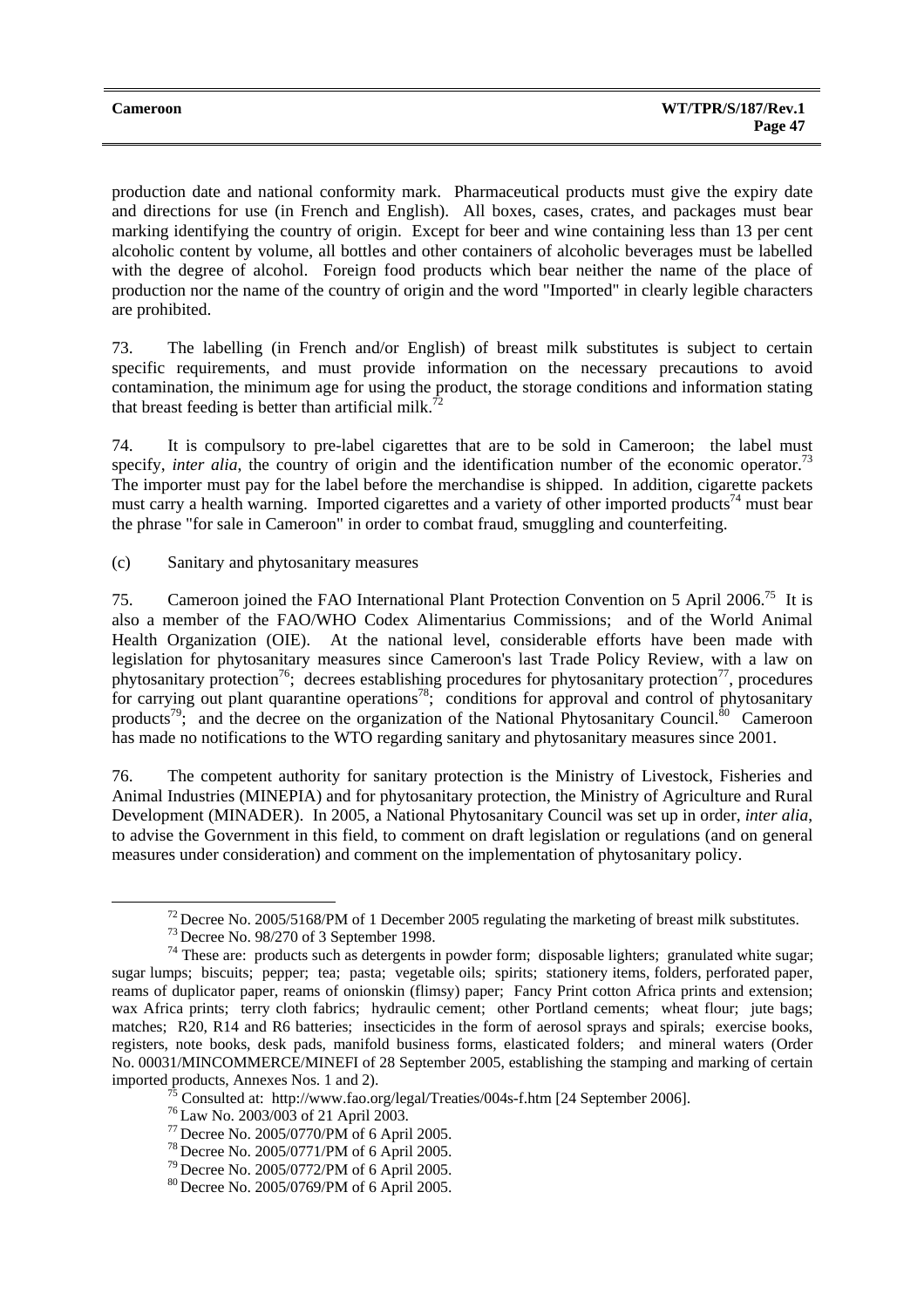77. According to current legislation, imports of plants, plant products, soil or growing media require a phytosanitary certificate.<sup>81</sup> Moreover, the Minister of Agriculture publishes annually a regulation listing regulated harmful organisms. The list contains the plants, plant products, soils or growing media whose production, importing or exporting are prohibited in Cameroon; another list identifies the products subject to a declaration of production, importation and exportation.

78. The importing of plants, regulated plant products or biocontrol agents also requires a permit. Plants and plant products for which a permit is required may only be imported via the entry point stipulated in the permit. These products and materials may be subject to prior control in a quarantine station in an intermediate country or in the country of origin. The phytosanitary certificate and import permit are issued by the agencies responsible for phytosanitary policing (such as the Ministries of Agriculture or Health) and are paid for by the person applying for the permit. Verification of phytosanitary conformity is carried out by the laboratories of the department responsible for quality control and phytosanitary regulation, or by any other laboratory approved by the Ministry of Agriculture. The authorities have indicated that there are no national legal provisions on genetically modified organisms (GMO).

79. Only phytosanitary products $82$  that have been approved or been given a temporary sales authorization may be imported into Cameroon. All importers of phytosanitary products must have received prior approval.

80. Live animals must travel with the international or national vaccination card (for all vaccines).<sup>83</sup> Before delivery for consumption, products of animal origin must be submitted to veterinary or sanitary inspection.<sup>84</sup>

81. The phytosanitary tax (TPS) amounts to CFAF 50 per tonne, the maximum tax being CFAF 15,000, and the veterinary and sanitary inspection tax (ISV) is 3 per cent (for fish, shellfish, leather and raw hides and skins) or 2 per cent (for tanned leather and skins and other products), or a specific rate fixed per head. For imports the latter tax varies between CFAF 4 per head (for day-old chicks), CFAF 5 for eggs, CFAF 2,000 per head for bovine animals, and CFAF 6,000 per head for wild cats. For local trade, this tax is lower and ranges from CFAF 0.5 for eggs, CFAF 1 per head for chicks, and CFAF 200 per head for bovine animals.<sup>85</sup>

## **(viii) Other measures**

82. There are provisions in force specifying local content ratios. Companies must respect the criteria set out in the certificate of approval such as the requirement to use services provided in Cameroon at a ratio of at least 25 per cent of inputs.<sup>86</sup> Furthermore, use of raw materials of Cameroonian origin is one of the eligibility criteria for obtaining the status of free enterprise (section (3)(vi) below). With regard to government procurement, when the price or offer are equivalent, priority may be accorded to the bidder whose offer provides for the most local content

<sup>&</sup>lt;sup>81</sup> At the CEMAC level, phytosanitary certificates are mandatory pursuant to CEMAC quarantine regulations for importing various plants and plant products, including banana plants, cocoa plants and coffee plants, sugar cane, raw cotton, cotton plants, and containers holding earth and/or composts.<br><sup>82</sup> Pesticides and other substances to be used as plant growth regulators, defoliants, desiccator agents,

fruit-thinning agents or agents to prevent fruits from falling prematurely, and substances applied to crops, either before or after harvest to protect them from deterioration during storage or transport.<br><sup>83</sup> Dun and Bradstreet (2004).

<sup>&</sup>lt;sup>84</sup> Law No. 2000/017 of 19 December 2000.

<sup>85</sup> Annex 1 of the Finance Law No. 89/001 of 1 July 1989.

<sup>86</sup> WTO document GATS/SC/15 of 15 April 1994.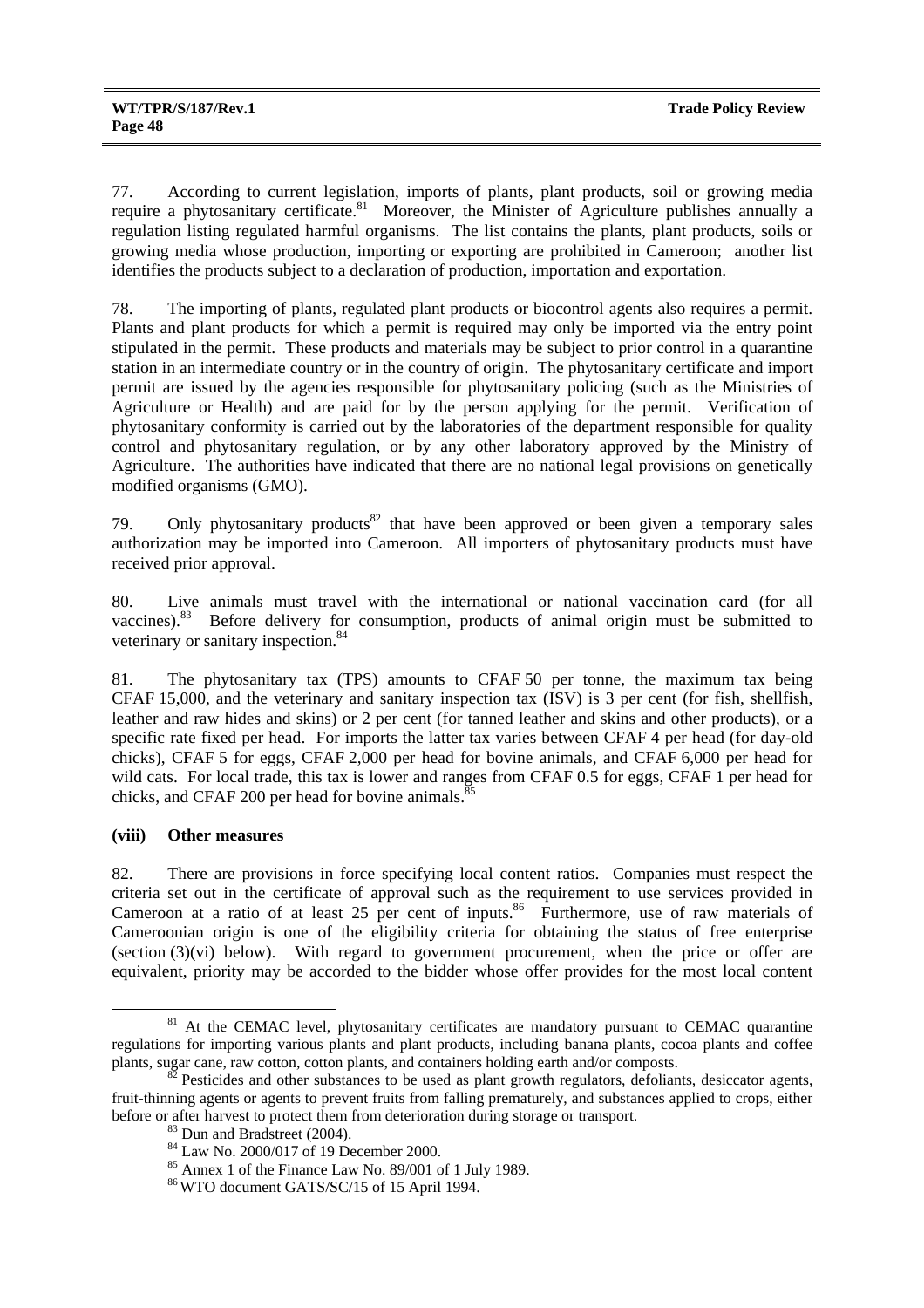| <b>Cameroon</b> | <b>WT/TPR/S/187/Rev.1</b> |
|-----------------|---------------------------|
|                 | Page 49                   |

(section (4)(iv) below). To benefit from the SME regime under the Investment Code of 1990, at least 35 per cent of equity ownership must be Cameroonian (Chapter II(4)).

83. With regard to countertrade, the authorities have indicated that the debt to China has been partially reimbursed in kind.

84. No agreement seems to have been signed with foreign governments or companies in order to influence the quantity or value of goods and services exported to Cameroon. Similarly, no such agreements appear to exist between Cameroonian and foreign companies.

85. The National Hydrocarbons Corporation (SNH) is required to maintain stocks for security purposes corresponding to 30 days of consumption (Chapter IV $(3)(i)$ ). The Cereals Office is responsible for maintaining buffer stocks of cereals for the northern region. In July 2005, the Prime Minister ordered the Ministry of Agriculture and Rural Development (MINADER) to constitute food stocks for security purposes in the towns and villages hit by famine in the far north of the country.<sup>87</sup>

86. Cameroon takes part in international trade sanctions adopted by the UN Security Council and regional bodies of which it is a member.

# **(3) MEASURES DIRECTLY AFFECTING EXPORTS**

# **(i) Procedures**

87. The formalities for registering traders that must be completed in order to import goods are also applicable to exporters (section  $(2)(i)$ ). Customs formalities are defined by common CEMAC rules, with certain specific national features. Since December 2000, export formalities are dealt with by a single window.

88. A customs export declaration must be filled out for all goods. Until recently, certain goods (pineapples, bananas and rubber) could be exported by means of a provisional declaration. This was eliminated with the introduction of ASYCUDA in 2007. Exported goods can only be declared by an approved customs agent. However, oil companies are authorized to make their own customs declarations for crude oil.<sup>88</sup>

89. The other documents required for exports are the order form, the final domiciled invoice, the EUR1 certificate for exports to the European Union or the movement certificate for exports to CEMAC member countries, the stuffing certificate (for exports in containers), the application or order for statutory overtime, and sanitary certificate and/or certificate of origin (if required by the importing country) (sections (2)(vii)(c) and (iv)). For some products, additional documents must be presented, such as an authorization from the Ministry of Culture for exports of works of art or the CITES permit for protected species.

90. Export transactions worth more than CFAF 5 million must be domiciled in a CEMACapproved bank.89 Export revenues must be recovered and repatriated within 30 days following the

 $87$  Republic of Cameroon, Prime Minister's Office, "Declaration by the Minister of Communications following the Cabinet meeting of 1 July 2005". Consulted at: http://www.spm.gov.cm/detail art.php?id document=256&id\_art=676&type=doc&lang=fr.<br><sup>88</sup> Law No. 2003/017 of 22 December 2003 on the Republic of Cameroon's Finance Law for the

year 2004.

<sup>89</sup> Regulation No. 02/00/CEMAC/UMAC/CM of 29 April 2000, on the harmonization of exchange regulations in CEMAC member States.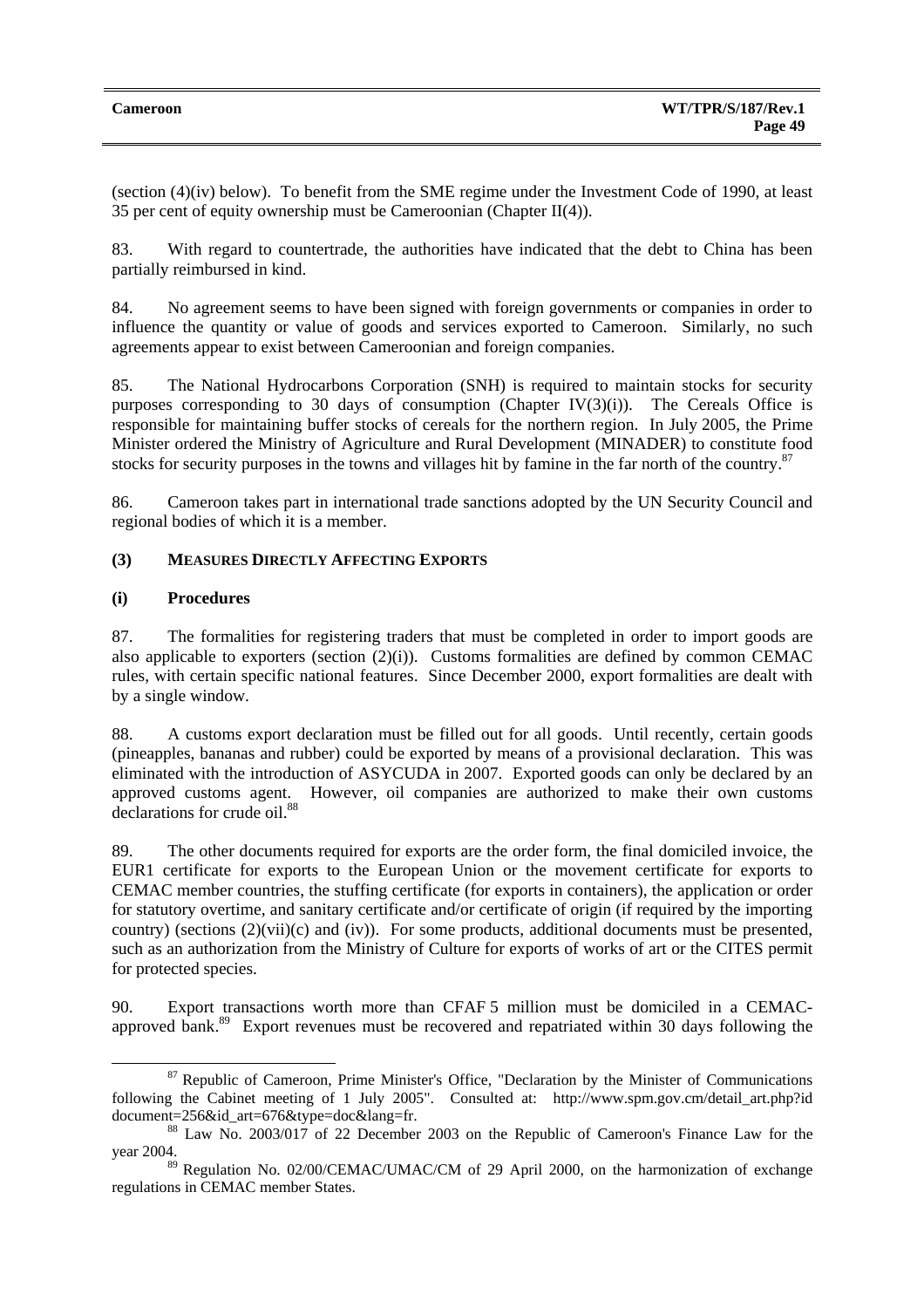date stipulated in the contract (or for services 30 days after the due for payment date) unless a waiver has been issued by the Ministry of Economy and Finance.

91. For exports worth CFAF 500,000 or more, the exporter must obtain from the SGS an export declaration using the form F1 with a bank domiciliation. The export file must be delivered to the SGS at least 72 hours before shipping, and must also contain such documents as the packing list. An inspection and control tax of 0.95 per cent of the f.o.b. is levied. The SGS is responsible for sending copies of the export declaration to the exporter's bank, and to the relevant departments (including Customs). $90$ 

92. Some goods are subject to the rules of the Export Sectoral Monitoring Programme (PSSE). These are: coffee, cocoa, logs and medicinal plants (section (iv) below). The PSSE pursues the same objectives as the Import Verification Programme (PVI) (section (2)(i) above), over and above that of controlling the repatriation of foreign currency generated by exports. Special requirements and conditions remain in force for a small number of other exports considered to be "sensitive", such as fishery, handicraft and livestock products (including eggs).

# **(ii) Export taxes**

93. The CEMAC customs regime allows member countries to levy export taxes. Cameroon applies export taxes (*droits de sortie*) of 2 per cent of the f.o.b. value of exported goods, with the exception of logs, which are subject to a higher rate. Thus local products – from the soil (such as hevea, cocoa, coffee, bananas or cotton) and from the subsoil – are not subject to any export taxes.<sup>91</sup> However, exports of wood (raw or semi-processed logs) are subject to an export tax of 17.5 per cent of the f.o.b. value.<sup>92</sup> A surtax is also applied to logs (Chapter IV(2)(e)). Export taxes on logs have been imposed to encourage processing and hence local added value.

94. Exports of cocoa and coffee are subject to various fees, totalling CFAF 25 per kilogramme, to the benefit of certain institutions. These are fees of CFAF 6.5 per kilogramme paid to the National Cocoa and Coffee Office (ONCC) (of which CFAF 1.5 is paid for quality control), CFAF 1.5 per kilogramme as fees to the Cocoa and Coffee Interprofessional Council (CICC), and CFAF 2 per kilogramme as dues to international organizations monitoring international agreements on cocoa and coffee – the International Coffee Organization (ICO) and International Cocoa Organization (ICCO).<sup>93</sup> A fee of CFAF 15 per kilogramme exported is levied on behalf of the Cocoa and Coffee Subsector Development Fund.

95. Exports are in principle subject to zero-rate VAT (section (2)(iii)(f) above). However, to fight fictitious exports, sales free of turnover tax and VAT made by production units to intermediaries responsible for carrying out export operations are prohibited<sup>94</sup>; the appropriate VAT being levied by the suppliers. Given the lack of a clearing house at the CEMAC level, the refund of invoiced VAT may take the form of credit notes issued to suppliers, to be settled against justification of exports

<sup>&</sup>lt;sup>90</sup> Ministerial Instruction No. 00268 MINEFI/CAB of 15 December 1995, on the setting up of the Programme for guaranteeing customs revenue.

<sup>&</sup>lt;sup>91</sup> Cameroonian Customs (undated b).

<sup>92</sup> Ministry of Trade (2006a).

<sup>&</sup>lt;sup>93</sup> Order No. 0015/MINCOMMERCE of 30 August 2006, establishing the fees to the National Cocoa and Coffee Office and the Cocoa and Coffee Interprofessional Council and the dues to international cocoa and coffee organizations.

 $^{54}$ Instruction No. 0106/CF/MINEFI/DI/DD of 31 July 1996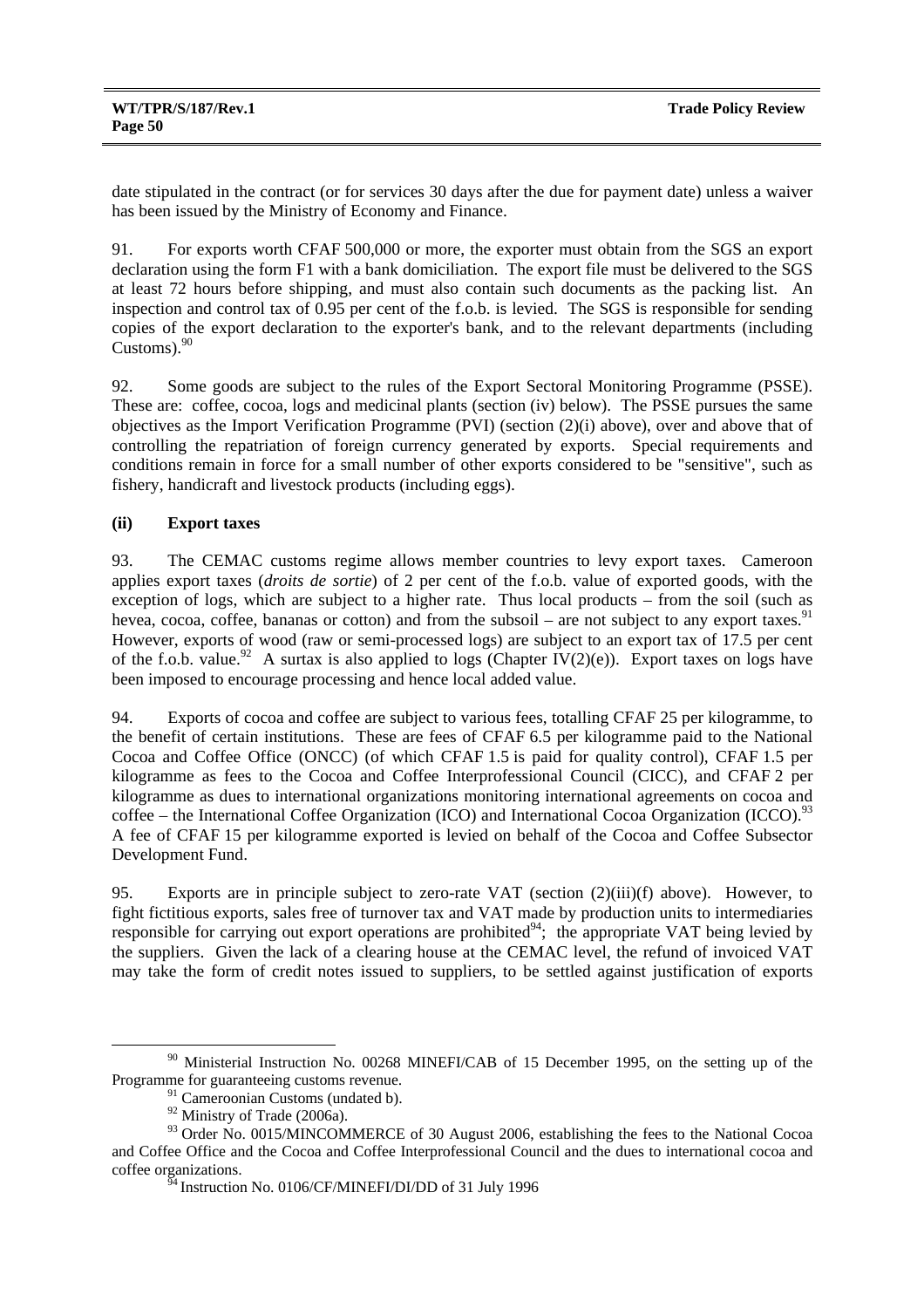effectively made. In the absence of justification, the VAT is paid to the tax office of the territory concerned.95

96. Exports worth CFAF 500,000 or more are subject to the inspection and control tax (section (i) above). Exports of fish and meat are subject to a sanitary inspection tax at the same rate as imports (section  $(2)(\n{\text{vii}})(c)$  above).

## **(iii) Minimum export prices**

97. Cameroon does not apply minimum export prices. Official reference prices continue to be used to compute the export tax on  $\log^{96}$ , steel and iron (HS 720410-720450). For other products, the export tax is levied on the ex-factory value.

## **(iv) Export prohibitions, restrictions, and licensing**

98. In principle, quantitative restrictions (including prohibitions) and controls in force on exports derive for the most part from treaties to which Cameroon is party (Basel Convention on the Control of Transborder Movements of Hazardous Waste, CITES, or Chemical Weapons Convention *inter alia*). Restrictions are, however, maintained on exports of logs for economic reasons (Chapter IV(2)(iii)(e)). Mandatory quality controls are applied to exports of cocoa and coffee (Chapter IV(2)(iii)(b)).<sup>9</sup>

99. Following the adoption of Ordinance No. 99/001 in 1999, Cameroon has set about gradually prohibiting exports of logs in order to promote the processing industry.<sup>98</sup> From 1999 until the prohibiting of log exports in 2004, a certificate of registration had to be obtained to export timber, which was intended to ensure that 70 per cent of production was processed locally and only 30 per cent of the annual harvest exported as logs. However, the Ordinance also provides for log exports to continue, subject to a surtax, with the aim of promoting certain species (Chapter IV $(2)(iii)(e)$ ). The export of two species (Sapelli and Ayous) is subject to quantitative restrictions with exporters being given quotas proportionate to the efforts invested in processing or exporting the species being promoted<sup>99</sup> which may be exported as logs.<sup>100</sup> Individual export quotas are decided by the Ministry of Forestry. However, according to the authorities, the loss brought about by prohibiting exports of most logs has not been offset by an increase of processed timber.<sup>101</sup>

100. The export of certain products is subject to specific requirements. For coffee and cocoa, over and above quality certification from the  $ONCC^{102}$ , exporters of cocoa and coffee also need to submit to the Ministry of Trade a stamped application, a trade registration, a registration number, the list of "operating facilities" required by the CICC, and a commitment to comply with CICC rules. Approval

<sup>&</sup>lt;sup>95</sup> Information consulted at: http://www.impots.gov.cm/cadre\_organisation.htm.<br><sup>96</sup> Cameroonian Customs (undated b).

 $^{97}$  Respectively, Decree No. 2005/1212/PM of 27 April 2005 regulating the packaging and marketing of cocoa beans, and Decree No. 2005/1213/PM of 27 April 2005 regulating the packaging and marketing of green coffee.

<sup>98</sup> Ordinance No. 99/001 of 31 August 1999, completing certain provisions of Law No. 94/01 of

<sup>20</sup> January 1994, on the forest, fauna and fishery regime.<br><sup>99</sup> There are two lists of essences to be promoted, one for first category essences and the other for

second category essences.<br><sup>100</sup> Ministry of Trade (2006a).<br><sup>101</sup> Ministry of Trade (2006a).<br><sup>102</sup> In August 1997, the Government licensed the Société Générale de Surveillance (SGS), La Cordeler Cameroun, SA, and L'Observatoire Camerounais de la Qualite (OCQ) to control the quality of Cameroon's coffee and cocoa prior to exportation.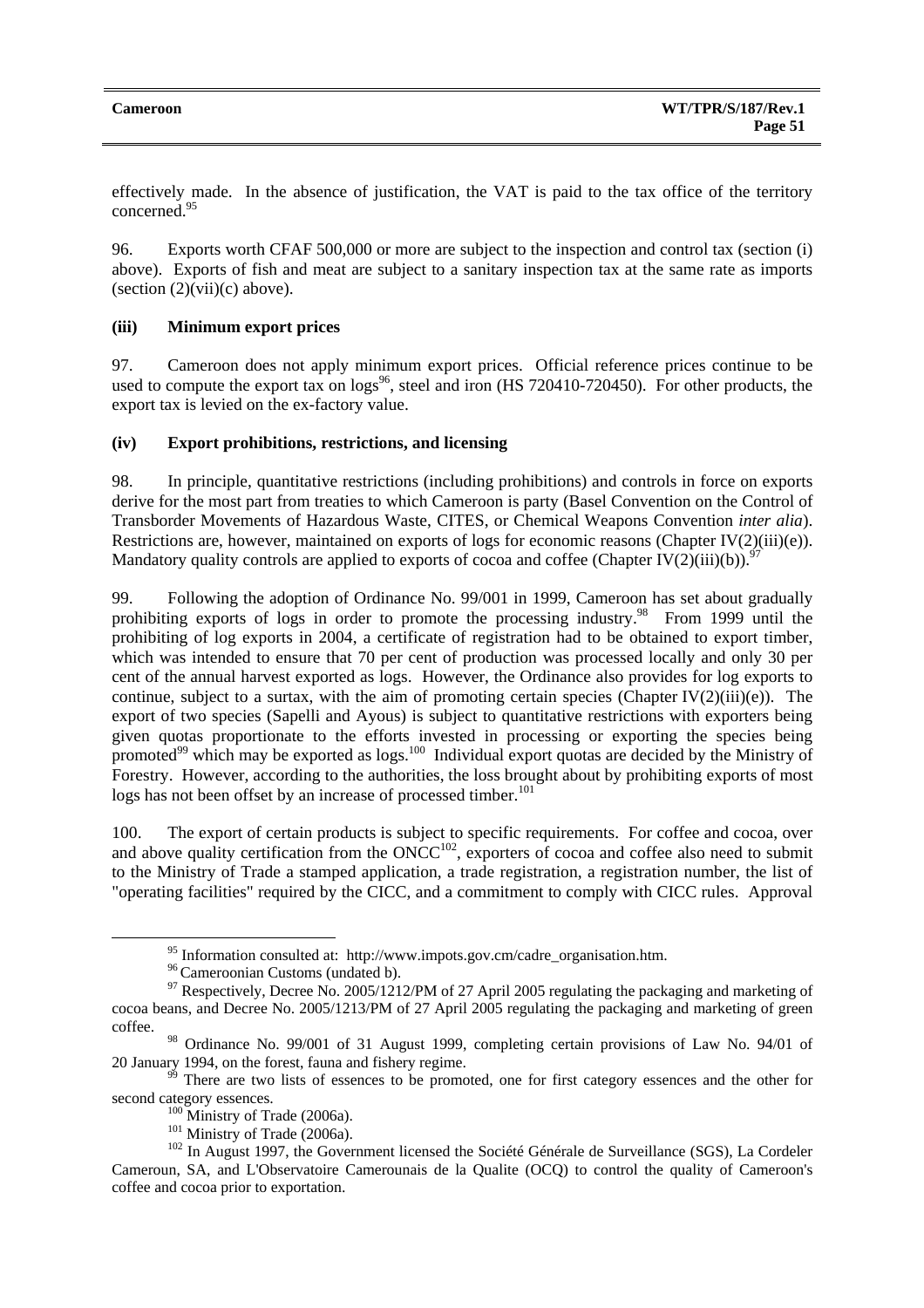from the Ministry of Forestry or the Ministry of Mines is mandatory for timber, precious stones and substances.<sup>103</sup>

101. Special licences are still required to export "strategic" goods such as gold and diamonds, and for ecologically sensitive items (governed by the CITES Convention) such as live animals, birds, and medicinal plants.

## **(v) Export subsidies, promotion and assistance**

102. The CEMAC Customs Code provides for different regimes allowing importation with suspension of duties and taxes in order to encourage exports; these are, *inter alia*, the drawback regime or the inward processing regime. The list of products that may be admitted under the drawback regime is drawn up by decision of the UEAC Council of Ministers. As well as these regimes, there are other provisions that aim to encourage exports. These are, *inter alia*, exemption from export duties and insurance taxes on manufactured products, and the reduction of taxable revenue by 0.5 per cent of the f.o.b. value of the exported manufactured products.

103. Tax concessions for exports are granted under the free zone regime (section (vi) below). Pursuant to Annex VII(b) of the Agreement on Subsidies and Countervailing Measures, Cameroon is authorized to maintain the concessions until such time as its gross per capita GDP in constant 1990 dollars value is above US\$1,000 based on the most recent World Bank figures, over a three year period.<sup>104</sup> According to the most recent estimation (2004), this indicator for Cameroon amounts to US\$951.

104. The Ministry of Trade (which in 2004 replaced the Ministry of Industrial and Commercial Development) is responsible for promoting exports through its Directorate of Foreign Trade.<sup>105</sup> The main measures for promoting exports include taking part in trade fairs, providing information about foreign markets, organizing for exporters' meetings with other countries, and promoting exports through the embassies. The new Investment Charter of 2002 also provides for the setting up of an export promotion agency which, in May 2007, had not yet been founded.

105. The Chamber of Commerce, Industry, Mines and Handicrafts (CCIMA) was set up in 2001 to replace the Cameroon Chamber of Commerce, Industry and Mines (CCIM).<sup>106</sup> The CCIMA still has responsibility for promoting exports, in particular by taking part in trade fairs, international exhibitions and other commercial events, and in commercial and economic meetings outside the country.107

106. Cameroon does not have an export finance mechanism in place. Access to finance continues to be a major constraint for exporting, especially for small and medium-size enterprises.

## **(vi) Industrial free-zone regime**

107. Cameroon's Industrial Free Zone (ZFI) Programme, with its various benefits for exports (section  $(v)$  above)<sup>108</sup>, has been notified to the WTO. The ZFI regime has, in principle, been

<sup>&</sup>lt;sup>103</sup> Ministry of Trade (2006a).<br><sup>104</sup> WTO document G/SCM/110/Add.3/Corr.1, 14 November 2006.<br><sup>105</sup> Decree No. 2004/320 of 8 December 2004, on government organization and Decree No. 2005/089<br>of 29 March 2005, on the organ

<sup>&</sup>lt;sup>106</sup> Decree No. 2001/380 of 27 November 2001.<br><sup>107</sup> Ministry of Trade. (2006a).<br><sup>108</sup> WTO documents G/SCM/N/3/CMR and G/SCM/N/16/CMR of 29 November 1996.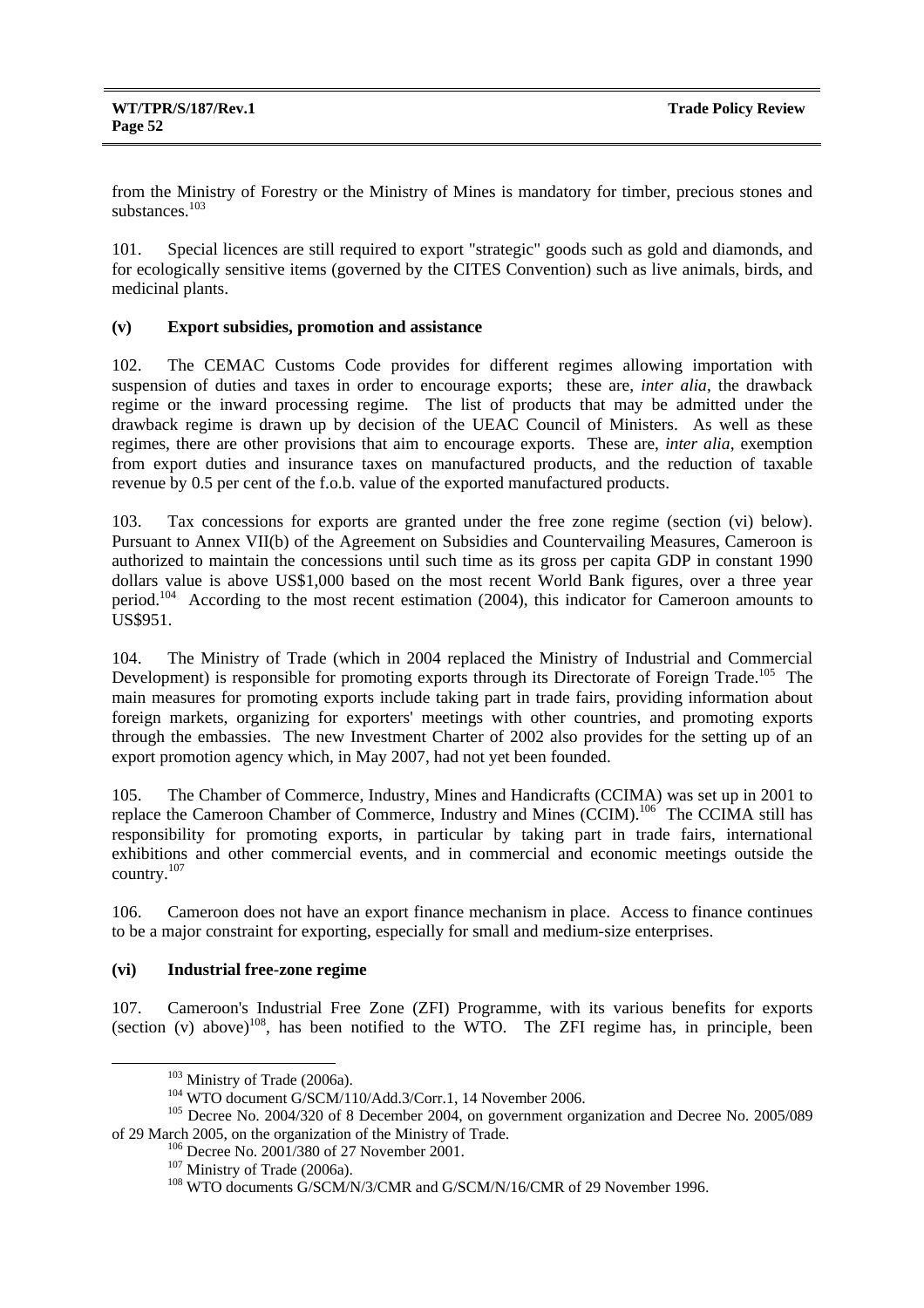abolished by the new Investment Charter<sup>109</sup>, with a maximum transition period of five years starting from its promulgation in 2002, to make way for new regulations. According to the authorities, the transition period has been extended by two years. The ZFI regime should thus be abolished by 2009 at the latest. During the transition period, current regimes (including the ZFI regime) remain in force (Chapter  $II(4)$ ). However, companies that benefited from this regime before its abolishment keep their advantages. Since the grouping together of free zones that was provided for in the ZFI regime has never become operational, in practice all companies (except for three in the MAGZI Bassa free zone)<sup>110</sup> covered by in the regime were approved as "free points".<sup>111</sup> In May 2007, there were 24 industrial free points in Cameroon (against 44 in June 2000), 12 of which were operational and 12 being set up.

108. The ZFI regime aims to promote investment $112$ , exports, and employment. However, according to the authorities, the regime has not proved its worth; it has in fact exempted part of the economy from tax without producing the results originally expected, i.e. the creation of companies and new jobs. $^{113}$ 

109. Firms established in the free zones have to produce goods or services destined essentially for export. Nevertheless, 20 per cent of their production may be sold on the domestic market, when authorized by the Minister of Industry. Merchandise exported from ZFIs is exempt of all duties and taxes; goods exported into the Cameroonian customs territory are treated as imports and are subject to the duties, taxes and procedures in force.<sup>114</sup> The benefits granted to industries established in the free zones have not changed since 2001 (Table III.4).

#### **Table III.4**

**Some of the benefits provided under the Industrial Free Zone Regime (ZFI) Customs benefits**  Imports and exports of ZFI companies are exempt from all customs duties and taxes and from all other direct and/or indirect duties and taxes<sup>a</sup> Exemption from the import verification programme **Tax benefits**  Tax exemption on company tax (IS) for 10 years, then a fixed rate of 15 per cent Total exemption from all other direct and/or indirect taxes Unlimited carrying forward of losses to the following tax period for the purposes of calculating tax Exemption from transfer tax on sales of immoveable property and the tax on foreign exchange transfers Sales by domestic firms to companies in the free zones are exempt from tax, including turnover tax **Labour regulations**  Work permits may be obtained automatically for foreign workers<sup>b</sup> **Service benefits**  The right to obtain electricity or water at preferential rates, and to benefit from preferential port charges for the services of the Cameroonian National Ports Office (ONPC)

The right to install private electrical generating equipment and telecommunications networks<sup>c</sup>

**Table III.4 (cont'd)** 

status. 112 Ordinance No. 90/001 of 29 January 1990, creating the free zone regime, ratified by Law No. 90/023 of 10 August 1990; and Order No. 51 /MINDIC/IG1 of 28 December 1990, setting the provisions for the implementation of the free zone regime in Cameroon.<br><sup>113</sup> Ministry of the Economy and Finance (undated).<br><sup>114</sup> WTO (2001).

<sup>&</sup>lt;sup>109</sup> Law No. 2002-004 of 19 April 2002, modified by Law No. 2004-20 of 22 July 2004.<br><sup>110</sup> Mission to develop and manage industrial zones (MAGZI).<br><sup>111</sup> "Free point" status is granted preferentially to enterprises that, materials, and are installed close to the source of supply for these materials or, in the case of existing enterprises, guarantee the export of their entire production not later than one year after they are granted such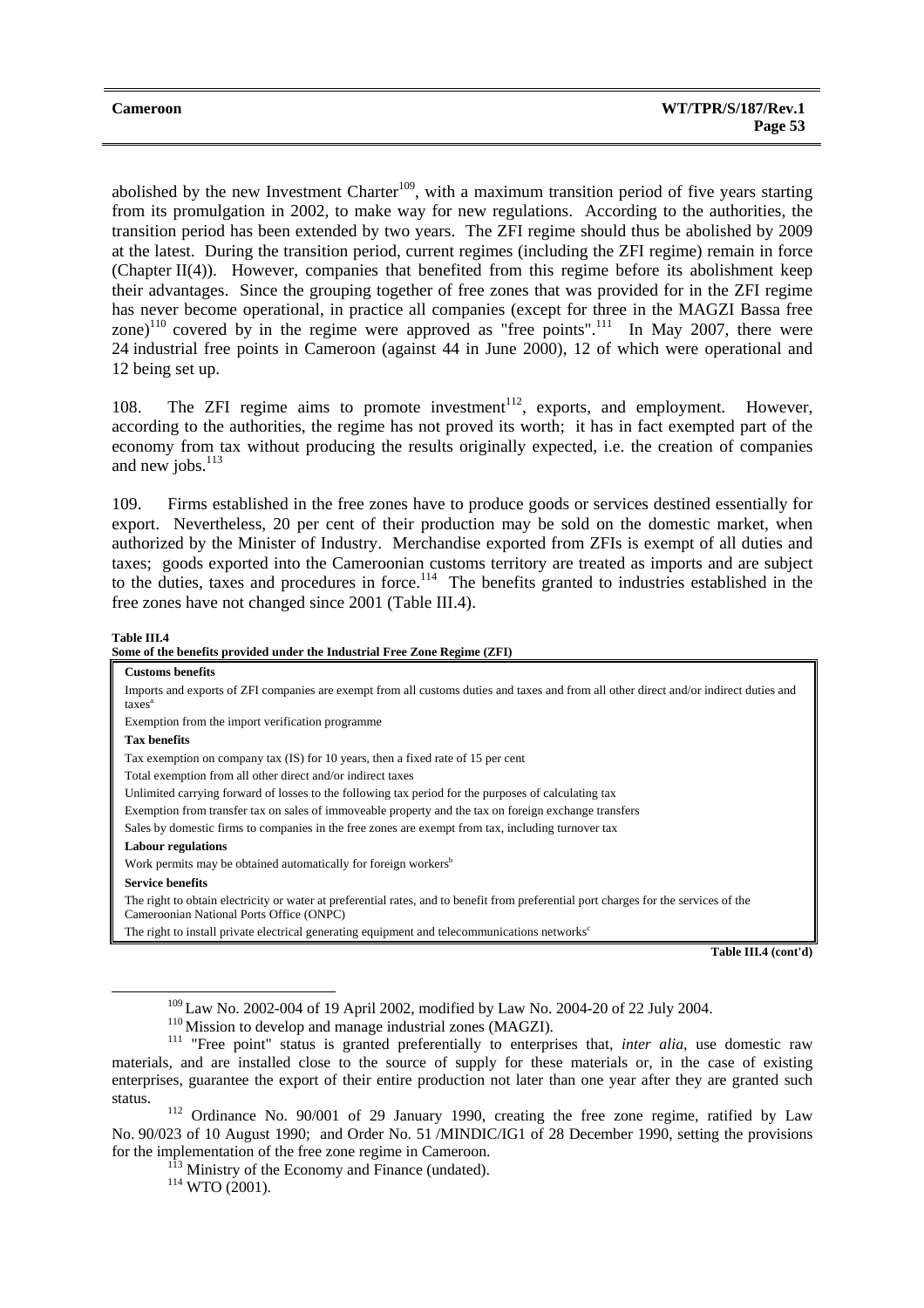#### **Other benefits**

Rationalization of administrative procedures (authorization to set up and operate a company in the free zone, customs inspection) under the single window

Exemption from all licences, authorizations and quota limitations for imports and exports

Freedom from any state monopoly regulation, including the shipping requirements of the Cameroon Shipping Lines

(CAMSHIP)/CNCC and CAMAIR

No price controls or profit margin controls

No restrictions on the buying or selling of currency or the right to transfer abroad profits made and capital invested in Cameroon. Possibility of selling part of annual production on the domestic market, subject to payment of taxes and customs duties in force.

a Motor vehicles for the transport of passengers, and carburants are not exempt.

b However, by the end of the company's fifth year of operation, Cameroonians must constitute at least 80 per cent per occupational category of company staff.

c Telecommunications equipment becomes state property.

*Source*: Ordinance No. 90/001, 29 January 1990; Ministry of Trade (2006), *Guide du commerce extérieur du Cameroun*.

## **(vii) Other provisions**

110. In principle, Cameroon does not apply voluntary export restraints. As a member of the Association of Coffee-Producing Countries, Cameroon has, in the past, restricted its coffee exports (Chapter IV(2)).

#### **(4) MEASURES AFFECTING PRODUCTION AND TRADE**

#### **(i) State trading, State-owned enterprises and privatizations**

111. Up to February 2007, Cameroon had made no notifications about state trading.

112. Under its economic and financial recovery programme, Cameroon is setting out to rationalize the management of public and semi-public enterprises<sup>115</sup>, by means of reforms leading to the restructuring, liquidation or privatization of a number of these enterprises.<sup>116</sup> Cameroon has thus decided progressively to withdraw from the production sectors. A rehabilitation unit for enterprises in the public and semi-public sector is responsible for assisting the Head of State in setting and evaluating policy in this area.<sup>117</sup> It has an Interministerial Committee that makes proposals on the enterprises to rehabilitate or privatize, the arrangements for restructuring, privatizing and/or liquidating enterprises, and the choice of potential buyers. The committee is assisted by two technical

<sup>&</sup>lt;sup>115</sup> The general statute governing state institutions and public and semi-public enterprises is contained in Law No. 99/016 of 22 December 1999.

 $116$  The main legislation on privatization is: Decree No. 86/656 of 3 June 1986, setting up a rehabilitation unit for enterprises in the public and semi-public sector (PSS); Decree No. 89/010 of 4 January 1989, on the extending of the rehabilitation unit for enterprises in the PSS; Law No. 89/030 of 29 December 1989, authorizing the President of the Republic to define by ordinance a privatization regime for enterprises in the PSS; Ordinance No. 90/004 of 22 June 1990, on the privatization of public and semi-public enterprises, with the various implementing decrees; Decree No. 90/1423 of 3 October 1990, on the privatization of some PSS enterprises; Decree No.94/125 of 14 July 1994, allowing some PSS enterprises to proceed with privatization; Decree No. 94/138 of 21 July 1994, setting up a Ministry of the Economy and Finance, functions of the Ministry of the Economy and Finance and organization of its departments; Decree No. 94/139 of 21 July 1994, amending and supplementing certain provisions of the Decree of 26 November 1992 on government organization; Decree No. 95/056 of 29 March 1995, reorganizing the rehabilitation unit for enterprises in the PSS; and the government general policy declaration on PSS enterprises.<br><sup>117</sup> Decree No. 95/056 of 29 March 1995, on the reorganization of the rehabilitation unit for enterprises

in the PSS, such as modified.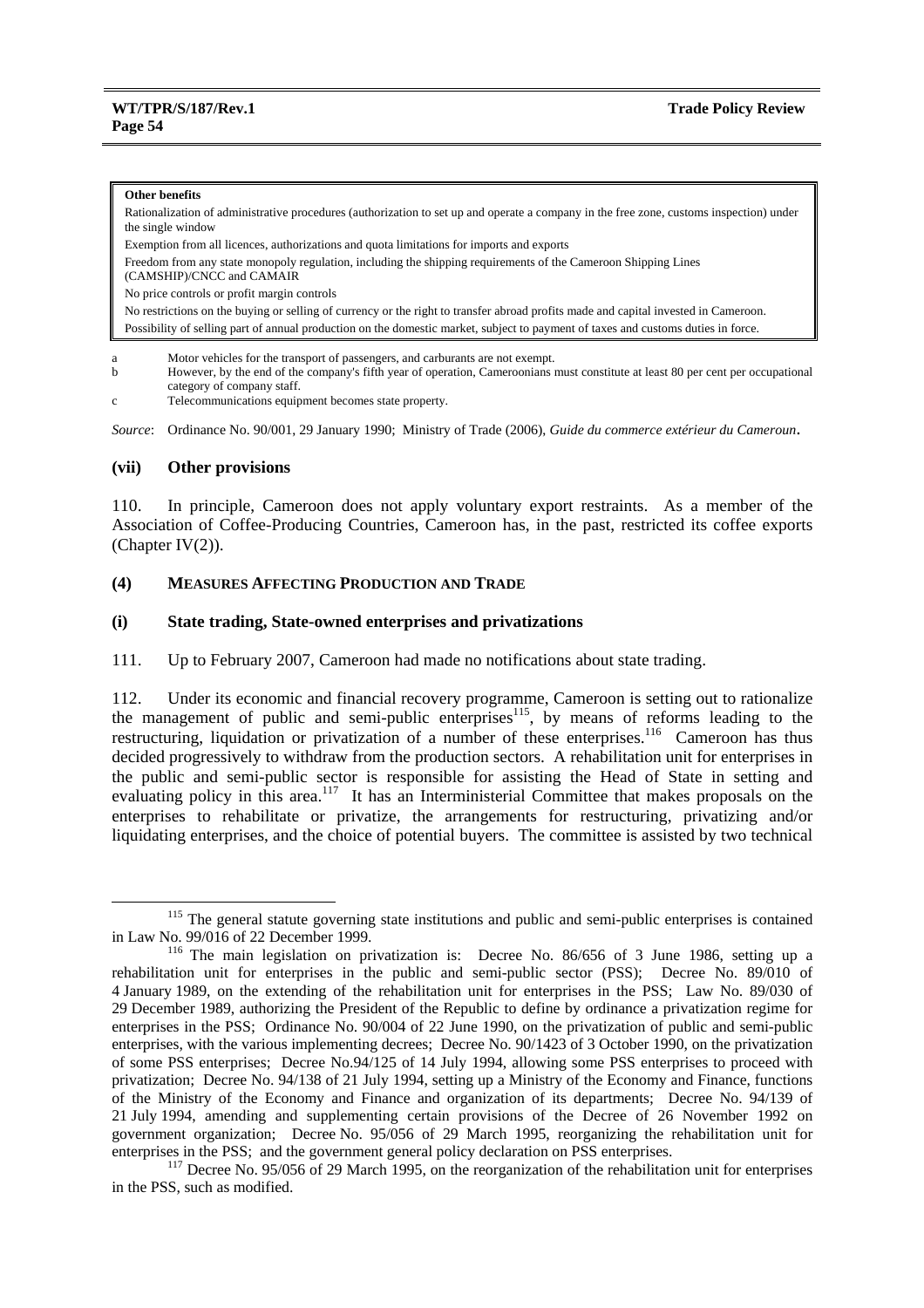commissions, one responsible for privatizations and liquidations, and the monitoring of privatized enterprises, the other for rehabilitation.<sup>118</sup>

113. The privatization of a company is initiated by the Ministry of the Economy and Finance on the basis of a Presidential decree. The Privatization Committee is instructed to engage consultants to evaluate the company. An information memorandum about the company is prepared for potential buyers. An invitation to tender is published in the national and international press and in other media if necessary. Bids are opened in the presence of representatives of all the bidders. A negotiating team addresses various aspects with the bidders and tries to encourage them to improve their offers. The Technical Commission on Privatization and Liquidation (CTPL) addresses a report on the negotiations to the Interministerial Committee, for decision. The selection procedure may use the two-envelope tender system (one technical offer and the other financial). In such cases, the first selection is made on the basis of the technical offers, and the financial offers are opened only for the bidders selected on the basis of the technical tenders. The one offering the best price among the latter will be chosen.<sup>119</sup> According to the authorities, the selection criteria for company privatization include the nature of its activity (i.e. if the activity is already carried out by the private sector), the need for investment and the financial situation of the company, and the general objectives of the State. According to the authorities, the invitation to tender method is systematically used for all privatizations in order to ensure competition.

114. Since 2001, only one company has been privatized and none liquidated.<sup>120</sup> The tea subsector of the plantation company, Cameroon Development Corporation (CDC), was privatized in November 2005 and an invitation to tender for the concession of the Sonel electricity company was issued in 2001. Other services have been awarded under long term concessions (The Douala Autonomous Port container terminal) or on a temporary basis (Camtel). All of Cameroon's completed privatizations have in principle been carried out on the basis of buyers' own funds or through external financing. Foreign capital continues to play a decisive role in the privatization process.

115. The companies undergoing privatization in May 2007 were already in the process of privatization at the time of Cameroon's last Trade Policy Review (Table III.5). In November 2006, 29 companies were in the process of being liquidated.<sup>121</sup> This stagnation can be explained by various difficulties the privatization process has to address, including the choice of companies to privatize, the deficiencies of the financial system and the lack of adequate resources.<sup>122</sup> Moreover, the assets of the companies in question are mostly indivisible.

<sup>&</sup>lt;sup>118</sup> Decree No. 97/003 of 3 January 1997, on the organization and functioning of the Technical Commission of Privatization and Liquidation of enterprises in the public and semi-public sector; and Decree No. 97/002 of 3 January 1997, on the organization and functioning of the Technical Commission on the rehabilitation enterprises in the public and semi-public sector.<br><sup>119</sup> MINEFI, Technical Commission on Privatization and Liquidation (2007).

 $120$  All in all, from the beginning of the privatization programme at the end of the 1980s up to the beginning of 2005, about 20 companies had been privatized.<br><sup>121</sup> At the end of November 2006, 82 companies had been liquidated since the beginning of the process

at the end of the 1980s.<br> $\frac{122}{122}$  Kanté (2002).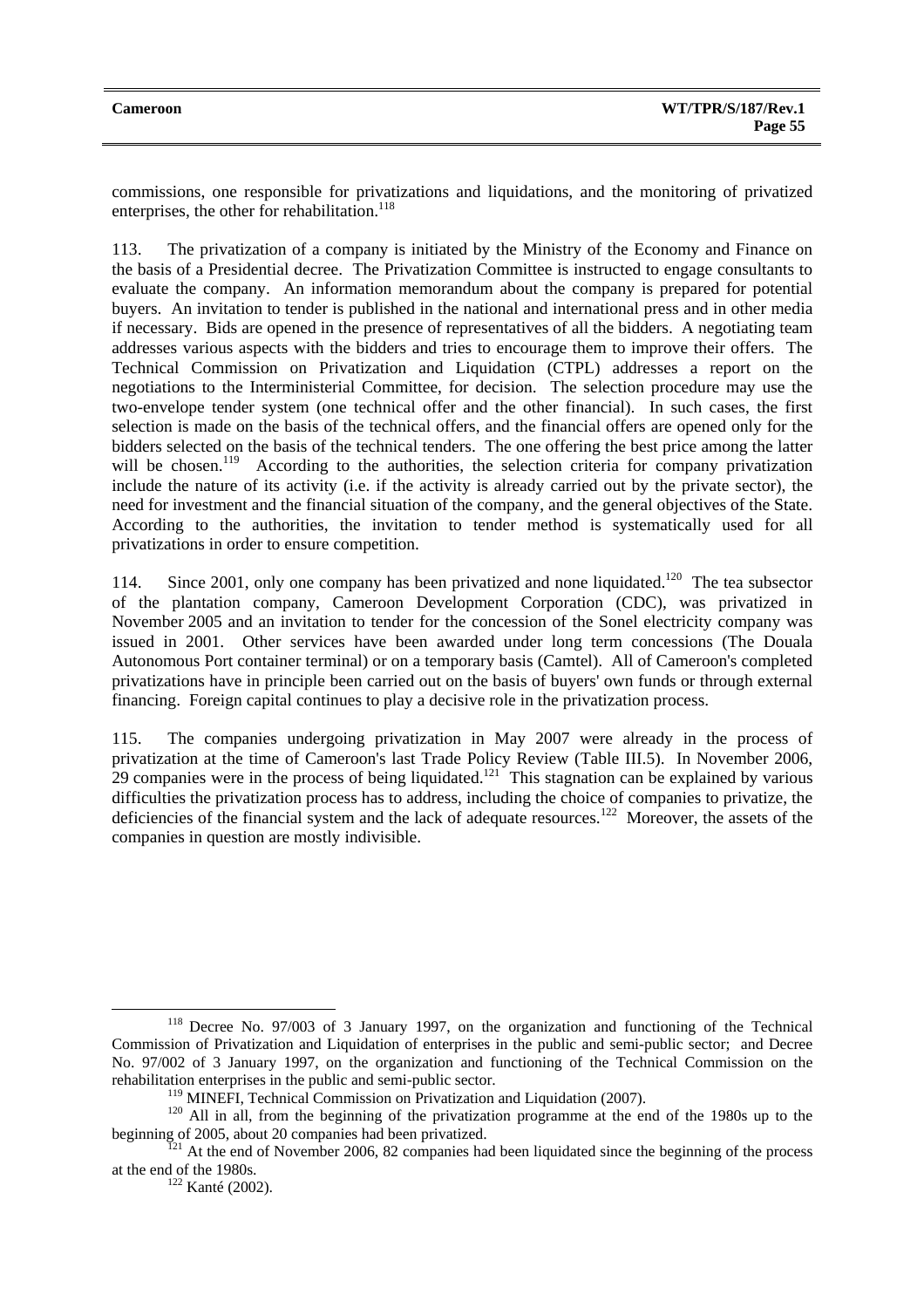#### **Table III.5**

**Privatizations under way, May 2007** 

| <b>Enterprise</b>                                         | Sector of<br>activity                              | Legal<br>capital<br>(CFAF<br>million) | Percentage held<br>by the State and<br>semi-public<br>enterprises | Turnover,<br>December 2006<br>(CFAF million) | Work-<br>force | <b>Privatization</b><br>strategy        |
|-----------------------------------------------------------|----------------------------------------------------|---------------------------------------|-------------------------------------------------------------------|----------------------------------------------|----------------|-----------------------------------------|
| Cameroon<br>Telecommunication<br>(CAMTEL)                 | Fixed telephone<br>service                         | 50,000                                | 100                                                               | 50,945                                       | 2,017          | Sale of shares<br>and concession        |
| Société de<br>développement du<br>coton<br>(SODECOTON)    | Agro-industry<br>(cotton,<br>cottonseed oil)       | 4,529                                 | 59                                                                | 89,321                                       | 1,780          | Sale of shares                          |
| Cameroon<br>Development<br>Corporation (CDC)              | Agro-industry<br>(bananas.<br>rubber, palm<br>oil) | 15,626                                | 100                                                               | 23,804                                       | 14,718         | Sale of<br>subsidiaries                 |
| Société<br>Cameroonaise de<br>dépôts pétroliers<br>(SCDP) | Storage of<br>hydrocarbons                         | 6.000                                 | 51                                                                | 2,611                                        | 250            | Sale of shares                          |
| Cameroon Airlines<br>(CAMAIR)                             | Air transport                                      | 6.000                                 | 96                                                                | 35,216                                       | 1,300          | Foundation of<br>new private<br>company |
| Société nationale<br>des eaux du<br>Cameroon (SNEC)       | Production and<br>distribution of<br>water         | 6,500                                 | 95                                                                | 36,163                                       | 1,592          | Leasing                                 |
| Cameroon Container<br>Transportation<br>(CAMTAINER)       | Container<br>transit and<br>transport              | 360                                   | 70                                                                | 400                                          | 56             | Sale                                    |

*Source*: MINEFI (2007), 2007 Agenda of the Technical Commission of Privatization and Liquidations.

116. The State still has significant holdings in the Cameroonian economy. Over and above its holdings in joint ventures (Table AIII.1), the State holds 100 per cent of the equity of 25 enterprises in various economic sectors (Table III.6). An endowment fund for government involvement in enterprises was set up in 1998. The fund grants loans in order to help enterprises to restructure and improve their balance sheets in order to function both autonomously and competitively.<sup>123</sup>

#### **Table III.6**

| <b>Enterprises with public capital, July 2006</b> |  |  |  |
|---------------------------------------------------|--|--|--|
|                                                   |  |  |  |

| <b>Sector of activity</b> | <b>Enterprises</b>                                                             |
|---------------------------|--------------------------------------------------------------------------------|
| Agriculture               | Société de développement de la cacaoculture (SODECAO)                          |
|                           | Société d'exploitation et de modernisation de la riziculture de Yagoua (SEMRY) |
| Agricultural services     | Centre national d'études et d'expérimentation du machinisme agricole (CENEEMA) |
|                           | Unité de traitements agricoles par voie aérienne (UTAVA)                       |
| Agro-industry             | Cameroon Development Company (CDC)                                             |
| Livestock raising         | Laboratoire national vétérinaire (LANAVET)                                     |
|                           | Société de développement et d'exploitation des productions animales (SODEPA)   |
| Forestry                  | Agence nationale d'appui au développement forestier (AFANOR)                   |
| Fisheries                 | Mission de développement de la pêche artisanale maritime (MAGZI)               |
| Hydrocarbons              | Société nationale des hydrocarbures (SNH)                                      |
|                           | Caisse de stabilisation des prix des hydrocarbures (CSPH)                      |
| Financial services        | Société nationale d'investissement (SNI)                                       |
|                           | Crédit foncier du Cameroun (CFC)                                               |
|                           | Société de recouvrement de créances du Cameroun (SRC)                          |
|                           | Caisse autonome d'amortissement (CAA)                                          |
|                           | Caisse nationale de prévoyance sociale au Cameroun (CNPS)                      |
| Telecommunications        | Cameroon Telecommunications (CAMTEL)                                           |

**Table III.6 (cont'd)** 

<sup>&</sup>lt;sup>123</sup> Circular No. 032 of 9 January 1998, on the financial involvement of the State in public enterprises.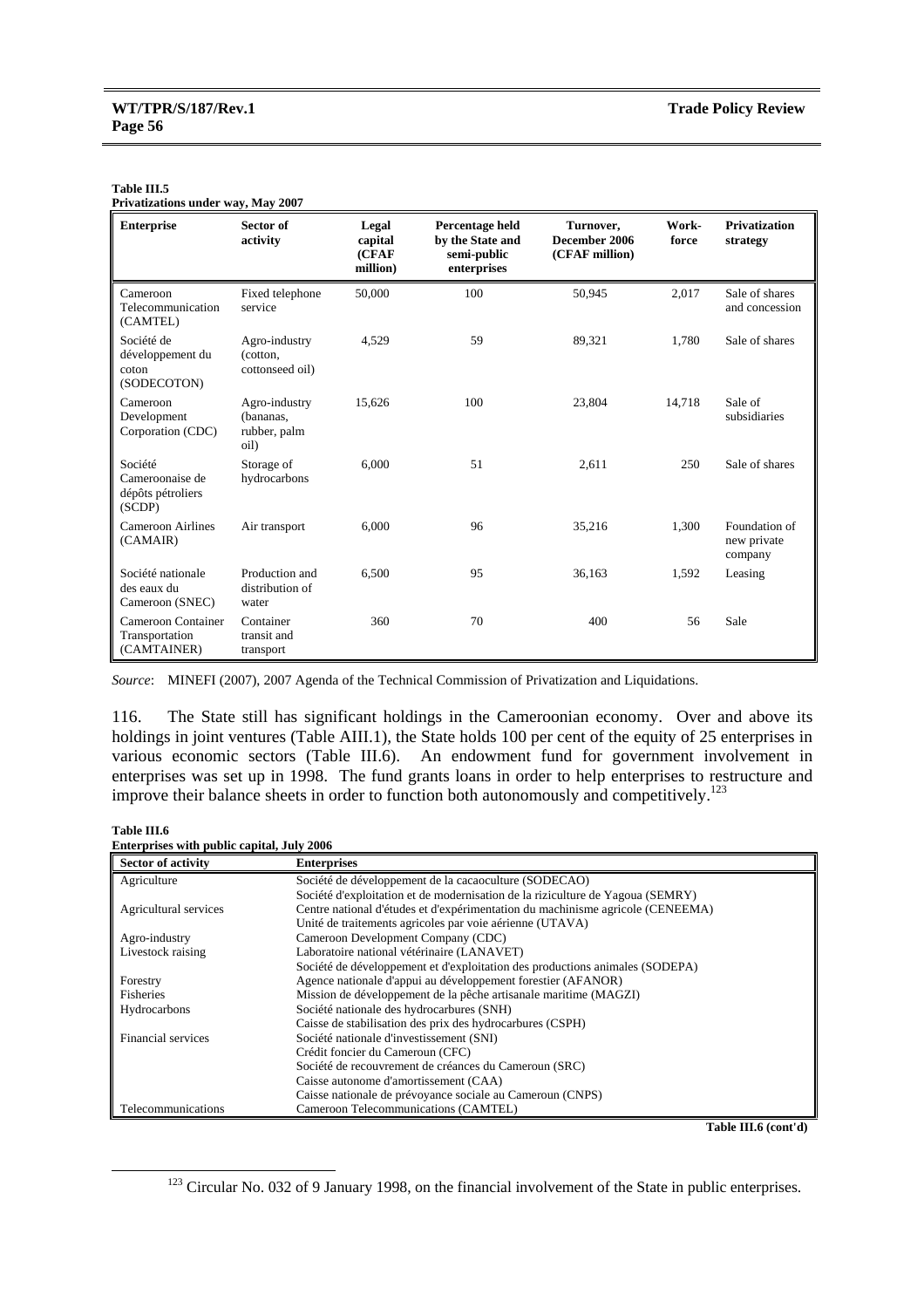| <b>Sector of activity</b>  | <b>Enterprises</b>                                                            |
|----------------------------|-------------------------------------------------------------------------------|
| Communication              | Cameroon Radio and Television (CRTV)                                          |
|                            | Imprimerie nationale (IN)                                                     |
|                            | Société de presse et d'édition du Cameroun (SOPECAM)                          |
| Postal services            | Cameroon Postal Services (CAMPOST)                                            |
| Hotel business             | AYABA hôtel, Central Hotel, Hôtel des députés (and others)                    |
| Public buildings and works | Laboratoire national de génie civil (LABOGENIE)                               |
|                            | Parc national de matériel de génie civil (MATGENIE)                           |
| Housing/real estate        | Mission d'aménagement et d'équipement des terrains urbains et ruraux (MAETUR) |
|                            | Mission d'aménagement des zones industrielles (MAGZI)                         |
|                            | Société immobilière du Cameroun (SIC)                                         |
| Culture                    | Palais des congrès (PC)                                                       |

*Source*: Ministry of the Economy and Finance (2007), "*Liste des établissements publics, sociétés à capital public et sociétés d'économie mixte*", July.

117. The oil storage company (SCDP), a semi-public enterprise, continues to have a monopoly over oil storage and transportation, and thus a de facto monopoly on imports of oil. The SCDP has been added to the list of potential companies for privatization. The *Société nationale des hydrocarbures* (SNH), which awards exploration, production and export contracts to private firms, is not on the privatization list.

## **(ii) Incentives**

118. Pursuant to the Investment Charter adopted in  $2002^{124}$ , technical or financial support may be given to promote investment, with the aim of promoting sustainable growth and creating employment. Support is given notably for setting up and taking over companies, and for developing exports. According to the authorities, SOSUCAM (Chapter IV(2)) currently benefits from support awarded under the Charter. The Charter, together with sectoral codes, also provides for specific incentives (Chapters II(4) and IV). The Charter guarantees that moderate customs duties will be applied and adheres to the principle that they will be reduced. Tax incentives are given to exports (section  $(3)(v)$ ) above).

## **(iii) Competition policy and price regulation**

(a) Competition policy

119. Law No. 98/01, promulgated in 1998125, still regulates competition. The National Commission on Competition (CNC), provided for by the law, was only finally set up in 2006, after adoption of the necessary provisions<sup>126</sup>; it became operational in 2007. Pending completion of the  $CNC's$  establishment, the role of the Ministry of Trade<sup>127</sup> was to guarantee competition on the domestic market.<sup>128</sup> However, the delays in setting up the CNC have considerably slowed down effective application of the law. According to the authorities, the cases most frequently submitted to the Ministry concern abuses of dominant position (discriminatory sales).

120. Moreover, the various regulatory agencies (such as the Electricity Regulatory Agency (ARSEL), the Rural Electrification Agency (AER), the Telecommunications Regulatory Agency

<sup>&</sup>lt;sup>124</sup> Law No. 2002/2004 of 19 April 2002, on the Investment Charter in the Republic of Cameroon.<br><sup>125</sup> Law No. 98/013 of 14 July 1998, abolishing and replacing Law No. 90/031 of 10 August 1990.<br><sup>126</sup> Decree No. 2005/1363/

and the order establishing the composition of the CNC, signed in March 2006.<br><sup>127</sup> According to the authorities, there has always been a body responsible for competition, whether under the former Ministry of Industrial and Commercial Development, or today's Ministry of Trade (Directorate of Consumption and Competition). 128 Ministry of Trade (2006b).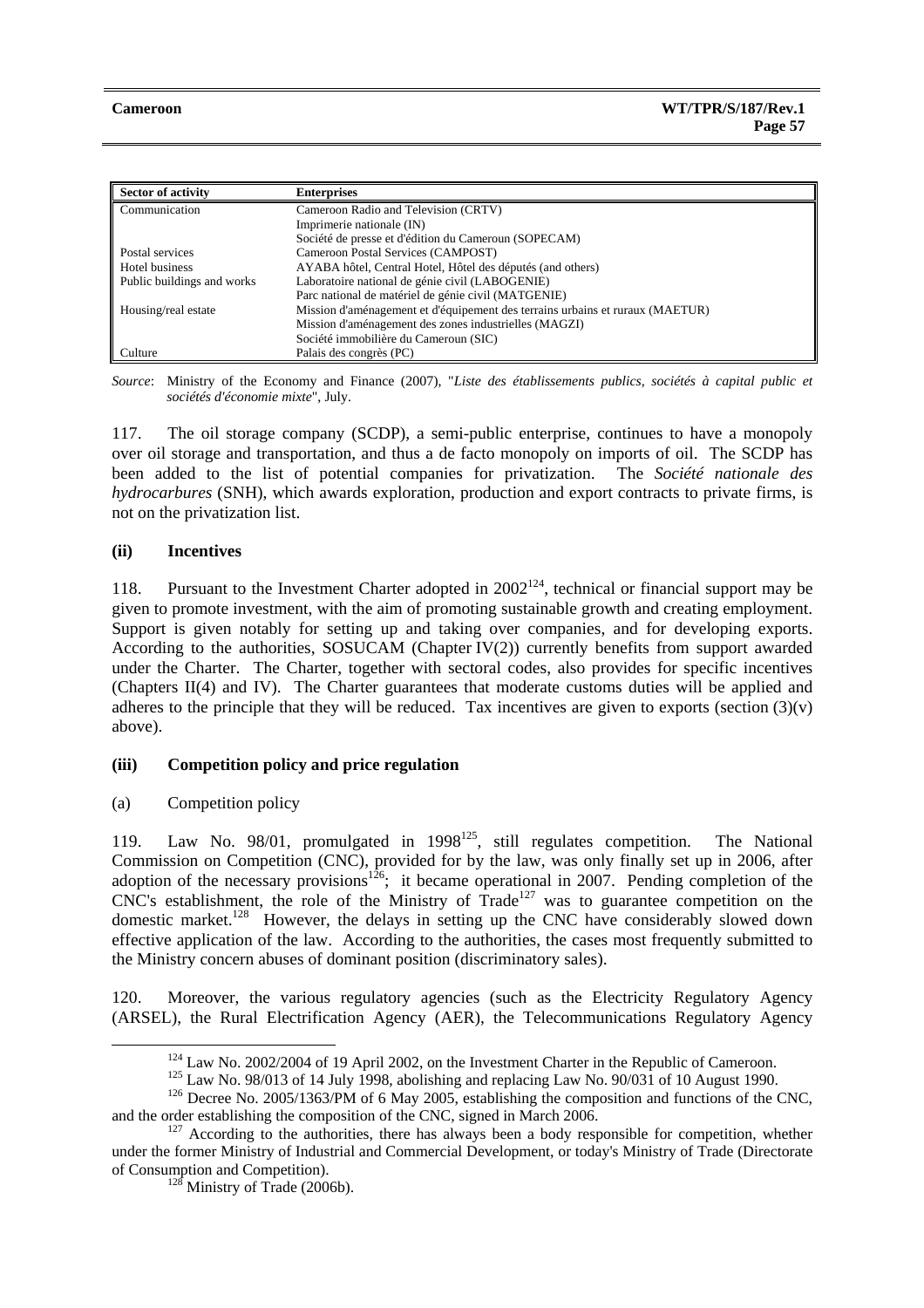(ART), and the Civil Aviation Authority of Cameroon (AACC)) are responsible for applying the law on competition in their respective sectors, a situation which, according to the authorities, in practice has already given rise to disputes about jurisdiction.<sup>129</sup>

121. The CNC is attached to the Ministry of Trade. It is responsible for competition matters and oversees the implementation of competition legislation. Its duties include seeking out, prosecuting and penalizing anti-competitive practices, and providing the necessary expert opinions for judicial decision-making. It may open an investigation ex officio or at the request of a party. By way of sanctions, it may order a firm to terminate the offending practices, dissolve a merger or require an enterprise to sell some of its assets or shares. The conclusion of agreements or arrangements (see below) and failure to comply with sanctions may lead to a fine amounting to up to 50 per cent of the firm's profits or 20 per cent of its turnover realized on the Cameroonian market during the previous tax year.

122. The Law on Competition applies both to state and to private enterprises. It also applies when the effects of anti-competitive practices by companies abroad are felt in Cameroon itself, subject to agreements and treaties between Cameroon and the host countries of the enterprises concerned. The Law prohibits any practices that might prevent, distort or significantly restrict competition on the domestic market. In more specific terms, it prohibits agreements or arrangements on prices or that aim to influence prices, or that seek to impede market access or restrict competition, unless the CNC considers that they are profitable for the economy and allow efficiency gains which would otherwise not be possible. An enterprise which has a dominant position may not use this position to prevent another enterprise from setting up on the market or to supplant it, put pressure on distributors or cause an increase in competitors' production costs. However, no sanctions should be taken if the anticompetitive practice aims to improve economic efficiency. Only abuses of dominant position that are less than 24 months old may be brought before the CNC.

123. Mergers and acquisitions are allowed if they do not reduce competition. Those that do reduce competition are nonetheless allowed if the transaction secures efficiency gains (for the national economy) that would otherwise not be possible. Mergers and acquisitions that result in an entity that has a turnover above a threshold (not as yet determined) pre-established by the minister in charge of competition must be notified in advance to the CNC. Mergers and acquisitions that significantly affect competition may be challenged before the CNC only if they are less than 24 months old.

124. There is also regulation of regional competition at the CEMAC level, under which any concerted practices between companies in different member countries liable to restrict or distort competition are prohibited.<sup>130</sup> However, such practices may be allowed for reasons of economic efficiency or if they are of benefit to consumers or users. This regulation also applies to mergers and acquisitions. A monopoly, or any situation encouraging acquisition of a share of the common market amounting to 30 per cent or more, constitutes a dominant position, misuse of which is prohibited. The Competition Monitoring Body (OSC) is responsible for supervising application of regional rules.<sup>131</sup> The OSC may hear cases of practices deemed contrary to these rules, either ex officio or upon application by States, enterprises or consumer organizations. The sanctions may consist of a fine in an amount not exceeding 5 per cent of the turnover (before tax) realized in the common market during the previous tax year, or 75 per cent of the profit realized during the prohibited operation. According to the authorities, no sanction has been imposed on Cameroonian companies at the CEMAC level.

<sup>&</sup>lt;sup>129</sup> Ministry of Trade (2006b).<br><sup>130</sup> Regulation No. 1/99/UDEAC-CM-639 of 18 August 1999. Consulted at: http://www.izf.net/izf/<br>Documentation/JournalOfficiel/AfriqueCentrale/REG 1 99.htm.

<sup>&</sup>lt;sup>131</sup> Regulation No. 1/99/UDEAC-CM-639 of 18 August 1999. Consulted at: http://www.izf.net/izf/ Documentation/JournalOfficiel/AfriqueCentrale/REG\_1\_99.htm.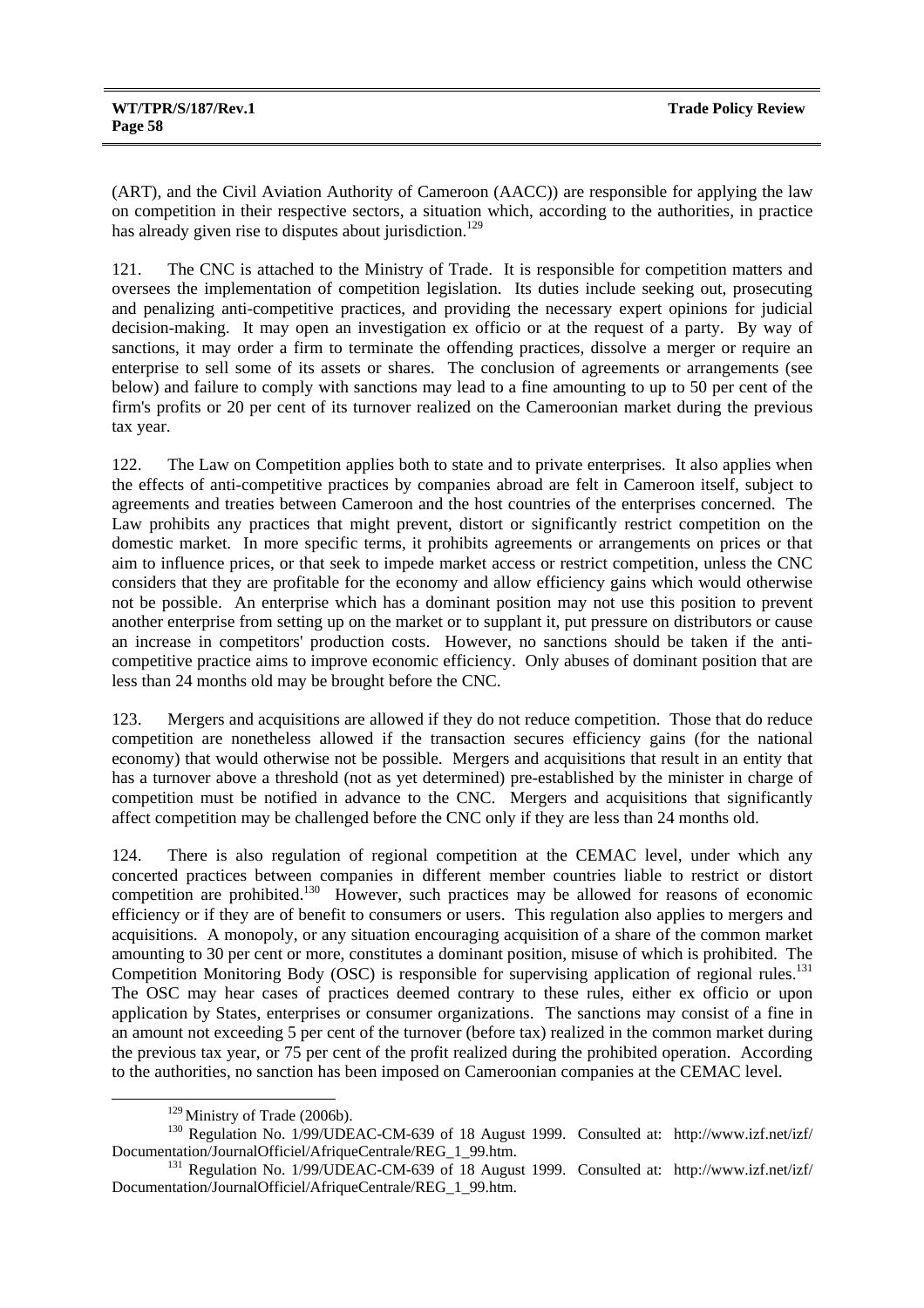125. At the CEMAC level, companies with a legal or de facto monopoly are subject to the rules on competition unless exempted for reasons of public order, security or public health.<sup>132</sup> Monopolies must avoid tied sales, discriminatory sales conditions, denials of sale, unjustified cessation of trade relations, and cross-subsidization. All legal monopolies must be notified to the Regional Council on Competition (CRC) within one year. According to the authorities, this legislation is not applied.

(b) Price regulation

126. A number of products and services offered by monopolies, subsidized by the State or subject to persistent inflationary tension are still subject to price approval. The list has been somewhat modified since 2001; in May 2007, it included some imported products (imported frozen fish and wheat flour).<sup>133</sup> New temporary price control measures were also introduced in 2006. At the end of 2006, the Government signed agreements in order to stabilize the prices of some products.

127. The first such agreement dealt with the poultry subsector and involved the Ministry of the Economy and Finance, the Ministry of Trade and the representative of the subsector. Its aim was to guarantee market supplies of poultry products at "reasonable prices"<sup>134</sup>, for the end-of-year holidays (2006) and first quarter of 2007. The protocol should have been revised by 1 April 2007 at the latest, "as soon as it is been established that the measures reducing taxes on inputs in the subsector have had their full effect".135 The authorities have indicated that the agreement has been tacitly renewed and that in May 2007 it was still in force. According to the authorities, this policy is meant neither to control nor to assist; its aim is educational (i.e. to introduce sales).

128. Another agreement was signed involving supermarket suppliers and distributors dealing with certain mass consumption products. The parties had agreed to organize a sales promotion campaign from 15 December 2006 to 15 January 2007. The agreement covered rice, sugar, pasta, milk, table oil, soft drinks, and wines and spirits, and set the prices applicable in the shops party to the agreement.<sup>136</sup> In return the Ministry of Trade provided material support, particularly with regard to advertising. At the beginning of 2007, discussions were being held about other products, such as building materials.

<sup>&</sup>lt;sup>132</sup> Regulation No. 4/99/UDEAC-CM-639 of 18 August 1999, Title III. Consulted at:<br>http://www.izf.net/izf/Documentation/JournalOfficiel/AfriqueCentrale/REG 4 99.htm.

 $h<sup>133</sup>$  The list also contains products and services (imported or local) such as water, auxiliary maritime transport services, the services of Cameroon's autonomous ports, public transport (road/rail), domestic gas, hospital medicines and consumables, Portland cement, reinforcing steel, sugar, school books, raw palm oil, industrial and medical gas, services offered by hotels and tourism facilities, social housing, school and university lodgings (Order No. 00035/MINCOMMERCE/CAB of 8 November 2005, establishing the list of products and services whose prices and tariffs are subject to prior approval).<br><sup>134</sup> According to the agreement, the following prices have been established (in CFAF): meat-producing

poultry between 1.8 and 2 kg., between 1,800 and 2,500, depending on whether they are bought from a farm or on the retail market; breeding cocks between 2.2 and 3 kg.  $- 2,500$ ; meat-producing breading hens of 4 kg.: 2,500 or 3,500, depending on whether they are bought from a farm or on the market; meat-producing breeding cocks of 6 kg., between 3,000 and 4,500; and breeding hens for laying of 1.5 kg. – 1,500.<br><sup>135</sup> Fankam (2006).<br><sup>136</sup> The following prices were set (in CFAF): sugar – 630 per kg. (instead of 760); rice – 3,350 per

<sup>6</sup> kg. sack of Nelissa Joaslin rice (instead of 5,000), 175 a bag of 250 g (instead of 270) and 3,150 a bag of 5 kg. (instead of 3,500); wines and spirits  $-1,000$  for a carton of Gandia (instead of 1,450), 1,750 for Pastis méridional (instead of 3,000), and 1,650 a bottle of Castillo de Liria (instead of 1,900).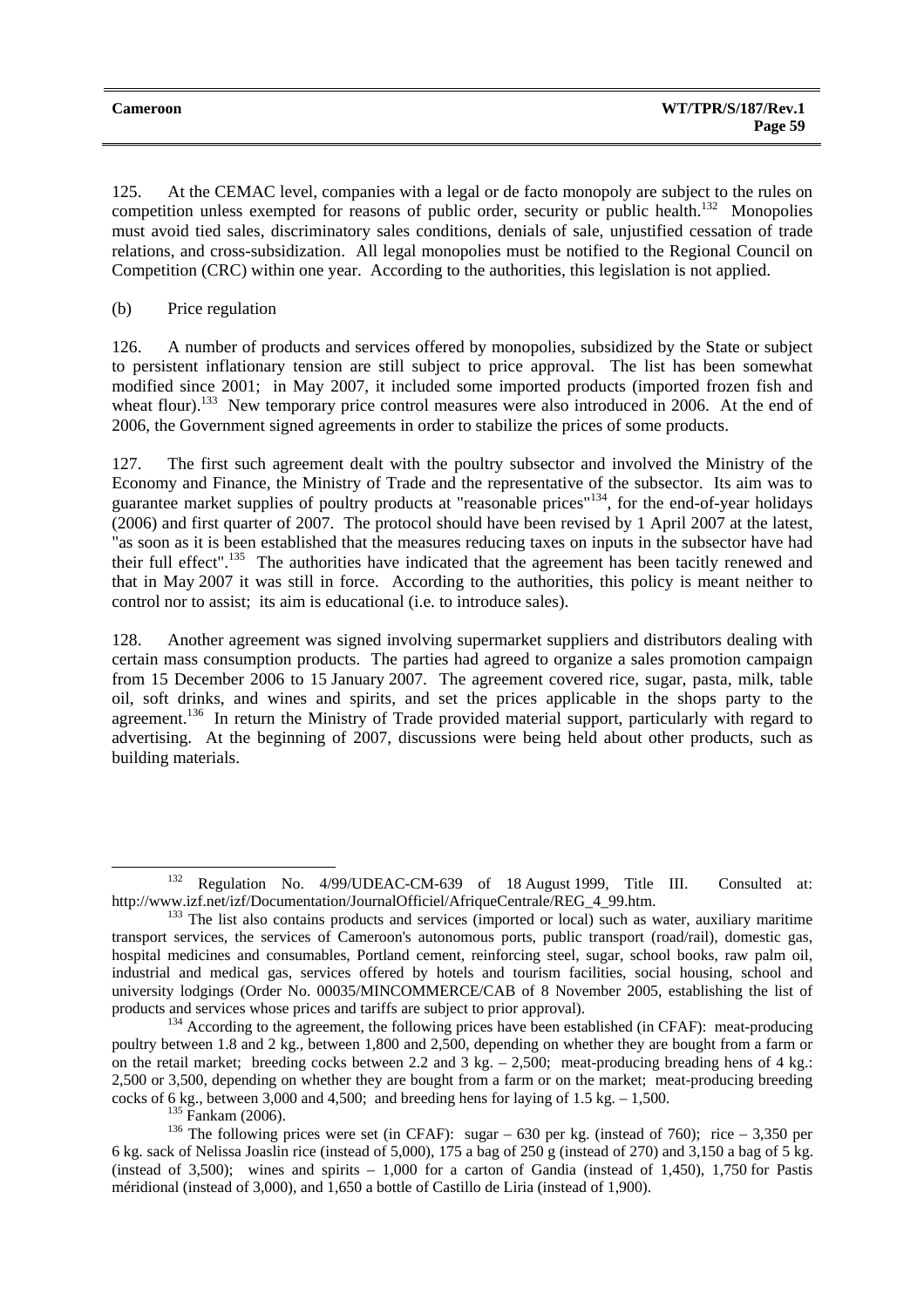## **(iv) Government procurement**

129. During tax year 2004, total government procurement volume amounted to nearly CFAF 340 billion (US\$643.6 million), i.e. about 4.1 per cent of GDP and 25.4 per cent of total public expenditure. Cameroon has not signed the Government Procurement Agreement, but it has the status of observer.

130. Since 2001, Cameroon has continued with the reforms begun in 1995 with the creation of the Government Procurement Regulatory Agency (ARMP) in 2001<sup>137</sup>, and the introduction of new regulations.<sup>138</sup> The reforms led to the publication of the Government Procurement Code in 2004<sup>139</sup>, which established rules for the signing, executing and monitoring of government procurement contracts for work, supplies, services, and intellectual services. The Code applies to all state orders worth CFAF 5 million or more. In principle<sup>140</sup> government procurement contracts are signed inclusive of all taxes.<sup>141</sup> The splitting of a contract is considered to be a violation of the regulations.<sup>142</sup> According to the authorities, there remain problems of implementation due in particular to the fact that the sanctions for infringement of the regulations are not operational.<sup>143</sup>

131. The ARMP is under the supervision of the Presidency and is responsible for regulating and monitoring the government procurement system. Its functions include: preparing model documents and procedure handbooks; publication of the Government Procurement Journal (*Journal des marchés publics*); monitoring the application of regulations; collecting statistics. It may take preventive and remedial steps to improve performance of its functions.<sup>144</sup>

132. The notice of invitation to tender together with any decision to award government procurement contracts must appear in the Government Procurement Journal, published weekly. Moreover, other means of publicizing such as radio, the press, hoardings and electronic means, may be used.

133. The invitation to tender may be national or international, open or restricted (i.e. invitation to tender preceded by prequalification). For technical, aesthetic or financial reasons, the tendering (whether open or restricted) may be competitive. The national tendering is recommended for

<sup>&</sup>lt;sup>137</sup> Decree No. 2001/048 of 23 February 2001, on the setting up, organization and functioning of the Government Procurement Regulatory Agency (ARMP).

 $^{138}$  These include: Order No. 032/CAB/PM of 28 February 2003, establishing the application of procedures for requests for price quotation; Order No. 070/CF/A/MINFI/B of 20 June 2003 on the delegation of the ARMP Director General's powers as commissioner; Decree No. 2003/651 of 16 April 2003, establishing the modalities for the application of the Government Procurement Tax and Customs Regime, and Order No. 004/CAB/PM of 7 January 2005, setting up the commission empowered to sign government procurement contracts with certain ministerial departments.

<sup>&</sup>lt;sup>139</sup> Decree No. 2004/275 of 24 September 2004, on the Government Procurement Code; and Circular No. 004/CAB/PM of 30 December 2005, on the Government Procurement contract signing procedure.<br><sup>140</sup> African Development Bank Programme contracts are before tax (VAT and special tax on the sale of

petroleum products (TSPP)), according to Note No. 057/CF/MINEFI/DI/ of 20 July 1999. A similar situation exists for all other contracts signed in the same conditions with the State (Ministry of the Economy and Finance, Directorate-General of Taxes, "*Présentation de la Direction générale des impôts*". Consulted at:

<sup>&</sup>lt;sup>141</sup> Decree No. 2003/651/PM of 16 April 2003, on the modalities for the application of the tax and

customs regulation of government procurement. 142 Order No. 004/CAB/PM of 30 December 2005, on the application of the Government Procurement

Code. 143 ARMP (2006).<br><sup>144</sup> Decree No. 2001/048 of 23 February 2001.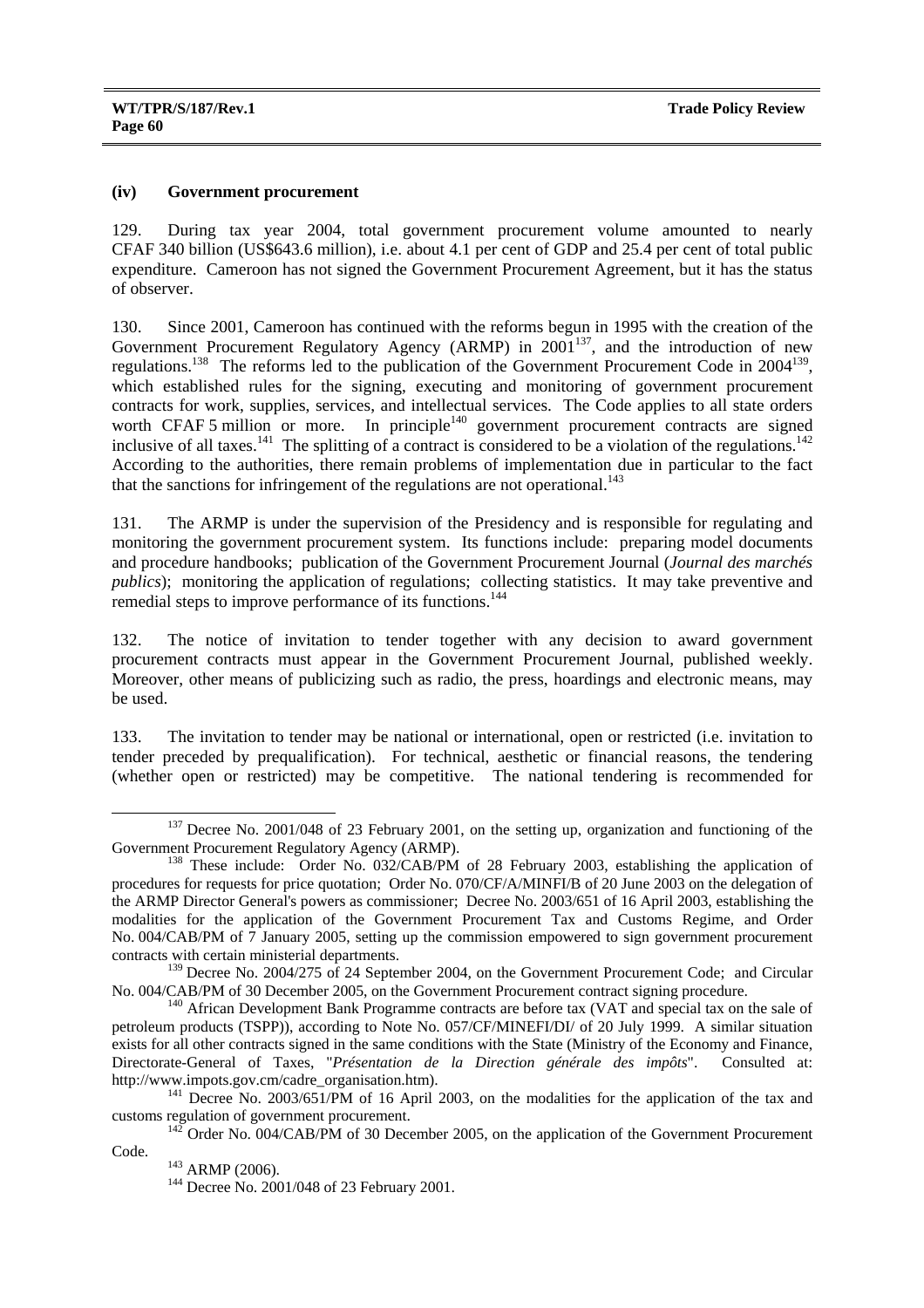| <b>Cameroon</b> | <b>WT/TPR/S/187/Rev.1</b> |
|-----------------|---------------------------|
|                 | Page 61                   |

government procurement contracts for work or supplies which are unlikely to interest foreign companies, for various reasons, such as the sums involved are too small; the work is spread over a long time-period or is labour intensive; or the goods or work can be supplied locally at lower cost. An international invitation to tender is recommended for service and intellectual service contracts of more than CFAF 100 million or when the skills required cannot be found locally. Contracts must not be split solely to justify national tendering.<sup>145</sup>

134. A restricted invitation to tender may only be used for specific large-scale or complex work or equipment and for specialized supplies and services. Prequalification is initiated following a public invitation to submit a tender or an expression of interest. In the case of intellectual services (including studies, project management and computer services), the winner of the contract is selected from among the competing prequalified candidates. Contracts of lesser importance, for supplying goods and services that do not require technical tenders, use the price quotation request method, i.e. a simplified procedure for consulting companies in which a price quotation is requested by means of an open invitation to tender. The contracts for which this method may be used are principally: supplies, consumables and equipment of various types; furniture and fittings; upkeep of buildings; and cantonnage. The contract is awarded to the bidder whose tender complies for the most part with the technical specifications and quotes the lowest price.<sup>146</sup>

135. Government procurement contracts may exceptionally be awarded using the single tendering procedure (i.e. without invitation to tender), following special authorization from the Prime Minister, and for reasons of competence, urgency or intellectual property.<sup>147</sup> Certain contracts (i.e. "special" contracts) contain secrecy clauses for reasons of security or strategic state interest; they concern only acquisitions linked to national defence, security and strategic state interest. The time-frame for each stage of the contracting process is established by government order.<sup>148</sup>

136. Invitations to tender for government procurement concessions must be competition-based, always with a prequalification phase. A concession contract is awarded on the basis of different criteria such as the proposed specification and performance standards, tariffs imposed on users or paid back to the State, to regional or local authorities, or to state institutions or enterprises; any other revenues that the equipment will bring in for the delegating authority, the cost and amount of financing proposed, and the retrocession value of the installations.

137. The criteria for awarding a contract are: the price of the services or the cost of their utilization; their technical and functional value, the operation and maintenance requirements, and the potential lifespan of the works, supplies and services; the candidates' competence and professional capacity; and the deadline for execution or delivery. However, when bids are technically equivalent, priority is given to: a Cameroonian person or entity; a person or entity engaged in economic activity in Cameroon; a small or medium-sized enterprise in Cameroon whose share capital is 100 per cent

<sup>&</sup>lt;sup>145</sup> Order No. 004/CAB/PM of 30 December 2005, on the application of the Government Procurement Code. 146 Order No. 032/CAB/PM of 28 February 2003 establishing procedures for requesting price

quotations.<br><sup>147</sup> More particularly in the following cases: work, supplies and services carried out for purposes of

research, study, trial, experiment or finalizing, and that can only be given to companies or others specialized in the field, or with specialized knowledge or aptitudes; to find urgent replacement for companies or suppliers that have defaulted; work, supplies or services which, in the event of absolute urgency brought about by unpredictable circumstances, cannot be subject to the time-limits of an invitation to tender; where requirements can only be satisfied by using a patent covering an invention, a process, a skill, or a management and marketing company. 148 Order No. 004/CAB/PM of 30 December 2005 on the application of the Government Procurement

Code.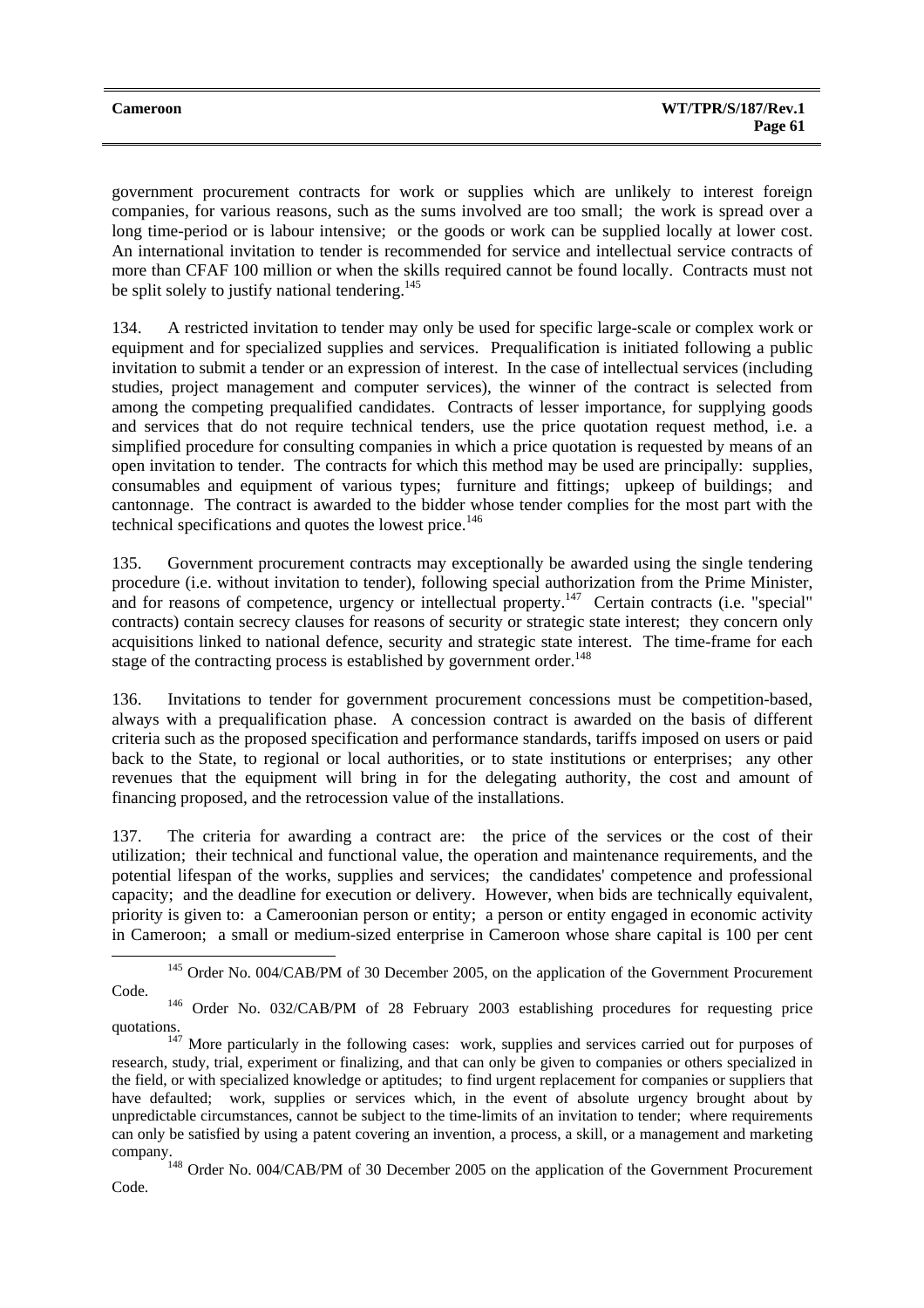owned by Cameroonian natural or legal persons; and groups of companies with which Cameroonian enterprises are associated or which provide considerable subcontracting to national bodies. When a contract involves services able to be supplied by the persons mentioned above, these services must be indicated in the documents constituting the invitation to tender. When tenders are deemed to be equivalent in terms of price and content, priority is given to the bidder proposing the largest proportion of such services in terms of value. There is a 10 per cent national preference margin for work contracts, and a 15 per cent preference margin for supplies contracts. There is no national price preference for contracts involving intellectual services.

138. The Government Procurement Code provides for four types of guarantee: the bid or temporary bond, which guarantees the bidder's offer; the performance bond, which guarantees that the services will be carried out in full; the holdback guarantee ensuring that the contract will be properly executed and any monies the bidder may owe recovered; and the optional start-up or supplies advance guarantee. This may be replaced by a bank guarantee, but some contract holders may be exempted from the requirement.

139. The Government Procurement Code has introduced several mechanisms with a view to monitoring the procedures for awarding contracts, for example specialized commissions under the responsibility of the Prime Minister oversee contracts whose value is above the specified thresholds.<sup>149</sup> The Code also provides for independent observers to be recruited for contracts with an aggregate value of CFAF 30 million or more.<sup>150</sup> An independent auditor carries out ex-post audits on a sample of contracts worth more than CFAF 500 million and for 25 per cent of contracts worth between CFAF 30 and 500 million.

140. Disputes resulting from government procurement contracts may be settled out of court. Complaints may be lodged either with the main contractor or its delegate, or directly with the authority responsible for government procurement. Breach of the provisions of the Government Procurement Code is considered to be damaging to national assets and offenders are liable to sanctions, without prejudice to the invalidation of the contracts or any applicable disciplinary or legal proceedings.<sup>151</sup>

141. In 1999, CEMAC members agreed that pending full harmonization of government procurement regulations, they would subject tenders equal to or above an agreed threshold to public and competitive bidding.<sup>152</sup> A regional preference may be granted of up to 20 per cent in work contracts, 30 per cent in supplies contracts (with at least 40 per cent regional content), and 20 per cent in service contracts. Contracts should be subject to public tendering and published in the Official Journals of the Community and member States. However, restricted tendering may be used when a contract is urgent, its nature or certain characteristics justify such treatment, or if it is of a highly specialized nature, or if it is a contract of "great importance". Single tendering is possible for urgent cases, for technical cooperation of short duration or involving supplementary work to complete

<sup>&</sup>lt;sup>149</sup> The thresholds are fixed at CFAF 1 billion for the Specialized Commission Monitoring Roads Contracts; CFAF 500 million for the Specialized Commission Monitoring Buildings and Community Facilities Contracts; CFAF 150 million for the Specialized Commission Monitoring General Supplies Contracts; and at

CFAF 100 million for the Specialized Commission Monitoring Services and Intellectual Services Contracts. 150 Order No. 032/CAB/PM of 28 February 2003 establishing the procedures for requesting price quotation.<br><sup>151</sup> These include: Law No. 73/7 of 7 December 1973 on the Treasury's right to safeguard national

assets and Law No. 74/18 of 5 December 1974 on the monitoring of commissioners, administrators and managers of public funds and state enterprises, as amended by Law No. 76/4 of 8 July 1976.<br><sup>152</sup> Title IV of Regulation No. 4/99/UDEAC-CM-639 of 18 August 1999.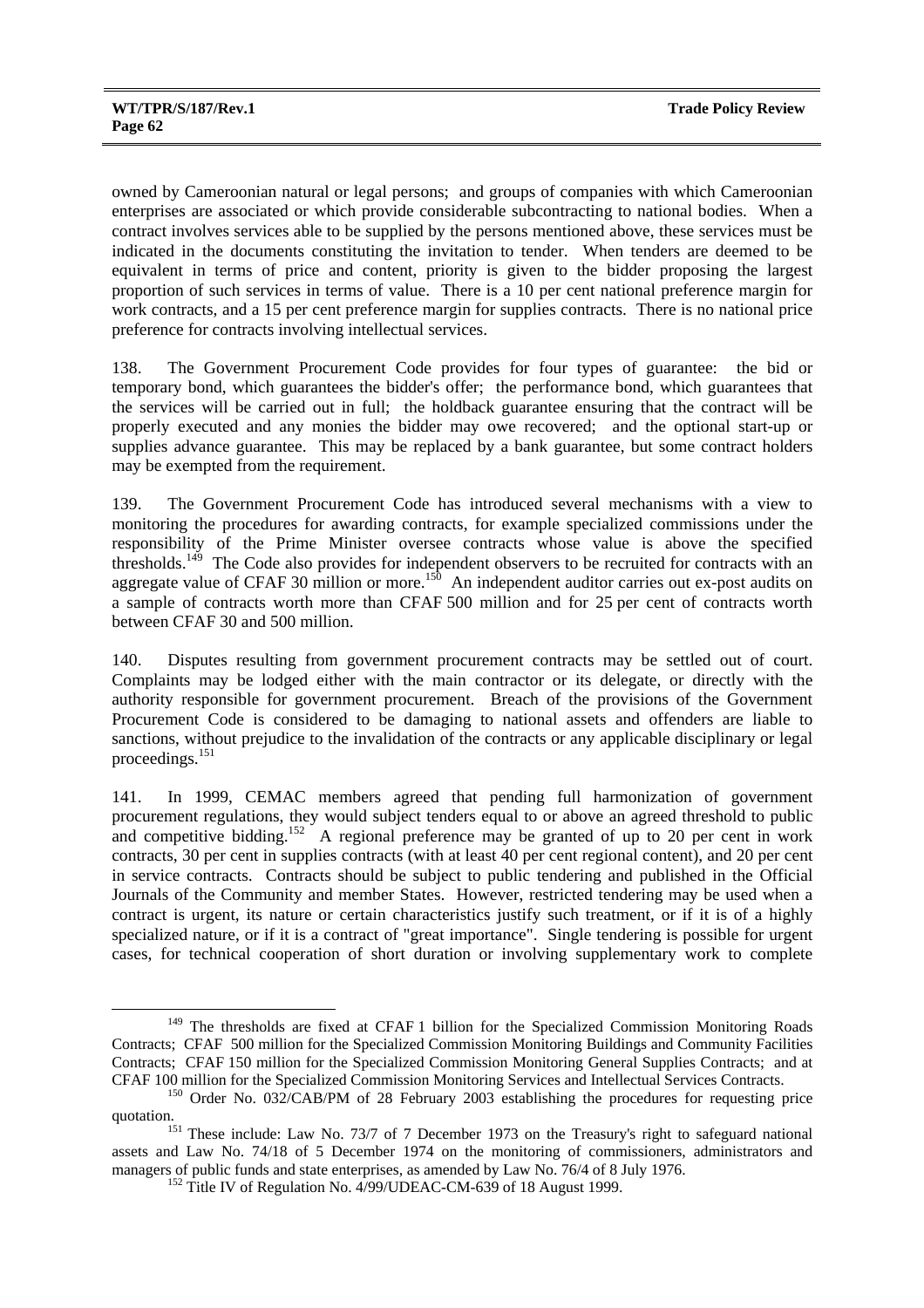current contracts, when the contract is reserved for patent or licence holders, or following an unsuccessful invitation to tender.

## **(v) Intellectual property rights**

#### (a) Overview

142. Cameroon is a member of the World Intellectual Property Organization (WIPO), and the African Intellectual Property Organization (OAPI), set up by the Bangui Agreement adopted on 2 March 1977 and revised by the Bangui Act of 1999. The revised Bangui Agreement recommends that its members abide by certain arrangements, treaties and international agreements, but Cameroon has not as yet fully complied in this respect (Table III.7). Cameroon has also been a contracting party to the Convention on Biological Diversity since 11 September 2003. In principle, Cameroon has applied the Agreement on Trade-Related Aspects of Intellectual Property Rights (TRIPS) since 1 January 2000.

| Table III. |  |  |  |  |
|------------|--|--|--|--|
|------------|--|--|--|--|

| Status of Cameroon with regard to certain intellectual property protection treaties administered by WIPO and UPOV, May 2007 |
|-----------------------------------------------------------------------------------------------------------------------------|
|-----------------------------------------------------------------------------------------------------------------------------|

| <b>Treaty</b>                                                          | <b>Commitment to joining treaties</b><br>under the Bangui Agreement of 1999 | <b>Entry into force</b> |
|------------------------------------------------------------------------|-----------------------------------------------------------------------------|-------------------------|
| <b>Protection of intellectual property</b>                             |                                                                             |                         |
| <b>WIPO Convention</b>                                                 | Yes                                                                         | 3 November 1973         |
| <b>Berne Convention</b>                                                | Yes                                                                         | 21 September 1964       |
| <b>Brussels Convention</b>                                             | No                                                                          | n.a.                    |
| <b>Film Register Treaty</b>                                            | N <sub>0</sub>                                                              | n.a.                    |
| Madrid Agreement (source)                                              | N <sub>0</sub>                                                              | n.a.                    |
| Nairobi Treaty                                                         | Yes                                                                         | n.a.                    |
| Paris Convention                                                       | Yes                                                                         | 10 May 1964             |
| Patent Law Treaty (PLT)                                                | No                                                                          | n.a.                    |
| Phonograms Convention                                                  | N <sub>0</sub>                                                              | n.a.                    |
| Rome Convention                                                        | Yes                                                                         | n.a.                    |
| Trademark Law Treaty (TLT)                                             | No                                                                          | n.a.                    |
| Washington Treaty (IPIC)                                               | N <sub>0</sub>                                                              | n.a.                    |
| <b>WCT</b>                                                             | No                                                                          | n.a.                    |
| <b>WPPT</b>                                                            | N <sub>0</sub>                                                              | n.a.                    |
| International Convention for the Protection of New Varieties of Plants | Yes                                                                         | n.a.                    |
| <b>Global Protection System</b>                                        |                                                                             |                         |
| <b>Budapest Treaty</b>                                                 | Yes                                                                         | n.a.                    |
| Hague Agreement                                                        | Yes                                                                         | n.a.                    |
| Lisbon Agreement                                                       | Yes                                                                         | n.a.                    |
| Madrid Agreement (marks)                                               | No                                                                          | n.a.                    |
| Patent Cooperation Treaty (PCT)                                        | Yes                                                                         | 24 January 1978         |

n.a. Not applicable.

*Source*: WTO Secretariat, based on information from WIPO and from the Preamble to the Bangui Agreement (1999).

143. Cameroon's international obligations with regard to intellectual property rights are governed by the revised Bangui Agreement, ratified by Cameroon in July 2000.<sup>153</sup> The revision of the Bangui Agreement aimed in particular to bring its provisions into line with certain intellectual property treaties, including the TRIPS Agreement (Table III.8). The revised Bangui Agreement is directly applicable to Cameroon by virtue of its Constitution (Chapter  $II(1)$ ). Cameroon also has domestic legislation on copyright and related rights.

 <sup>153</sup> Decree No. 2000/216 of 28 July 2000.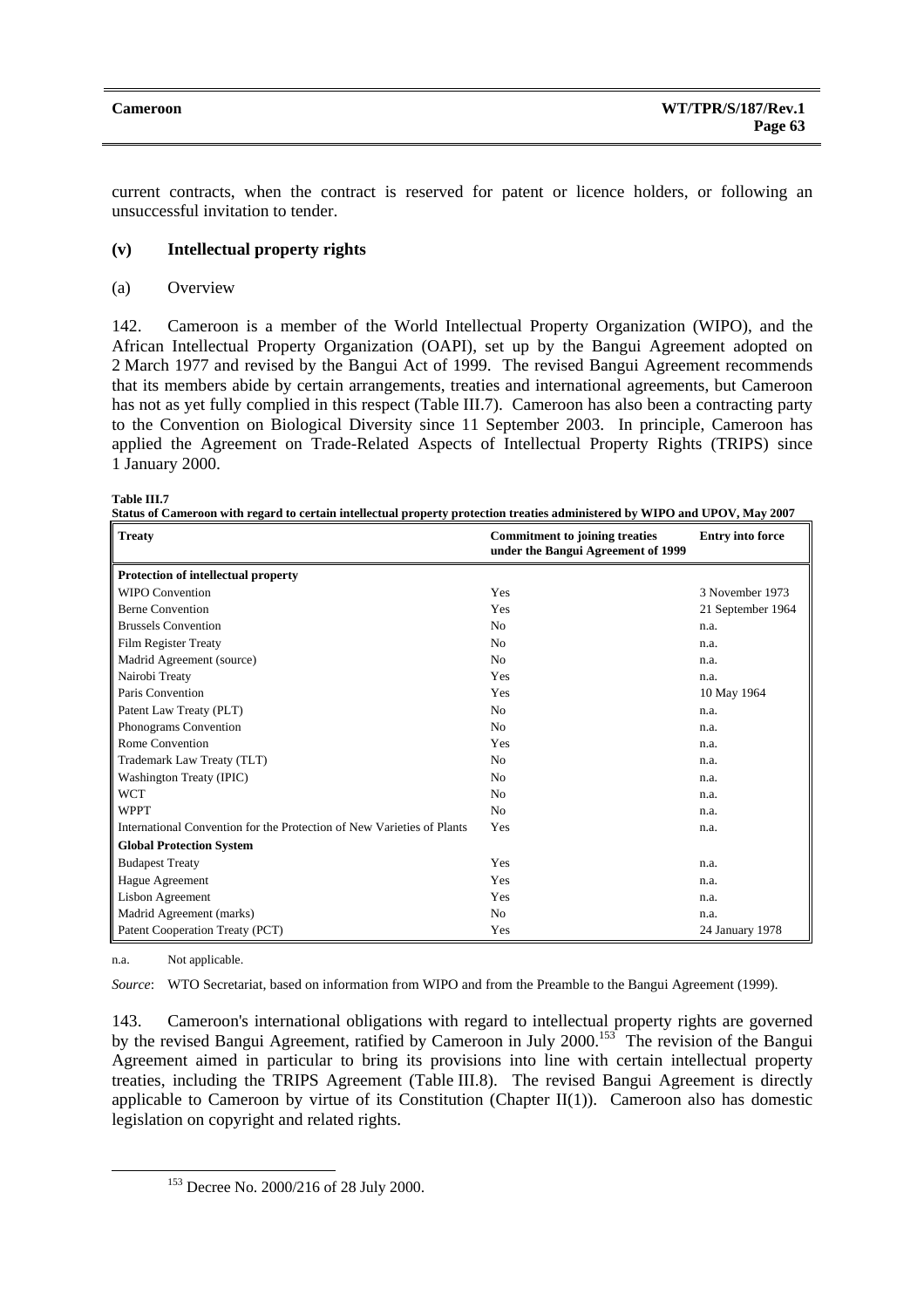144. In 2001, Cameroon notified its legislation on intellectual property rights to the WTO.<sup>154</sup> The TRIPS Council finished examining Cameroon's legislation in 2003. Cameroon has not yet notified to the WTO its contact point in accordance with Article 69 of the TRIPS Agreement.

**Table III.8** 

**Subjects and terms of protection under the Bangui Agreement (1977) and its revision (1999)** 

| <b>Subjects</b>                             | <b>Bangui Agreement (1977)</b>                                         | <b>Revised Bangui Agreement (1999)</b>     |
|---------------------------------------------|------------------------------------------------------------------------|--------------------------------------------|
| Patents                                     | 10 years, renewable for a maximum of<br>two further periods of 5 years | 20 years                                   |
| Utility models                              | 5 years                                                                | 10 years                                   |
| Trademarks or service marks                 | 10 years, renewable every 10 years                                     | 10 years, renewable every 10 years         |
| Industrial designs                          | 5 years                                                                | 5 years, renewable for two further periods |
| Trade names                                 | 10 years, renewable every 10 years                                     | 10 years, renewable every 10 years         |
| Geographical indications                    | n.a.                                                                   | n.a.                                       |
| Copyright and related rights                |                                                                        |                                            |
| Literary and artistic works in general      | Life of author $+50$ years                                             | Life of author $+70$ years                 |
| Films, radio and audiovisual programmes     | 50 years                                                               | 70 years                                   |
| Photographs                                 | 25 years                                                               | 25 years                                   |
| Related rights for performances             | n.a.                                                                   | 50 years                                   |
| Related rights for phonograms               | n.a.                                                                   | 50 years                                   |
| Related rights for broadcasts               | n.a.                                                                   | 25 years                                   |
| Layout-designs (topographies) of integrated | n.a.                                                                   | 10 years                                   |
| circuits <sup>a</sup>                       |                                                                        |                                            |
| Protection of new plant varieties           | n.a.                                                                   | 25 years                                   |

n.a. Not applicable.

a The regime under the revised Bangui Agreement is not in force.

*Source*: WTO (2006), *Trade Policy Review: Republic of Congo*.

145. When the main text of the revised Bangui Agreement came into force in 2002, its Annexes I to VIII also took effect. These cover: patents (Annex I), utility models (Annex II), trademarks or service marks (Annex III), industrial designs (Annex IV), trade names (Annex V), geographical indications (Annex VI), copyright and related rights (Annex VII), and protection against unfair competition (Annex VIII). Annex X on new plant varieties came into force on 1 January 2006. Owing to a lack of the competence necessary to examine applications for protection, the OAPI Administration Council has deferred the entry into force of Annex IX on layout-designs (topographies) of integrated circuits, which should be protected under Part II, Section 6 of the TRIPS Agreement.

146. In principle, the revised Bangui Agreement does not allow parallel imports.<sup>155</sup> It does allow the granting of ex officio licences for patents and layout-designs when it is a matter of the vital interests of the country's economy, of its public health or national defence.<sup>156</sup> Compulsory ("non voluntary") licences may be awarded for non-working of patents and layout-designs and for dependent patents.<sup>157</sup> According to the authorities, no ex officio or compulsory licences have been awarded up to May 2007.

(b) Industrial property

147. The provisions of the revised Bangui Agreement regulate the term and conditions of protection in the following areas, *inter alia*: patents, utility models, trademarks or service marks,

<sup>&</sup>lt;sup>154</sup> WTO document IP/N/1/CMR/1 of 17 May 2004.<br><sup>155</sup> Article 7 of the revised Bangui Agreement (1999).<br><sup>156</sup> Article 56 of the revised Bangui Agreement (1999) and Article 32 of Annex IX.<br><sup>157</sup> Article 46 of the revised B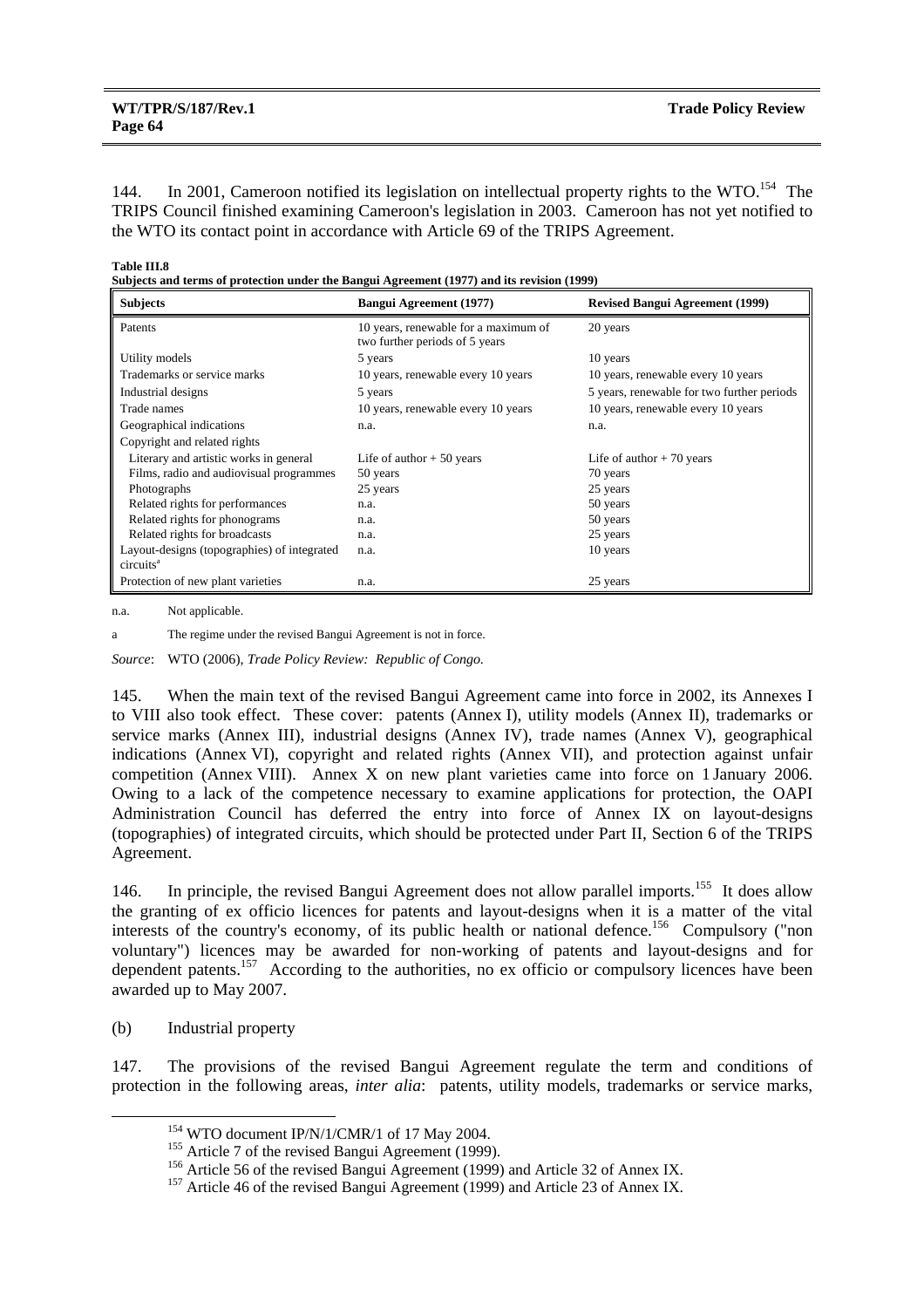industrial designs, trade names, and geographical indications. For each member State, the OAPI plays the role of national office for industrial property, providing a common system of administrative procedures for registering the various rights. For applicants domiciled outside OAPI, registration is possible only through an agent chosen in one of the member States<sup>158</sup>, or through the procedures set up by the international systems of protection administered by WIPO. For persons domiciled in Cameroon, applications are filed with the Industrial Property Department of the Ministry of Industry, Mines and Technological Development (MINIMIDT). Following reception of the application by its Director General, OAPI initiates the procedure, and registers and examines the application. Rejection of an application may be challenged before the High Commission of Appeal, whose decision is final. For certain instruments such as the patent, the rights remain in effect subject to payment to the OAPI of the applicable fees.

148. Cameroon is one of the most active members of OAPI, with 27 applications for patents made in 2004 (latest year available) (of which 25 were subsidized, as they were made by "economically weak" inventors), 104 applications to register trademarks, 87 applications to register industrial designs, and 94 applications to register trade names.<sup>159</sup>

(c) Copyrights and related rights

149. Over and above the provisions contained in the Bangui Agreement, copyright and related rights are protected under Law No. 2000/011 of 19 December 2000 and its implementing regulation.<sup>160</sup> The Ministry of Culture is responsible for the protection of copyright and related rights. The National Copyright Company (SOCINADA), which was responsible for registering these rights, ceased activities in 2003. It has been replaced by four companies responsible for the collective management of rights in: literature and the dramatic arts – *Société civile des droits de la littérature et des arts dramatiques* (SOCILADRA) (also responsible for computer programs); copyright and related rights in the plastic and graphic arts – *Société civile de droit d'auteur et droits voisins des arts plastiques et graphiques* (SOCADAP); multimedia (photography and audiovisual works) – *Société civile des auteurs multimédia* (SCAP); and the Cameroon Music Corporation (CMC).

150. The legislation in force applies to all Cameroonian literary and artistic works (including computer programs, tapestries and objects created by the artistic professions), whatever their mode, value, genre or destination. For joint holders to benefit from protection under Law No. 2000/011, one of the holders must be Cameroonian. Protection granted to foreigners is subject to reciprocity. Thus in Cameroon, foreigners benefit from the copyright or related right protection they hold on the condition that the law of the State of which they are nationals, or in whose territory they have their domicile, head office or establishment protects the rights of Cameroonians. However, the provisions of the law apply to works that are entitled to protection under an international treaty to which Cameroon is party.

151. Copyright holders have the exclusive right to exploit or allow exploitation of their work for financial gain. This right is protected during the author's life and for 50 years after his death. For collaborative works, it also continues for all persons entitled to rights and successors in title during the year of the death of the last surviving collaborator and the 50 following years. The holders of related rights (which include the rights of performers, producers of phonograms or videograms, or firms specializing in audiovisual communication) enjoy protection of their economic rights for a period of 50 years.

<sup>&</sup>lt;sup>158</sup> The lists of approved agents are available on: http://www.wipo.oapi.net.<br><sup>159</sup> OAPI (2004).

 $160$  Decree No. 2001/956/PM of 1 November 2001.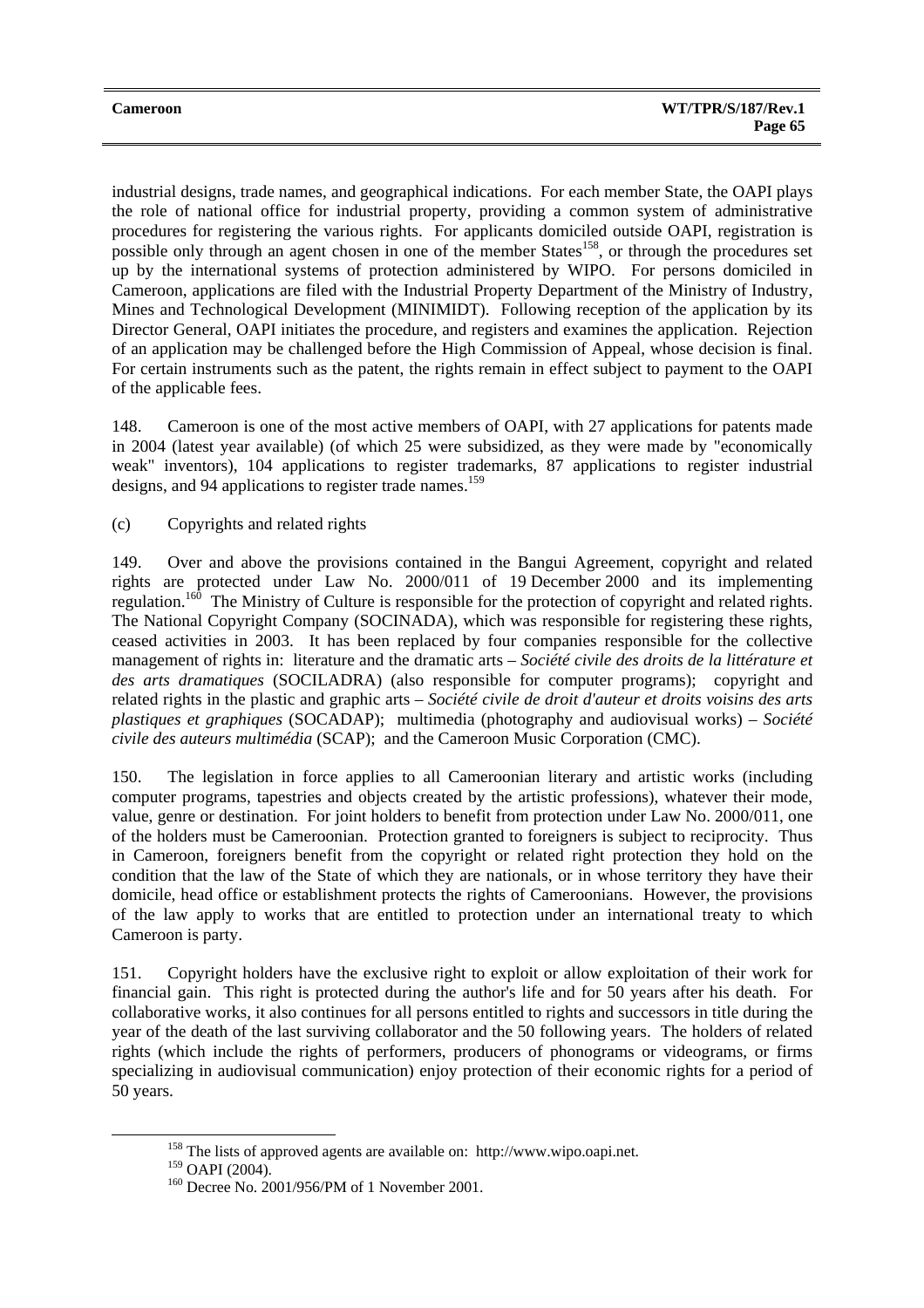152. The law provides for limitations and exceptions to the exclusive rights granted to authors and holders of related rights. With regard to copyright, the exceptions include: private copying (under certain conditions); analyses and press reviews; the use of literary or artistic works to illustrate teaching; parody, pastiche and caricature; the temporary reproduction of a work; free use for information purposes; free use of images of works located permanently in public places; and ephemeral recordings by broadcasting bodies. Related right holders may not prohibit, *inter alia*, private copies; analyses and short quotations; press reviews; free use for means of information; and parody, pastiche and caricature. The exception with regard to private copying does not apply (save some exceptions) to the reproduction of data bases and software.

## (d) Enforcement

153. The Cameroonian authorities have notified the WTO that an ad hoc Commission responsible for monitoring and implementing the TRIPS Agreement in Cameroon has been set up within the Ministry of Industrial and Commercial Development.<sup>161</sup> This Commission, which is made up of representatives from the public and private sectors, has not been operational since the Ministry of Industrial Development and Trade (MINDIC) was split into two in 2005. According to the authorities, the Commission's results were mixed, as the aims were not met (with regard either to training or the control of counterfeiting) for various reasons, including the lack of financing. Cameroon has not yet provided the WTO with the answers to the list of questions concerning its means of enforcing intellectual property rights.

154. The revised Bangui Agreement (1999) contains provisions on sanctions for infringement of intellectual property rights; the national authorities are responsible for implementing them. Fines for counterfeiting have been raised to make them more dissuasive (Table III.9).<sup>162</sup> If offences are repeated, terms of imprisonment ranging from one to six months are applicable. Penalties may be imposed only upon a complaint by the injured party. However, the CEMAC Customs Code prohibits the import of all apparent counterfeit goods, and all foreign products bearing a trademark, a name, sign or indication of any type giving reason to believe that they were produced in or come from a State with which an agreement in the field has been signed.<sup>163</sup>

155. The legislation on copyright and related rights provides for penalties for infringement including imprisonment from five to ten years and/or a fine of CFAF 500,000 to 10,000,000. These penalties are doubled when the perpetrator is a co-contractor of the holder of the infringed right. The court can in any event order the seizure of counterfeited objects, material used to commit the infringement and any proceeds to the offender. The import (or export) of goods may be suspended by the customs authorities at the request of a copyright holder or related rights holder who suspects that such importing (or exporting) violates his rights; such a request is addressed to the Minister responsible for Customs or the President of the Court.

<sup>&</sup>lt;sup>161</sup> WTO document IP/Q/CMR/1, IP/Q2/CMR/1, IP/Q3/CMR/1 and IP/Q4/CMR/1 of 7 June 2004.<br><sup>162</sup> Under the Bangui Agreement (1977), no sanction could be applied if, five years after a patent was

granted, it was not worked. This condition was removed from the revised Bangui Agreement (1999). 163 CEMAC Customs Code, Article 51*bis*.